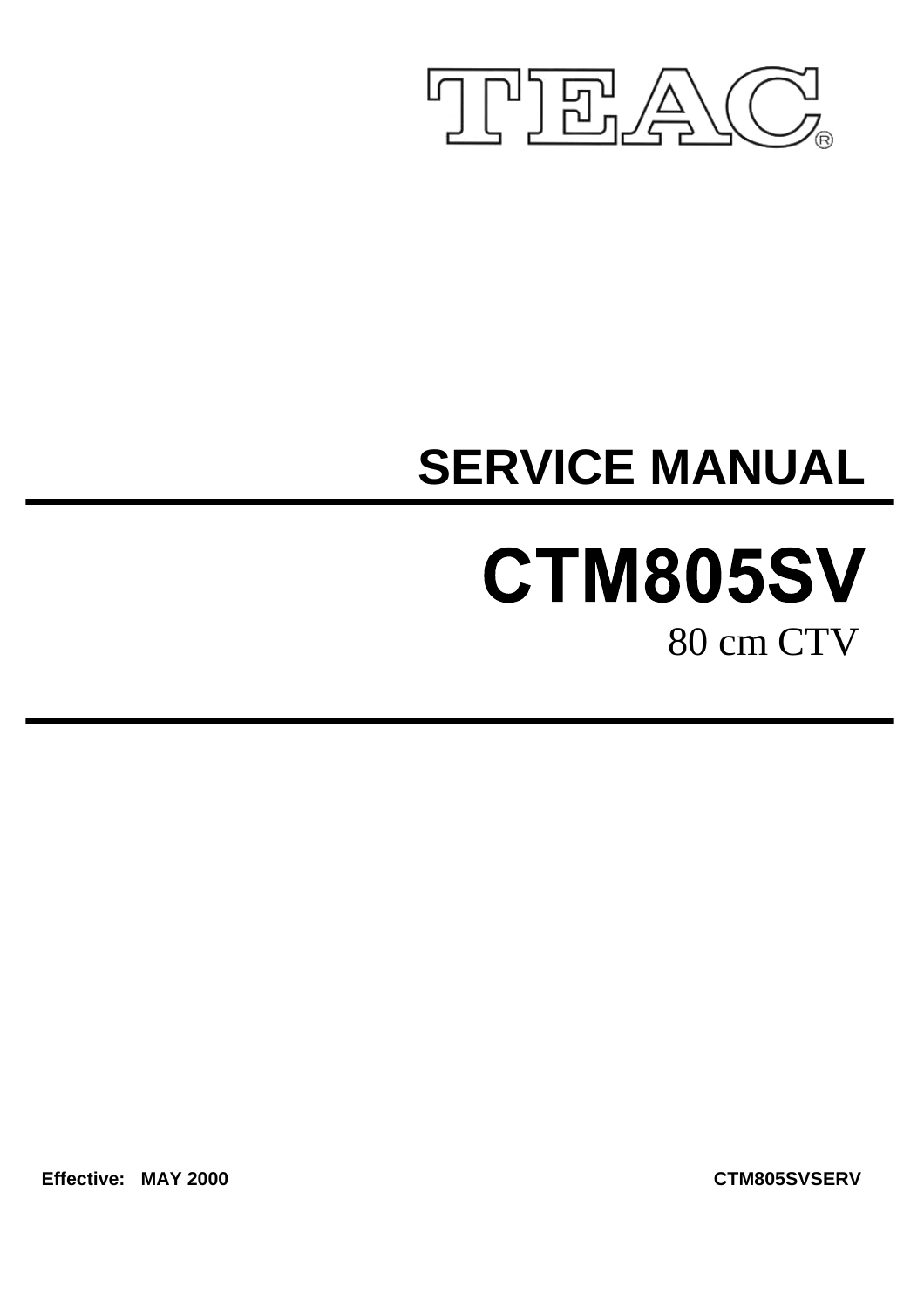## **SPECIFICATION**

 $\epsilon$ 

SUPPLY VOLTAGE : AC220V 50Hz  $\geq$  + 10% / -20%

| SYSTEM:                                  | $PAL - 111$           | $PAL - BG$                       | $PAL - I$<br>(UK) | PAL - SECAM -<br>BG/DK           | PAL - SECAM -<br>BG/DK<br>(HYPER) | PAL - BG<br>(HYPER)                   | PAL - BG<br>(CATV)                 | SECAM - L                       | $L^{\prime}$ |                               |
|------------------------------------------|-----------------------|----------------------------------|-------------------|----------------------------------|-----------------------------------|---------------------------------------|------------------------------------|---------------------------------|--------------|-------------------------------|
| CHANNEL L - VHF :<br>$H - VHF:$<br>UHF:  | $4 - 13$<br>$21 - 69$ | $2 - 4$<br>$5 - 12$<br>$21 - 69$ | $21 - 69$         | $1 - 5$<br>$6 - 12$<br>$21 - 69$ | $1 - 5$<br>$6 - 12$<br>$21 - 69$  | $E2 - S10$<br>$E5 - S41$<br>E21 - E69 | $E2 - S2$<br>E5 - S20<br>E21 - E69 | $1 - Q$<br>$21 - 69$            | FB-FC        | <b>CH</b><br><b>CH</b><br>CH. |
| VIF FREQUENCY:                           | 38.9                  | 38.9                             | 39.5              | 38.0                             | 38.9                              | 38.9                                  | 38.9                               | 38.9                            | 32.7         | <b>MHz</b>                    |
| SIF FREQUENCY:                           | 32.9                  | 33.4                             | 33.5              | 31.5 32.5                        | 32.4 33.4                         | 33.4                                  | 33.4                               | 32.4                            | 39.2         | <b>MHz</b>                    |
| CHROMA IF FREQUENCY:                     | 34.47                 | 34.47                            | 35.07             | 33.57 33.57                      | 34.47 34.47                       | 34.47                                 | 34.47                              | $\mathcal{C}^{\prime}$<br>34.47 |              | <b>MHz</b>                    |
| INTER-CARRIER FREQUENCY:                 | 6.0                   | 5.5                              | 6                 | $6.5$ $5.5$                      | $5.5$ 6.5                         | 5.5                                   | 5.5                                | 6.5                             | 6.5          | <b>MHz</b>                    |
| SCANNING HORIZONTAL:<br><b>VERTICAL:</b> |                       | 15625 LINE<br>50 Hz              |                   |                                  |                                   |                                       |                                    |                                 |              |                               |
| ANTENNA INPUT IMPEDANCE:                 |                       | 75 OHM                           |                   |                                  |                                   |                                       |                                    |                                 |              |                               |
| CRT:                                     |                       | 25" 28" 29" 34"                  |                   |                                  |                                   |                                       |                                    |                                 |              |                               |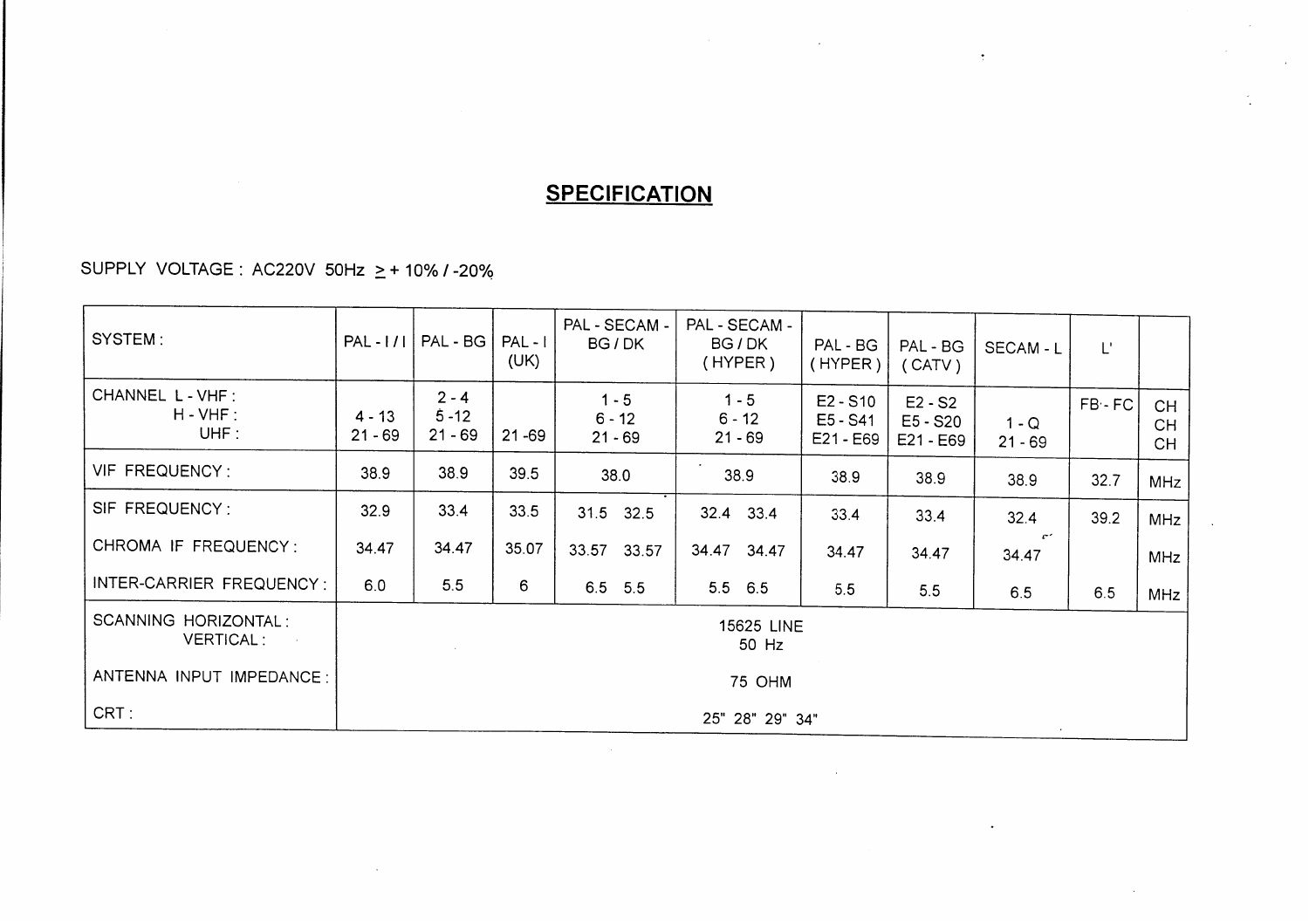| <b>ITEMS OF MEASUREMENT</b>                                                      | <b>STANDARD</b>                     | <u>UNIT</u>                   |
|----------------------------------------------------------------------------------|-------------------------------------|-------------------------------|
| VIDEO SENS. AT S/N 30db L - VHF<br>$H - VHF$<br><b>UHF</b>                       | $\leq 57$<br>$\leq 57$<br>$\leq 60$ | dbuv<br>dbuv<br>dbuv          |
| SOUND SENS. AT S/N 30db L - VHF<br>$H - VHF$<br><b>UHF</b>                       | $\leq 42$<br>$\leq 42$<br>$\leq 48$ | dbuv<br>dbuv<br>dbuv          |
| AGC CHARACTER                                                                    | $\geq 60$                           | db                            |
| SELECTIVITY -1.5 MHz<br>$+8$ MHz                                                 | $\geq$ 35<br>$\geq 40$              | db<br>db                      |
| COLOR SENS.                                                                      | $\leq 45$                           | dbuv                          |
| COLOR LOCK - IN RANGE                                                            | $\geq \pm 300$                      | Hz                            |
| VERTICAL LOCK - IN RANGE                                                         | $\geq 6$                            | Hz                            |
| HORIZONTAL LOCK - IN RANGE                                                       | $\geq 400$                          | Ήz                            |
| <b>MAX BRIGHTNESS</b>                                                            | $\geq 100$                          | cd/m2                         |
| MAX OUTPUT POWER                                                                 | $\geq 4.5$                          | W                             |
| OUTPUT POWER AT 10% THD                                                          | $\geq$ 3.5                          | W                             |
| <b>BUZZ</b>                                                                      | $\leq -40$                          | db                            |
| AFC RANGE                                                                        | $\geq$ +1<br>$\geq -0.5$            | MHz<br><b>MHz</b>             |
| MIN. VOL HUM                                                                     | $\leq 20$                           | mV                            |
| RESOLUTION HORIZONTAL<br><b>VERTICAL</b>                                         | $\geq$ 300<br>$\geq 400$            | LINES<br><b>LINES</b>         |
| LINEARITY DISTORTION VERTICAL<br>HORIZONTAL                                      | $\leq 10$<br>$\leq 10$              | %<br>%                        |
| <b>RASTER DISTORTION</b>                                                         | $\leq 5$                            | %                             |
| REMOTE CONTROL DISTANCE<br><b>ANGLE</b>                                          | $\geq 5$<br>$\geq \pm 15$           | <b>METER</b><br><b>DEGREE</b> |
| POWER CONSUMPTION (AT NORMAL CONDITION)<br>POWER CONSUMPTION (AT MAX. CONDITION) | $\leq$ 120<br>$\leq 150$            | <b>WATTS</b><br><b>WATTS</b>  |
| CONVERGENCE DISLOCATION AT AREA "A"<br>AREA "B"<br>$($ see fig.1 $)$             | $\leq 0.4$<br>$\leq 0.8$            | $\%$<br>%                     |
| VIDEO INPUT LEVEL: 1.0V P-P ± 3dB<br>AUDIO INPUT LEVEL: 0.5V RMS ± 3dB           | $H^+$<br>Α<br>Fig.1                 | в                             |
|                                                                                  |                                     |                               |

 $\bar{\mathcal{A}}$ 

 $\bar{z}$ 

 $\sim 300$  km  $^{-1}$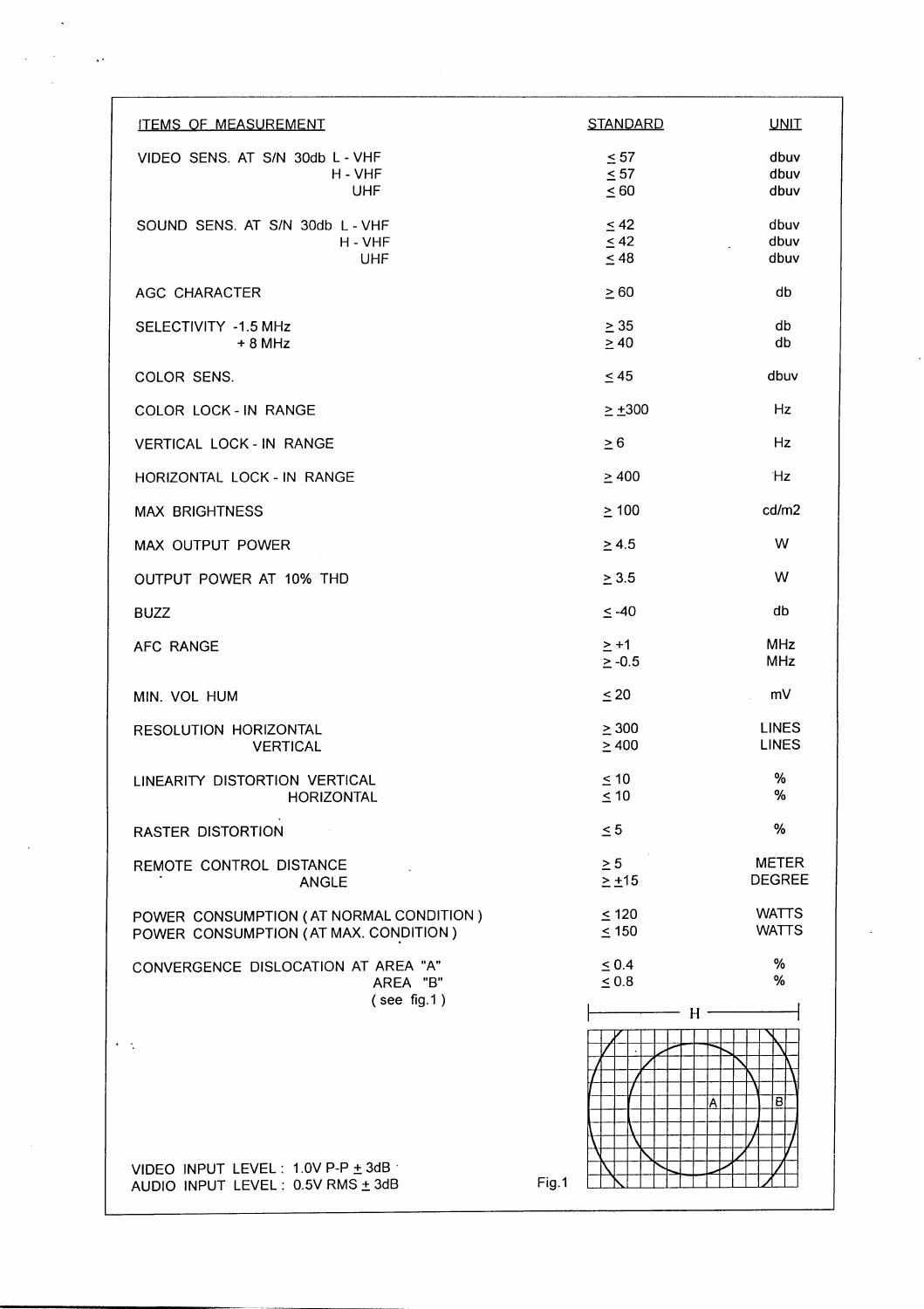#### **ALIGNMENT INSTRUCTION**

#### I. PLEASE READ BEFORE ATTEMPTING SERVICE

- 1. Never disconnect any leads while receiver is in operation.
- 2. Disconnect all power before attempting any repairs.
- 3. Do not short any portion of the circuit while power is on.
- 4. For safety reasons, all parts replaced should be identical, (for parts and part numbers see parts list).
- 5. Before alignment the set must be pre-heated for 30 minutes or more and erase magnetism thoroughly from CRT front chassis frame by erase coil. (Except IF, SYNC, COLOR, SECAM, B+, SOUND)

#### **II. TEST EQUIPMENT**

- 1. VIF Sweep Generator
- 2. SIF Sweep Generator
- 3. Colour Bar, Dot, Cross Hatch Generator
- 4. DC Power Supply
- 5. Oscilloscope
- 6. Vacuum Tube Voltmeter
- 7. Volt Ohmmeter
- 8. High Voltage Meter
- 9. Ampere Meter (0.5 Class, DC 3mA Max)
- 10. Demagentizing Coil
- 11. Philips Pattern Generator
- 12. High Pot Tester

#### III. VIF ALIGNMENT

- A. Preparation step. (see fig.2a)
- 1. Connect Sweep Generator to tuner test point and Ground.
- 2. Connect  $16V \pm 1V$  Bias Voltage to C429 (+)<br>and Ground, CN904 PIN3 (PIN4 or CN905) and Ground.
- 3. Connect A.G.C. Bias Voltage to IC201 PIN48 and Ground. \*A.G.C. Bias Voltage can't over 5V. (see fig.2b)
- 4. Disconnect the soldering pads 'H'.





Fig. 2b

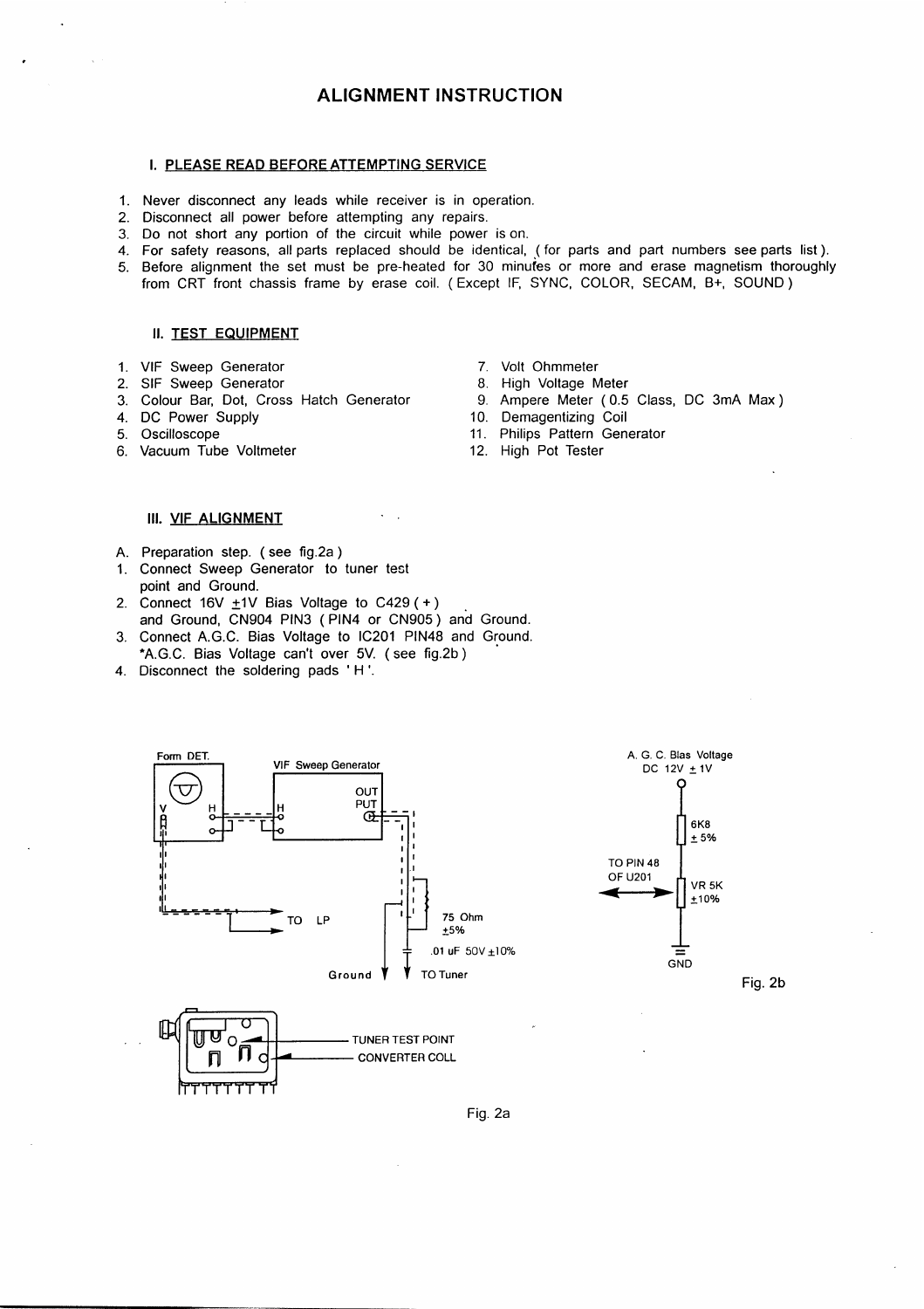- **B.** Alignment Step
- 1. Calibrate the division of Sweep Generator equal to 100mV per div.
- The output of Sweep Generator should be -50dB  $\pm$ 10dB.  $2<sup>1</sup>$
- 3. Connect the Waveform Detector to Pin7 of IC201 and Ground.
- 4. Connect 100ohm (±5%) resistor between Q206 PINB and IC201 PIN10 (only for secam L/L' version).
- 5. Adjust A.G.C. Bias to maintain the waveform achieve 1V p-p ±10%.
- 6. Adjust T204 to obtain maximum amplitude of response cause at PC (BG = 38.9MHz, I = 39.5MHz,  $BG/DK = 38.0MHz$ ).
- 7. Connect 100ohm  $(\pm 5\%)$  resistor between TP201 and TP202.
- 8. Adjust tuner converter coil to obtain waveform as Fig.3.  $\mathcal{L}$
- 9. Soldering the pads 'H' and disconnect the 100ohm resistors.
- REMARK: No need to proceed step 7 and 8, when using Samsung or Telefunken Tuner. Point (C.C) and point (P.C) have +0.5div tolerance.

 $\overline{\mathbb{T}}$  1 DIV

1V P-P

 $+10%$ 

41.5

P.C

38.6

39.5

Fig.3







SYSTEM: PAL-BG / DK (W/O HYPER BAND)



SYSTEM: PAL-1/1

SYSTEM: PAL-I

36.57

 $33.5$ 

 $C.C$ 

35.07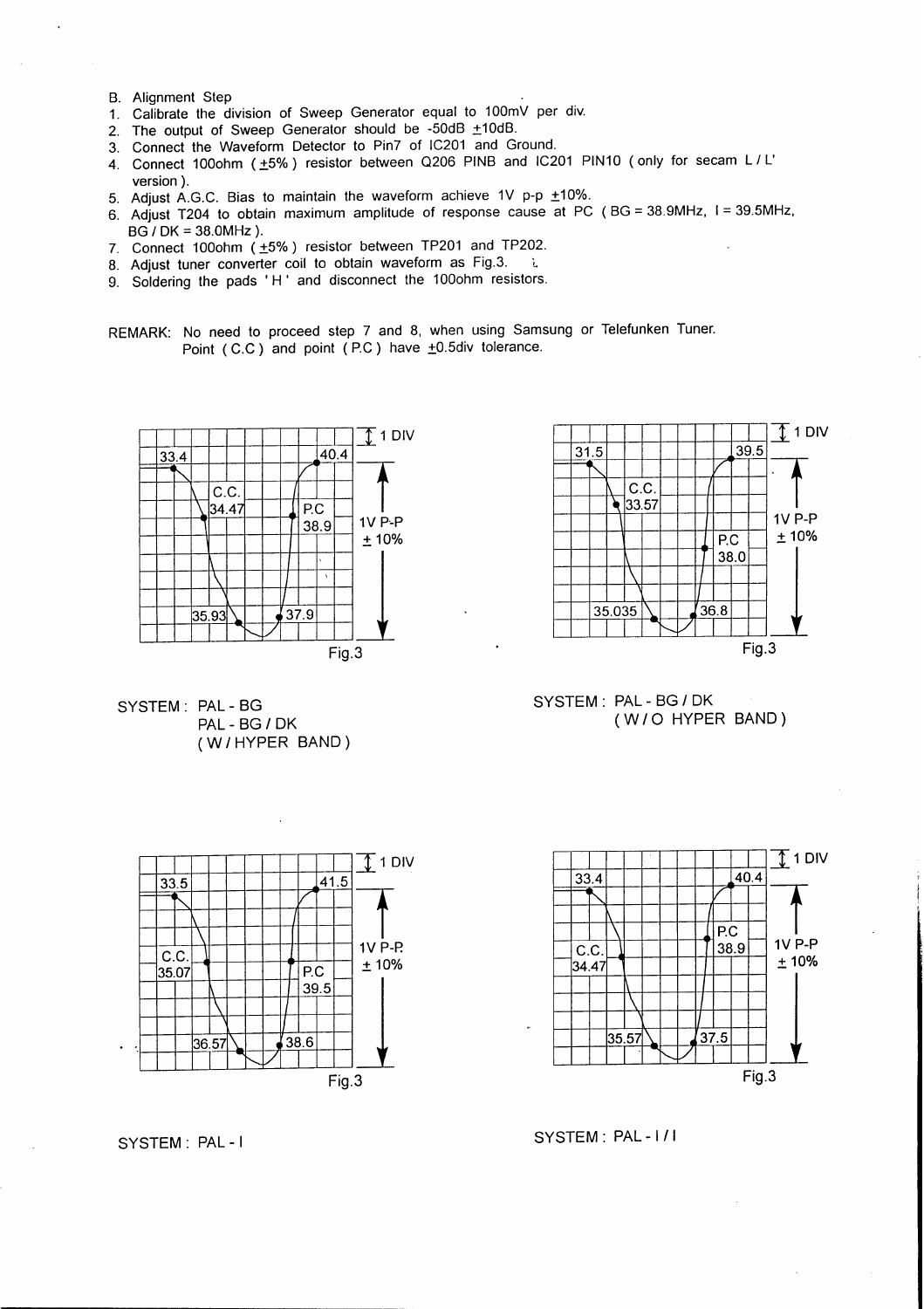#### IV. SIF ALIGNMENT

 $\ddot{\phantom{0}}$ 

 $\sim$ 

 $\ddot{\phantom{0}}$ 

- 1. Connect the Sweep Generator to IC208 Pin17 and Ground.
- 2. Connect Waveform Detector to Pin9 of IC208 and Ground.
- 3. The output of Sweep Generator should be -10dB +5dB.
- 4. Adjust T202 to obtain the waveform as Fig.4.

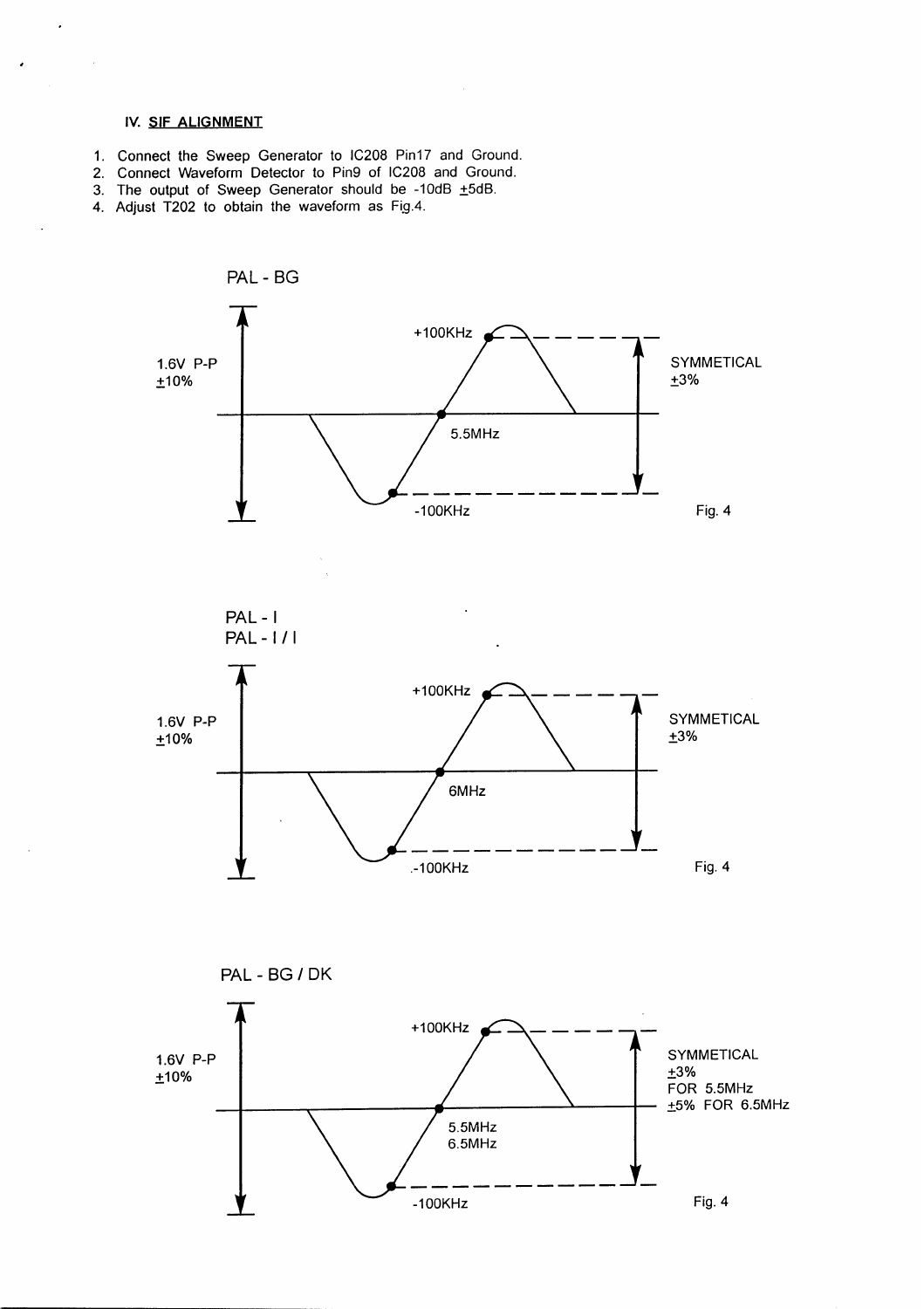#### V. SIF ALIGNMENT (FOR G.STEREO)

- 1. Connect the Sweep Generator to IC208 Pin17 and Ground.
- 2. Connect Waveform Detector to Pin8 of IC208 and Ground.
- 3. The output of Sweep Generator should be -10dB +5dB.
- 4. Adjust T203 to obtain the waveform as Fig.5.
- (If haven't Waveform. Set the TACT SWITCH S609 to SYS 1 position)

![](_page_6_Figure_6.jpeg)

#### VI. AFC ALIGNMENT

- 1. Apply Pal IF signal modulated with a colour bar pattern to Tuner IF out and Ground. (Field strength =  $80 \pm 3$ dB)
- 2. Connect digital voltmeter to Pin44 of IC201 and Ground.
- 3. Adjust T204 to obtain a reading of 3.75V ±0.25V.

#### VII. SOUND TRACKING ALIGNMENT

- 1. Receive a gray scale pattern.
- 2. Connect a oscilloscope and monitor IC208 Pin17 and Ground.
- 3. Adjust T201 to obtain the waveform Fig.6.

![](_page_6_Figure_15.jpeg)

Fig.6

Remark: All frequency of Marker points are ±0.2% tolerance.

### VIII. SEPARATION ALIGNMENT (FOR G.STEREO)

- 1. Receive color bar pattern (with stereo sound L 3KHz, R 1KHz)
- 2. Connect digital multimeter to PIN1 at CN302 and GND.
- 3. Adjust volume control to obtain a 0.89 Vrms.
- 4. Switch off the left channel signal (3KHz) from the Signal Generator.
- 5. Adjust VR001 to make a minimum output level.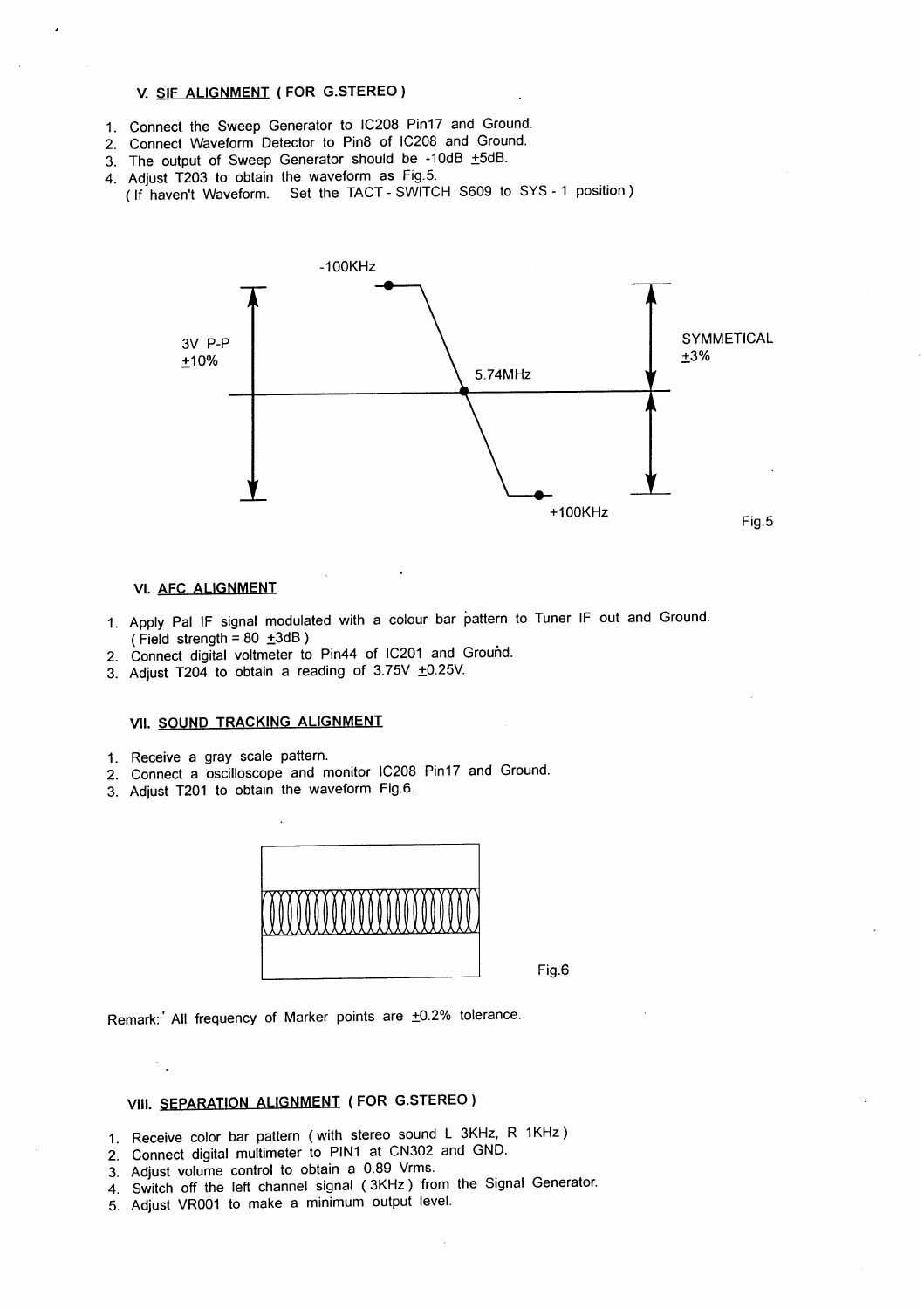#### **B+ ADJUSTMENT**

- 1. Connect a digital voltmeter to B+ and Ground.
- 2. Set Brightness, Contrast and colour to minimum.
- 3. Adjust Screen Volume on FBT and VR101 until the picture can just been seen.
- 4. Adjust VR901 and obtain a reading of 140V ±1V. (143V For 28" THOMSON CRT)

(145V For 34" VIDEO COLOR CRT)

#### **AGC ALIGNMENT**

- 1. Receive CH69 (UHF) and input field strength. (see Fig.7)
- 2. Connect a digital voltmeter between the TUNER AGC TERMINAL and Ground.
- 3. Adjust the AGC variable resistor (VR201) to maximum position, and then adjust the VR unital the AGC voltage drop down 0.4V.
	- (1/ The drop down voltage should be more than and tends to 0.4V)
	- (2/ No observable noise can be seen)

| TUNER MODEL NO.   | RF INPUT SIGNAL(dB) | TUNER MODEL NO.         | RF INPUT SIGNAL(dB) |
|-------------------|---------------------|-------------------------|---------------------|
| <b>ENV598B7F2</b> | $62+2dB$            | <b>OSCAR</b><br>2900KKC | $60+2dB$            |
| <b>UVC6201-RC</b> | $57+2dB$            | HBC3300KHC              | $60+2dB$            |
| <b>UVC8303-RW</b> | $57+2dB$            | TBD1CAB14               | $60+2dB$            |
| <b>UVL1812-AW</b> | $57+2dB$            | TECC1986VA0618          | $60+2dB$            |
| <b>UVC1401-EW</b> | $57+2dB$            | TBD1-HYPV15A            | $60+2dB$            |
| TBQ-5-32          | $57+3dB$            | UVE33-W24/R16-8649      | $60+2dB$            |
| TBQ 8-12          | $57+3dB$            | UVE50-AW04D             | $60+2dB$            |
| VISHZUZ51         | $60+2dB$            |                         |                     |

Fig.7

#### HORIZONTAL CIRCUIT ADJUSTMENT

- 1. Receive Monoscope Pattern input signal 70dB ±10dB.
- 2. Adiust VR202 to obtain the picture at center  $\pm 2$ mm. (Specification show in Fig.8)

#### **VERTICAL CIRCUIT ADJUSTMENT**

- 1. Receive the Monoscope Pattern.
- 2. Adjust VR401 to obtain a normal picture.

#### WHITE BALANCE ALIGNMENT STEP

- (Degauss the picture by degaussing coil if necessary)
- 1. Turn the Brightness, Contrast and Screen Volume to minimum value.
- 2. Ture VR603 to middle position. Turn VR601, 602, 604, and 605 to minimum position.
- 3. Receive a black and white pattern.
- 4. Connect a digital meter between Red Gun and Ground on the CRT Board.
- 5. Adjust VR101 to obtain a CRT cut off voltage. (170V  $\pm$ 3V) / (180V For 34"  $\pm$ 3V)
- 6. Adjust Screen volume on FBT until the brightness bar can just be seen.
- 7. Adjust VR601, 602, 604 and 605 to obtain a uniform white picture (9300°K +27M.P.C.D) (X = 0.281,  $Y = 0.311$ ).

#### **SUB - BRIGHTNESS ALIGNMENT**

- 1. Receive a colour bar pattern.
- 2. Turn the brightness, contrast and colour to minimum.
- 3. Adjust VR101 until the brightness bar can just be seen.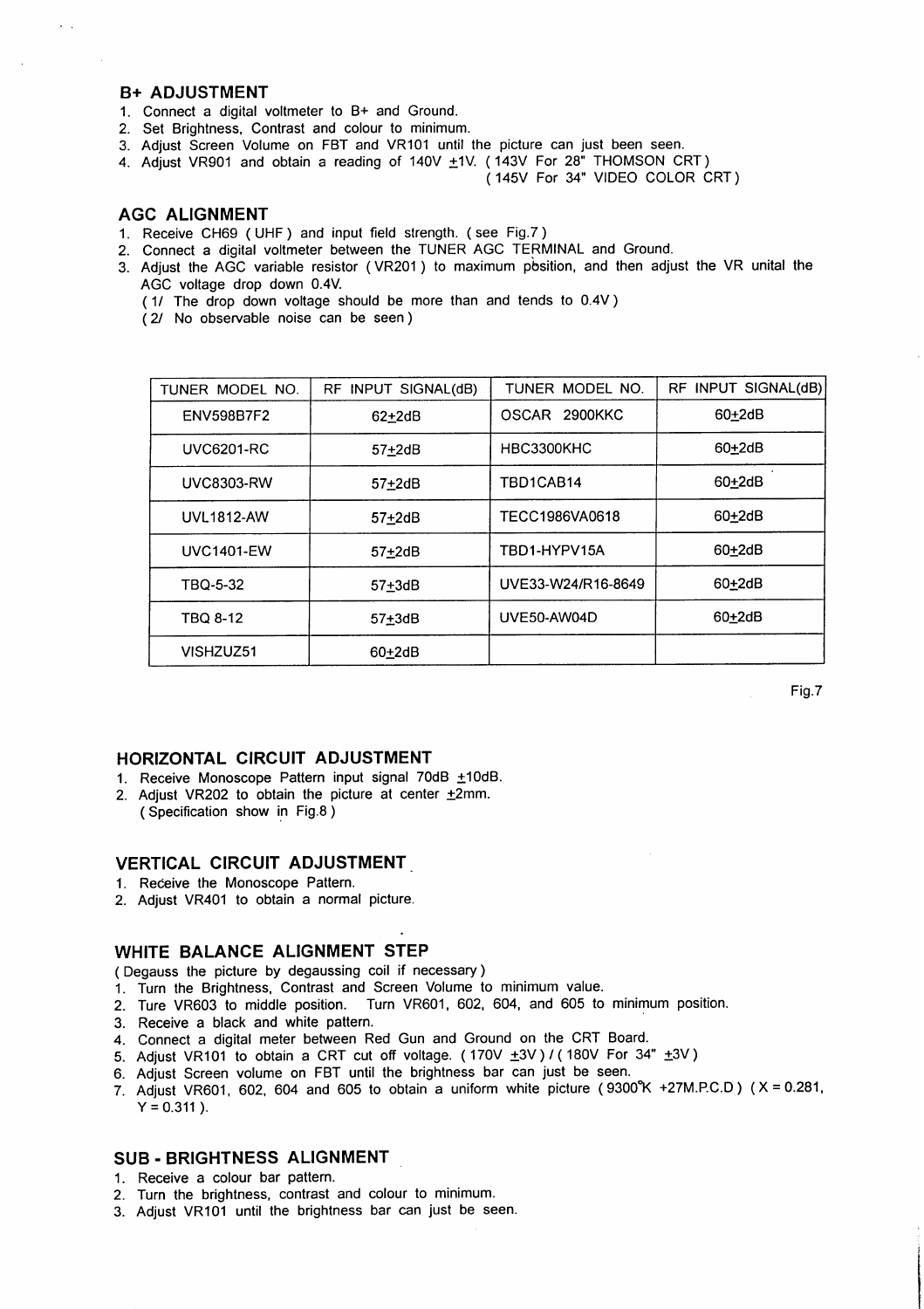#### **FOCUS ALIGNMENT**

- 1) Set the Brightness and Contrast to middle position.<br>2) Receive a monoscope pattern.
- 
- 3) Adjust focus control to obtain sharpest picture.

#### EAST - WEST CORRECTION ADJUSTMENT

- 1) Receive a crosshatch and centre cross pattern.
- 2) Turn the Brightness, Contrast to middle position.
- 3) Adjust VR402 to get normal regular picture.
- 4) Adjust VR403 to get a proper horizontal width. (90% +2%)

### NTSC EAST WEST CONRRECT ADJUSTMENT

- 1) Receive crosshatch pattern and center cross pattern, input signal.
- 2) Turn the brightness, contrast to middle position.
- 3) Adjust VR404 to get a normal reqular picture.

#### HIGH POT TESTING

- 1) Short the L-pole and N-pole of AC line cord.
- 2) Switch on the power switch of the TV Set.
- 3) Connect The High Pot Tester (-) to L and N pole, (+) to theMETAL PART of CABINET.

| <b>CONDITION</b><br>SAFETY STD. | <b>TEST SYANDARD</b>            | <b>TEST STANDARN</b><br>FOR PRODUCTION     |
|---------------------------------|---------------------------------|--------------------------------------------|
| VDE, SAA                        | 3.0KV 10mA / 1MIN               | $\geq$ 3.5 KV $\leq$ 10mA / $\geq$ 10 SEC. |
| <b>BS</b>                       | 4.0KV 10mA / 1MIN               | $\geq$ 4.0 KV ≤10mA / $\geq$ 10 SEC.       |
| CHINA STANDARD                  | 3.0KV 10mA / 1MIN               | $\geq$ 3.3 KV $\leq$ 5mA / $\geq$ 6 SEC.   |
| UL                              | 5mA / 1MIN<br>1.0 <sub>KV</sub> | $\geq$ 1.25KV $\leq$ 5mA / $\geq$ 1 SEC.   |

Remark:

- 1) If no other specify, the strength of input signal should be 70dB ±10dB.
- 2) The High Pot Tester can have  $\leq$  +5% tolerance.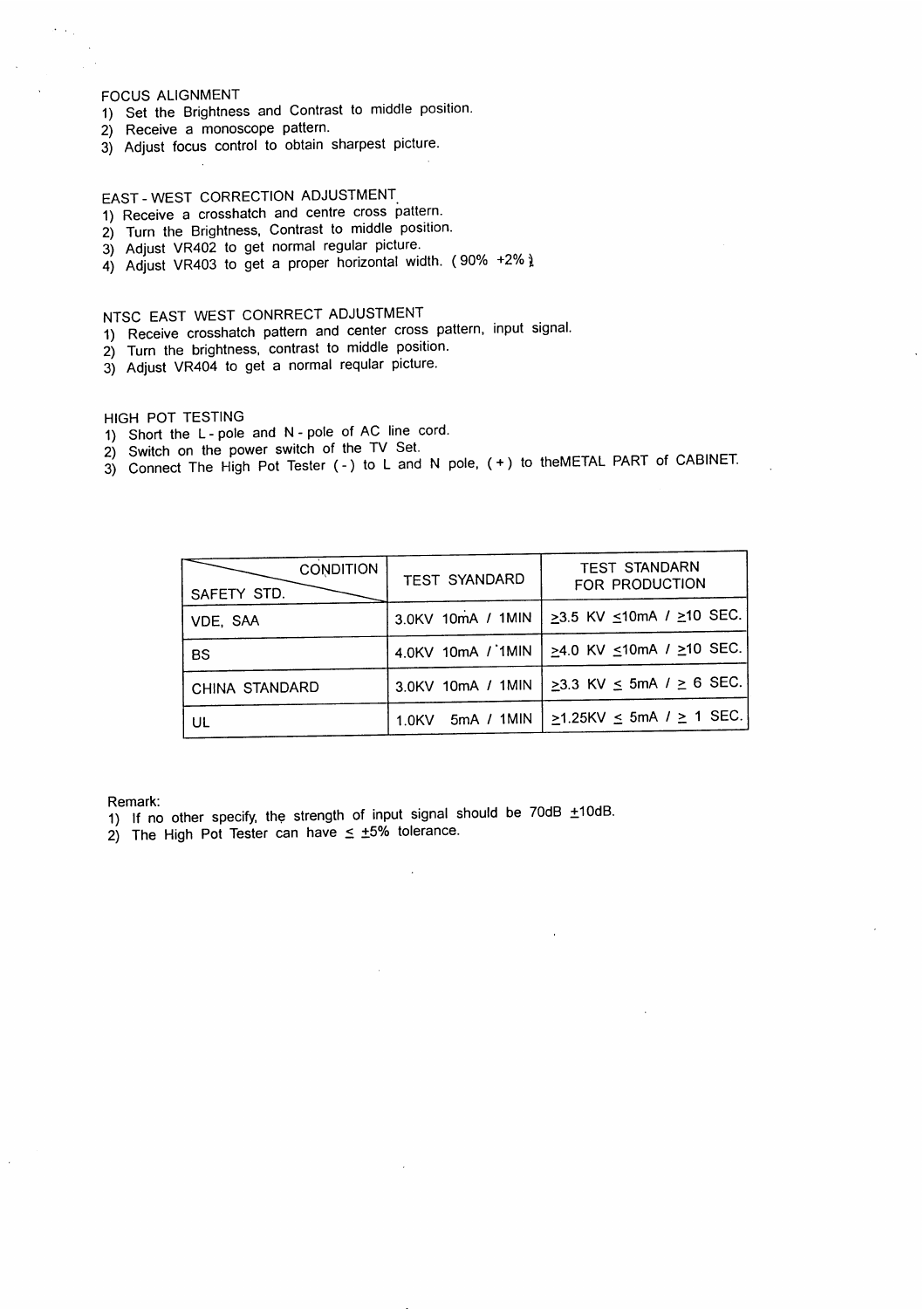| <b>DISTRICT</b> | CENTRE (mm)<br>LIMIT (mm)<br><b>POSITION</b> |           | <b>SCANNING</b><br><b>SIZE (%)</b> | <b>SCANNING</b><br><b>SIZE</b><br>LIMIT(%) |
|-----------------|----------------------------------------------|-----------|------------------------------------|--------------------------------------------|
| <b>THAILAND</b> | -1                                           | $0 - -2$  | 90                                 | $88 - 92$                                  |
| <b>FRANCE</b>   | $+3$                                         | $0 - +5$  | 90                                 | $88 - 94$                                  |
| <b>GERMANY</b>  | $+3$                                         | $0 - +5$  | 90                                 | $90 - 95$                                  |
| *GROUP A        | $-2$                                         | $-5 - 1$  | 90                                 | $88 - 94$                                  |
| *GROUP B        | 0                                            | $-2 - 12$ | 90                                 | $88 - 94$                                  |
| *GROUP C        | $+3$                                         | $0 - +5$  | 90                                 | $88 - 94$                                  |

![](_page_9_Figure_1.jpeg)

REMARK: 1. SUITABLE FOR 14" OR ABOVE TV.

- 2. Adjust the centre position must take the upper side of monoscope pattern for standard.
	- 3. Group A: AUSTRALIA, NEW ZEALAND, TAHITI.
	- 4. Group B: HONG KONG, CHINA, AMERICA, CANADA, MALAYSIA, MEXICO.
	- 5. Group C: ENGLAND, ITALY, GERMANY, RUSSIA, SWITZERLAND, JUGOSLAVIA, SPANISH. If the above countries are not include, please consult to Engineering Dept.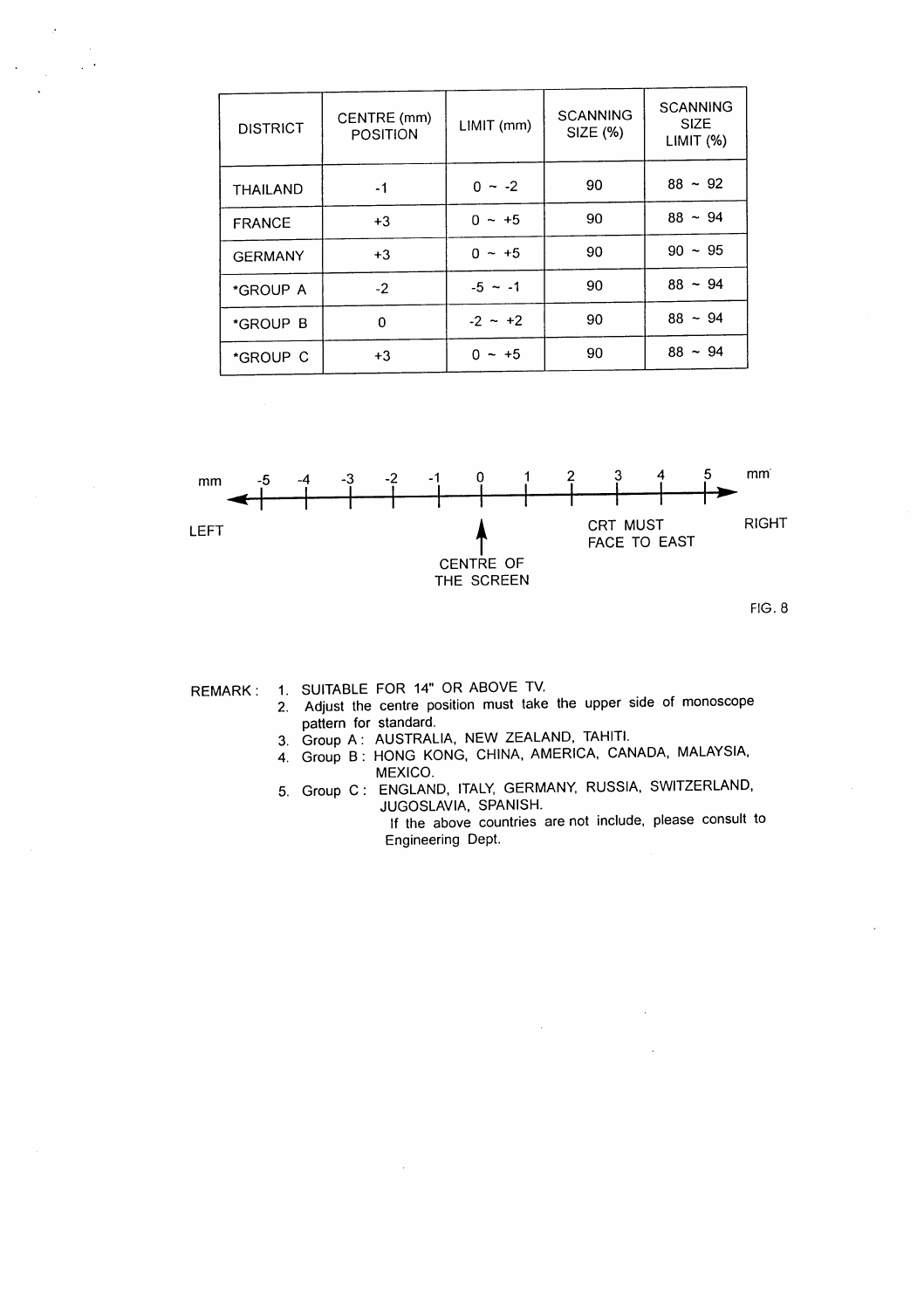| VOLTAGE TABLE FOR IC (ONLY FOR REFERENCES)                                                                                                                                                                                                                                                                                                                                                    |                                                                                                                                                                                                                                                                                                                                                                                                                                                             |                                                                                                                                                                                                                                                                                                                                                                         |                                                                                                                                                                                                                                                                                      |                                                                                                                                                                                   |                                                                                                                                                                          |                                                                                                                                                                               |  |
|-----------------------------------------------------------------------------------------------------------------------------------------------------------------------------------------------------------------------------------------------------------------------------------------------------------------------------------------------------------------------------------------------|-------------------------------------------------------------------------------------------------------------------------------------------------------------------------------------------------------------------------------------------------------------------------------------------------------------------------------------------------------------------------------------------------------------------------------------------------------------|-------------------------------------------------------------------------------------------------------------------------------------------------------------------------------------------------------------------------------------------------------------------------------------------------------------------------------------------------------------------------|--------------------------------------------------------------------------------------------------------------------------------------------------------------------------------------------------------------------------------------------------------------------------------------|-----------------------------------------------------------------------------------------------------------------------------------------------------------------------------------|--------------------------------------------------------------------------------------------------------------------------------------------------------------------------|-------------------------------------------------------------------------------------------------------------------------------------------------------------------------------|--|
| <b>SYMBOL</b><br>PIN NO.                                                                                                                                                                                                                                                                                                                                                                      | IC 201<br>TDA 8362                                                                                                                                                                                                                                                                                                                                                                                                                                          | IC 101<br>CTV 350                                                                                                                                                                                                                                                                                                                                                       | <b>IC001</b><br>SAA7282ZP                                                                                                                                                                                                                                                            | <b>IC208</b><br><b>TDA3866</b>                                                                                                                                                    | <b>IC002</b><br><b>TDA8732</b>                                                                                                                                           | IC103<br>PC74HCT241P                                                                                                                                                          |  |
| 1<br>$\mathbf 2$<br>3<br>$\overline{\mathbf{4}}$<br>$\mathbf 5$<br>$\boldsymbol{6}$<br>$\boldsymbol{7}$<br>$\bf 8$<br>9<br>10<br>11<br>12<br>13<br>14<br>15<br>16<br>17<br>18<br>19<br>20<br>21<br>22<br>23<br>24<br>25<br>26<br>27<br>28<br>29<br>$30\,$<br>31<br>32<br>33<br>34<br>35<br>36<br>37<br>38<br>39<br>40<br>41<br>42<br>43<br>44<br>45<br>46<br>47<br>48<br>49<br>50<br>51<br>52 | 3<br>5.8<br>5.8<br>$5.5\,$<br>$\mathbf 0$<br>3.8<br>3<br>1.7<br>GND<br>$7.8$<br><b>GND</b><br>3.1<br>4.3<br>3.3<br>3.4<br>$\pmb{0}$<br>4.2<br>2.8<br>2.8<br>$\pmb{0}$<br>0.3<br>3.4<br>3.4<br>3.4.<br>2.6<br>1.7<br>2.4<br>3.9<br>3.8<br>1.4<br>1.4<br>1.6<br>5.1<br>1.3<br>$\overline{c}$<br>7.7<br>0.5<br>0.6<br>2.4<br>3.7<br>2.3<br>2.8<br>5<br>3.9<br>$\overline{\mathbf{4}}$<br>$\overline{\mathbf{4}}$<br>8.1<br>4.5<br>$0.8\,$<br>3.3<br>4.3<br>6.5 | 4.3<br>0.1<br>4.7<br>2.4<br>4.9<br>2.5<br>$\mathsf{O}\xspace$<br>4.5<br>1.6<br>5<br>0<br>5.6<br>5<br>5<br>5<br>5<br>5<br>0.1<br>5<br>$\mathbf 5$<br>$\mathbf 0$<br>$\mathbf 0$<br>0<br>0<br>$\pmb{0}$<br>0.3<br>$-0.3$<br>5<br>5<br>$\pmb{0}$<br>2.6<br>2.1<br>$\overline{5}$<br>5.4<br>4.8<br>0<br>$\mathbf 0$<br>$\pmb{0}$<br>3<br>2.7<br>$\pmb{0}$<br>5 <sup>2</sup> | 2.5<br>5.1<br>$\sqrt{5}$<br>$\mathfrak s$<br>5<br>5.1<br>4.9<br>4.7<br><b>GND</b><br>2.3<br>2.3<br>2.3<br>2.3<br>2.3<br>2.3<br>2.3<br>2.3<br>GND<br>2.3<br>2.4<br>2.3<br>0.4<br>2.3<br><b>GND</b><br>4.9<br>4.9<br>5 <sup>5</sup><br>2.5<br><b>GND</b><br>2.1<br>1.6<br>$\mathbf{1}$ | $\pmb{0}$<br>$\pmb{0}$<br>2.3<br>0.1<br>3<br>1.8<br>1.8<br>2.1<br>2.1<br>1.8<br>1.8<br>5.7<br>5.7<br>1.9<br>0<br>2.1<br>2.1<br>1.8<br>0<br><b>GND</b><br>6.7<br>4.3<br>1.7<br>1.7 | 0.3<br><b>GND</b><br>2.2<br>5.3<br>$\overline{\mathbf{4}}$<br>4.1<br>4.1<br>3.9<br>3<br>2.2<br>4.4<br>5.3<br>4.5<br><b>GND</b><br>1.1<br>2.5<br>0.2<br>4.6<br>GND<br>3.3 | 0.085<br>0.010<br>0.012<br>0.010<br>0.011<br>0.012<br>0.012<br>0.012<br>0.012<br>0.012<br>0.085<br>0.012<br>012<br>0.089<br>0.012<br>0.09<br>0.012<br>0.095<br>0.012<br>0.085 |  |

 $\sim 20\%$ 

 $\label{eq:2} \frac{1}{\sqrt{2}}\sum_{\substack{\mathbf{q} \in \mathbb{Z}^3\\ \mathbf{q} \in \mathbb{Z}^3}} \frac{1}{\sqrt{2}}\sum_{\substack{\mathbf{q} \in \mathbb{Z}^3\\ \mathbf{q} \in \mathbb{Z}^3}} \frac{1}{\sqrt{2}}\sum_{\substack{\mathbf{q} \in \mathbb{Z}^3\\ \mathbf{q} \in \mathbb{Z}^3}} \frac{1}{\sqrt{2}}\sum_{\substack{\mathbf{q} \in \mathbb{Z}^3\\ \mathbf{q} \in \mathbb{Z}^3}} \frac{1}{\sqrt{2}}\sum_{$ 

NOTE: VOLTAGE ARE TAKEN UNDER TUNED CONDITION WITH

| CONTRAST        |                             | Maximum Position             |
|-----------------|-----------------------------|------------------------------|
| BRIGHINESS      | ÷                           | Maximum Position             |
| COLOR.          | ÷                           | Maximum Position             |
| SIGNAL INPUT    | $\mathcal{L}^{\mathcal{L}}$ | 70dB +10dB                   |
| CHANNEL SETTING | ÷                           | The Last Channel of UHF High |
| SIGNAL PATTERN  |                             | Colour Bar                   |
|                 |                             |                              |

 $\ddot{\phantom{0}}$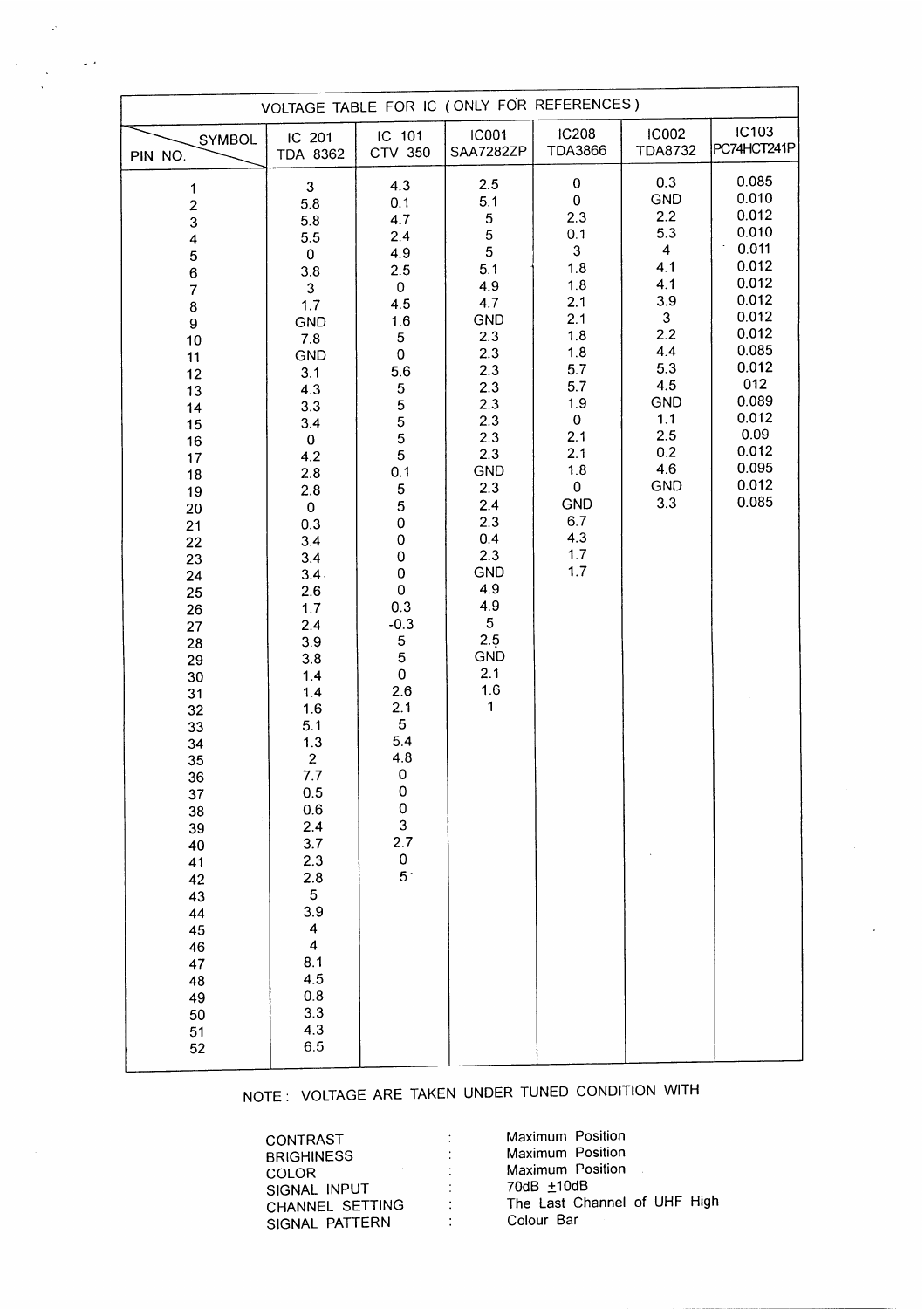| VOLTAGE TABLE FOR TRANSISTOR (ONLY FOR REFERENCE) VOLTAGE TABLE FOR IC |                |                |              |                              |                              |                               |                                |                   |
|------------------------------------------------------------------------|----------------|----------------|--------------|------------------------------|------------------------------|-------------------------------|--------------------------------|-------------------|
| <b>SYMBOL</b>                                                          | B(V)           | C(V)           | E(V)         | SYMBOL                       | IC402                        | IC204<br><b>TDA8395</b>       | <b>IC205</b><br><b>TDA4661</b> | <b>IC203</b>      |
| Q108                                                                   | 11.7           | $\mathbf 0$    | 11.8         | PIN NO.                      | <b>HEF4538BP</b>             |                               |                                | <b>TDA8440</b>    |
| Q107                                                                   | 11             | 11.7           | 11.8         | $\mathbf{1}$                 | 0                            | 4.4                           | 5.2                            | 2.7               |
| Q111                                                                   | 9.9            | 11.8           | 10.6         | $\boldsymbol{z}$<br>3        | 4.9<br>11.9                  | 1.3<br>7.9                    | 0<br>0                         | <b>GND</b><br>2.8 |
| Q112                                                                   | 2.7            | 11.1           | 10.6         | 4                            | $\mathbf{1}$                 | 0                             | $\boldsymbol{0}$               | <b>GND</b>        |
| Q113                                                                   | 0.2            | 2.7            | $\pmb{0}$    | 5                            | 11.9                         | $\pmb{0}$                     | 1.4                            | 5.6               |
| Q101                                                                   | 0.7            | 1.5            | 0            | 6<br>$\overline{7}$          | 11.5<br>0.3                  | $\pmb{0}$<br>3.3              | 0<br>0                         | 11.9<br>5.6       |
| Q104                                                                   | 0              | 11.7           | 0            | 8                            | <b>GND</b>                   | 4.2                           | 0                              | 5.6               |
| Q105                                                                   | 0.6            | 0              | 0            | 9                            | 0                            | 3                             | 5.2                            | 5.6               |
| Q103                                                                   | 0.02           | 4.6            | 0.02         | 10<br>11                     | 11.9<br>11.9                 | 3<br>0                        | 0<br>2.9                       | 5.6<br>11.9       |
| Q208                                                                   | 3.3            | 8              | 2.7          | 12                           | 0.3                          | $\mathbf 0$                   | 2.9                            | 5.7               |
| Q201                                                                   | 2.3            | 11.6           | 1.7          | 13<br>14                     | 11.9<br>3.4                  | 0<br>$\mathbf 0$              | 0<br>1.3                       | 11.9<br>5.7       |
| Q206                                                                   | 8.5            | 3              | 8            | 15                           | 0                            | 1.2                           | 0                              | 11.9              |
| Q205                                                                   | 2.1            | 7.8            | 1.5          | 16                           | 11.9                         | 0.6                           | 1.3                            | $2.5\,$           |
| Q204                                                                   | 3              | 7.4            | 2.3          | 17<br>18                     |                              |                               |                                | 0<br>$\mathbf{0}$ |
| Q117                                                                   | 5              | $\pmb{0}$      | 0            |                              |                              |                               |                                |                   |
| Q116                                                                   | 0.6            | 0              | $\mathbf 0$  |                              |                              |                               |                                |                   |
| Q002                                                                   | $\overline{c}$ | 3              | 1.3          | SYMBOL                       | IC401                        | IC202                         | IC104                          | <b>IC901</b>      |
| Q001                                                                   | $\overline{2}$ | 5.3            | 2.6          | PIN NO.                      | <b>TDA3654</b>               | <b>TA7347P</b>                | 24C01B2                        | ST6309            |
| Q003                                                                   | 0.3            | 11.8           | $\mathbf 0$  | $\mathbf{1}$                 | 1.1<br>÷.                    | 8.3                           | 0                              | 0.7               |
| Q118                                                                   | 0.6            | $\mathbf 0$    | $\mathbf 0$  | $\overline{\mathbf{c}}$      | 0                            | <b>GND</b>                    | 5                              | 0.2               |
| Q331                                                                   | 2.3            | 5.3            | 1.7          | 3<br>$\overline{\mathbf{4}}$ | 1.2<br>0                     | 8.3<br><b>GND</b>             | $\mathbf 0$<br>0               | 0.1<br>0.3        |
| Q332                                                                   | 2.3            | 5.3            | 1.7          | 5                            | 15.6                         | $\mathbf 0$                   | 2.6<br>3<br>5<br>5             | 0.7               |
| Q401                                                                   | 0.4            | 38.2           | 0            | 6                            | 25.6                         | 7.5                           |                                | 0.1<br>0.2        |
| Q114                                                                   | 0.7            | 2.7            | $\mathbf 0$  | $\overline{7}$<br>8          | 1.2<br>5.8                   | 11.9                          |                                | 0.5               |
| Q404                                                                   | 11.2           | 0.5            | 11.7         | 9                            | 25.4                         |                               |                                | 10 <sub>1</sub>   |
| Q405                                                                   | 0.5            | 14.2           | 0            |                              |                              |                               |                                |                   |
| Q410                                                                   | $\mathbf{2}$   | 10.1           | 1.4          | SYMBOL                       |                              |                               |                                |                   |
| Q406                                                                   | $\pmb{0}$      | $\overline{2}$ | 1.6          |                              | IC102                        | IC403                         | IC404                          |                   |
| Q402                                                                   | $\mathbf 0$    | 113.6          | $\mathbf{O}$ | PIN NO.                      | L7805                        | L7812                         | L7808                          |                   |
| Q106                                                                   | 11.5           | 0.4            | 11.8         | $\mathbf 1$                  | 10 <sub>1</sub>              | 14                            | 12 <sup>°</sup>                |                   |
| Q151                                                                   | 0.02           | 10.6           | $\mathbf 0$  | $2+$<br>$\overline{3}$       | <b>GND</b><br>5 <sub>5</sub> | <b>GND</b><br>12 <sub>2</sub> | <b>GND</b><br>8                |                   |
| Q601                                                                   | 3.1            | 118.3          | 2.5          |                              |                              |                               |                                |                   |
| Q602                                                                   | $\mathbf{3}$   | 119.7          | 2.5          |                              |                              |                               |                                |                   |
| Q603                                                                   | 3.2            | 113            | 2.6          |                              |                              |                               |                                |                   |
| Q604                                                                   | 3.7            | $\mathbf 0$    | 4.1          |                              |                              |                               |                                |                   |
| Q605                                                                   | $\mathbf 0$    | 173.8          | 0.15         |                              |                              |                               |                                |                   |
| Q606                                                                   | 0.1            | 11.2           | 0            |                              |                              |                               |                                |                   |

 $\ddot{\phantom{1}}$ 

NOTE: VOLTAGE ARE TAKEN UNDER TUNED CONDITION WITH

| <b>CONTRAST</b>   |                           | : Maximum Position             |
|-------------------|---------------------------|--------------------------------|
| <b>BRIGHINESS</b> | $\mathbb{R}^{\mathbb{Z}}$ | Maximum Position               |
| <b>COLOR</b>      |                           | : Maximum Position             |
| SIGNAL INPUT      |                           | $: 70dB + 10dB$                |
| CHANNEL SETTING   |                           | : The Last Channel of UHF High |
| SIGNAL PATTERN    |                           | : Colour Bar                   |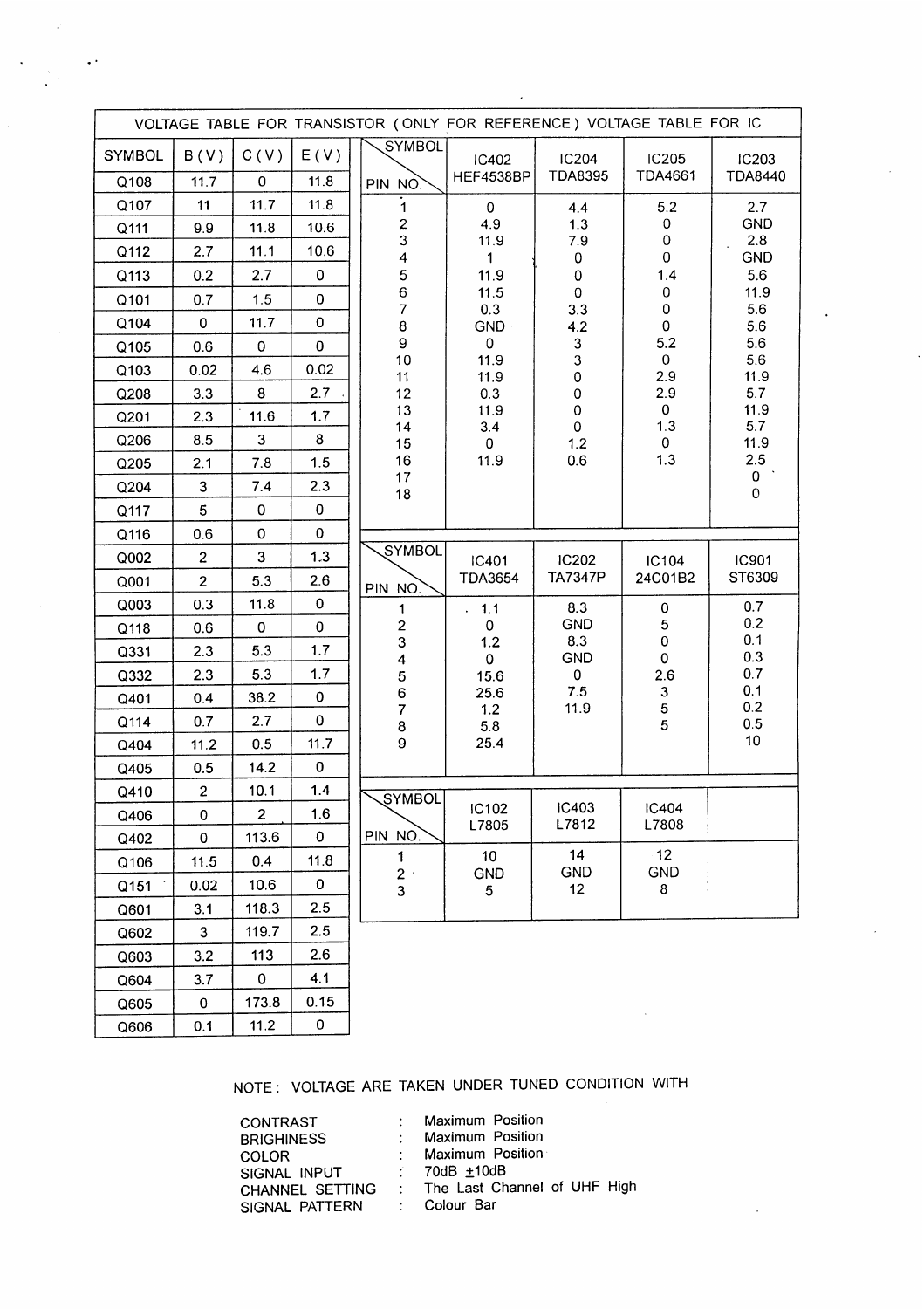| VOLTAGE TABLE FOR TRANSISTOR (ONLY FOR REFERENCE) |                |              |              |  |                              |                |                |                             |
|---------------------------------------------------|----------------|--------------|--------------|--|------------------------------|----------------|----------------|-----------------------------|
| <b>TR</b><br><b>LOCATION</b>                      | B(V)           | C(V)         | E(V)         |  | <b>TR</b><br><b>LOCATION</b> | B(V)           | C(V)           | E(V)                        |
| Q108                                              | 11.7           | $\pmb{0}$    | 11.8         |  | Q332                         | 2.3            | 5.3            | 1.7                         |
| Q107                                              | 11             | 11.7         | 11.8         |  | Q401                         | 0.4            | 38.2           | $\mathbf 0$                 |
| Q111                                              | 9.9            | 11.8         | 10.6         |  | $\frac{1}{6}$ Q114           | 0.7            | 2.7            | $\mathbf 0$                 |
| Q112                                              | 2.7            | 11.1         | 10.6         |  | Q404                         | 11.2           | 0.5            | 11.7                        |
| Q113                                              | 0.2            | 2.7          | $\mathbf 0$  |  | Q405                         | 0.5            | 14.2           | $\mathbf 0$                 |
| Q101                                              | 0.7            | $1.5$        | $\mathbf 0$  |  | Q410                         | $\overline{2}$ | 10.1           | 1.4                         |
| Q104                                              | $\mathbf 0$    | 11.7         | $\pmb{0}$    |  | Q406                         | $\mathbf 0$    | $\overline{2}$ | 1.6                         |
| Q105                                              | 0.6            | $\mathbf 0$  | $\mathbf 0$  |  | Q402                         | $\mathbf 0$    | 113.6          | $\mathbf 0$                 |
| Q103                                              | 0.02           | 4.6          | 0.02         |  | Q106                         | 11.5           | 0.4            | 11.8<br>$\hat{\mathcal{C}}$ |
| Q208                                              | 3.3            | 8            | 2.7          |  | Q151                         | 0.02           | 10.6           | $\mathbf 0$                 |
| Q201                                              | 2.3            | 11.6         | 1.7          |  | Q601                         | 3.1            | 118.3          | 2.5                         |
| Q206                                              | 8.5            | $\mathbf{3}$ | 8            |  | Q602                         | 3              | 119.7          | 2.5                         |
| Q205                                              | 2.1            | $\bf 7.8$    | 1.5          |  | Q603                         | 3.2            | 113            | 2.6                         |
| Q204                                              | $\overline{3}$ | 7.4          | 2.3          |  | Q604<br>$\ddot{\phantom{a}}$ | 3.7            | $\mathbf 0$    | 4.1                         |
| Q117                                              | $\overline{5}$ | $\pmb{0}$    | $\mathbf 0$  |  | Q605                         | $\pmb{0}$      | 173.8          | 0.15                        |
| Q116                                              | 0.6            | $\pmb{0}$    | $\mathbf{0}$ |  | Q606                         | 0.1            | 11.2           | $\mathbf 0$                 |
| Q002                                              | $\overline{2}$ | 3            | 1.3          |  |                              |                |                |                             |
| Q001                                              | $\overline{2}$ | 5.3          | 2.6          |  |                              |                |                |                             |
| Q003                                              | 0.3            | 11.8         | $\pmb{0}$    |  |                              |                |                |                             |
| Q118                                              | 0.6            | $\mathbf 0$  | $\mathbf 0$  |  |                              |                |                |                             |
| $\cdot$ Q331                                      | 2.3            | 5.3          | $1.7$        |  |                              |                |                |                             |

 $\mathcal{A}^{\pm}$ 

 $\mathcal{A}^{\mathcal{A}}$ 

 $\overline{\phantom{a}}$ 

# NOTE: VOLTAGE ARE TAKEN UNDER TUNED CONDITION WITH

| <b>CONTRAST</b><br><b>BRIGHINESS</b><br><b>COLOR</b><br>SIGNAL INPUT<br>CHANNEL SETTING | ٠  | Maximum Position<br>Maximum Position<br>Maximum Position<br>70dB $±10$ dB<br>The Last Channel of UHF High |
|-----------------------------------------------------------------------------------------|----|-----------------------------------------------------------------------------------------------------------|
| SIGNAL PATTERN                                                                          | ٠. | Colour Bar                                                                                                |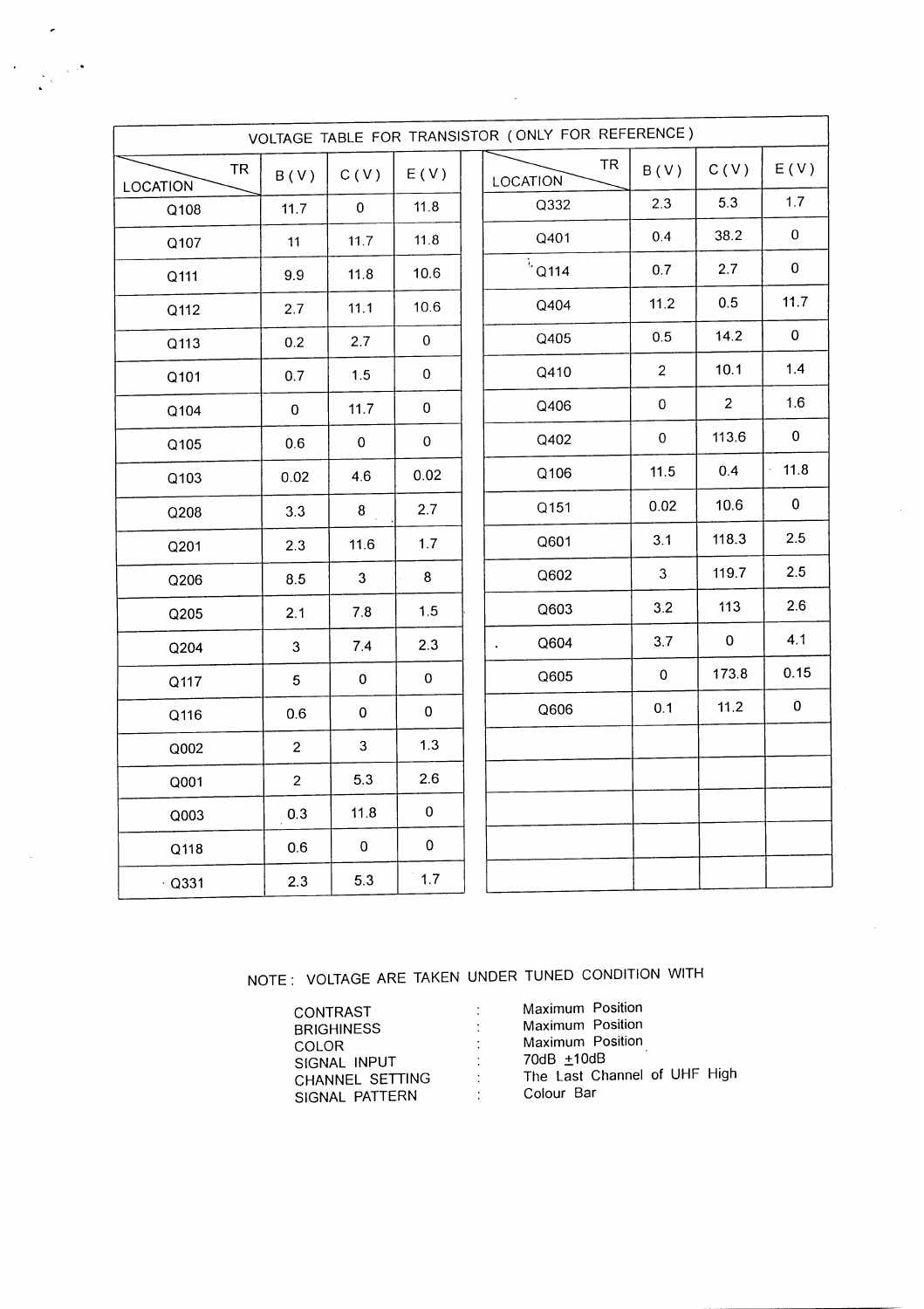| VOLTAGE TABLE FOR IC (ONLY FOR REFERENCES)<br>(FOR TEXT. IC VOLTAGE)                                                                                                                                                                                                                                                                                                  |                                                                                                                                                                                                                                                                                                                                                                                                        |                                                                                                                                                                                                                                                                                                                            |                                                                                                                                                                                                                              |  |  |  |  |
|-----------------------------------------------------------------------------------------------------------------------------------------------------------------------------------------------------------------------------------------------------------------------------------------------------------------------------------------------------------------------|--------------------------------------------------------------------------------------------------------------------------------------------------------------------------------------------------------------------------------------------------------------------------------------------------------------------------------------------------------------------------------------------------------|----------------------------------------------------------------------------------------------------------------------------------------------------------------------------------------------------------------------------------------------------------------------------------------------------------------------------|------------------------------------------------------------------------------------------------------------------------------------------------------------------------------------------------------------------------------|--|--|--|--|
| SYMBOL<br>PIN NO.                                                                                                                                                                                                                                                                                                                                                     | IC 801<br>SAA5246                                                                                                                                                                                                                                                                                                                                                                                      | IC 801<br>SAA5254PT                                                                                                                                                                                                                                                                                                        | IC 802<br>GM76C88AL-15                                                                                                                                                                                                       |  |  |  |  |
| 1<br>$\boldsymbol{2}$<br>3<br>$\overline{\mathbf{4}}$<br>5<br>6<br>$\overline{\mathcal{I}}$<br>8<br>$\mathbf 9$<br>10<br>11<br>12<br>13<br>14<br>15<br>16<br>17<br>18<br>19<br>20<br>21<br>22<br>23<br>24<br>25<br>26<br>27<br>28<br>29<br>30<br>31<br>32<br>33<br>34<br>35<br>36<br>37<br>38<br>39<br>40<br>41<br>42<br>43<br>44<br>45<br>46<br>47<br>48<br>49<br>50 | 5.1<br>2.17<br>3.64<br>0.04<br><b>GND</b><br>5.09<br>2.1<br>2.09<br>2.55<br>5.1<br><b>GND</b><br>2.18<br>5.1<br>GND<br>0.28<br>$0.2\,$<br>0.28<br>3.92<br>4.85<br>0.048<br>2.56<br>0.045<br>2.87<br>2.56<br>GND<br>$1.2\,$<br>1.62<br>1.7<br>1.5<br>1.1<br>2.5<br>0.8<br>0.036<br>3.74<br>3.63<br>3.65<br>1.07<br>1.4<br>4.24<br>2.1<br>2.5<br>4.38<br>4.33<br>$0.8\,$<br>0.88<br>0.83<br>2.55<br>5.07 | 5.1<br>2.2<br>3.7<br>0.044<br>GND<br>5.1<br>2.2<br>2.4<br>2.56<br>5.1<br>GND<br>2.4<br>5.1<br><b>GND</b><br>0.12<br>0.12<br>0.11<br>3.93<br>0.11<br>GND<br>0.08<br>0.05<br>0.05<br>3.11<br>2.84<br>5.09<br>5.09<br>5.09<br>5.09<br>5.09<br>5.09<br>0.058<br>5.09<br>5.09<br>5.09<br>0.057<br>5.09<br>5.09<br>0.056<br>0.06 | $\pmb{0}$<br>4.38<br>2.5<br>2.2<br>4.24<br>1.4<br>1.07<br>3.65<br>3.63<br>3.74<br>0.03<br>0.82<br>2.5<br><b>GND</b><br>1.2<br>1.5<br>1.6<br>1.3<br>1.08<br>GND<br>4.32<br>2.55<br>0.85<br>0.87<br>0.83<br>5.1<br>5.07<br>5.1 |  |  |  |  |

 $\mathcal{A}^{\mathcal{A}}$ 

 $\mathbb{R}^2$ 

 $\sim 10^{11}$ 

 $\label{eq:2} \frac{d}{dt} \sum_{i=1}^n \frac{d}{dt} \left( \frac{d}{dt} \right)^2 \frac{d\theta}{dt} \, .$ 

NOTE: VOLTAGE ARE TAKEN UNDER TUNED CONDITION WITH

| CONTRAST          | $\mathbb{R}^n$            | Maximum Position             |
|-------------------|---------------------------|------------------------------|
| <b>BRIGHINESS</b> | ÷                         | <b>Maximum Position</b>      |
| COLOR.            | $\mathbb{Z}^{\times}$     | Maximum Position             |
| SIGNAL INPUT      | $\mathbb{Z}^{\mathbb{Z}}$ | 70dB $\pm$ 10dB              |
| CHANNEL SETTING   | ÷.                        | The Last Channel of UHF High |
| SIGNAL PATTERN    |                           | Colour Bar                   |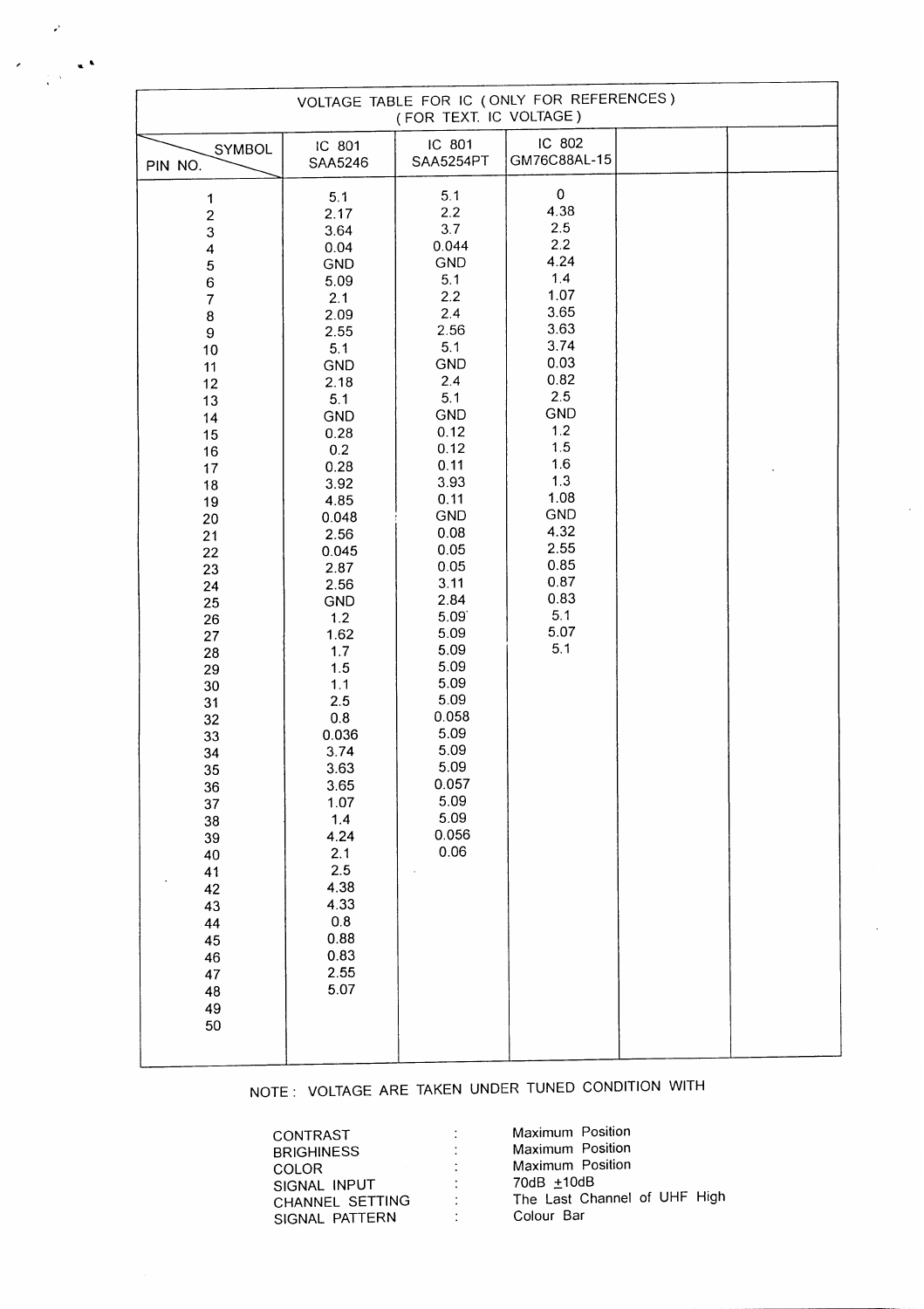| 107-800455-4G | RESONATOR 455 KHZ ET455Z PO TUNG         | $\mathbf{1}$   | <b>CF701</b>          |
|---------------|------------------------------------------|----------------|-----------------------|
| 113-101005-17 | <b>CARBON FILM RESISTOR 100 OHM</b>      |                |                       |
|               | $1/16W + 5%$                             | $\overline{2}$ | R704,706              |
| 113-102005-17 | <b>CARBON FILM RESISTOR 1K OHM</b>       |                |                       |
|               | $1/16W + 5%$                             | $\mathbf 1$    | R705                  |
|               | <b>CARBON FILM RESISTOR 10K OHM</b>      |                |                       |
| 113-103005-17 | $1/16W + 5%$                             | $\mathbf 1$    | R702                  |
| 113-109005-17 | CARBON FILM RESISTOR 1 OHM 1/16W         | $\mathbf 1$    | R709                  |
|               | $+5%$                                    |                |                       |
| 113-473005-17 | <b>CARBON FILM RESISTOR 47K OHM</b>      | $\mathbf 1$    | R703                  |
|               | $1/16W + 5%$                             |                |                       |
| 113-682005-17 | <b>CARBON FILM RESISTOR 6.8K OHM</b>     | $\mathbf 1$    | R701                  |
|               | $1/16W + 5%$                             |                |                       |
| 127-476042-0D | ELECT CAP. 47 MFD 16V +-20% "NAM         | $\mathbf{1}$   | C701                  |
|               | <b>TUNG"</b>                             |                |                       |
| 130-600101-0G | <b>INFRARED EMITTER EL-1L1 KODENS HI</b> | $\mathbf 1$    | LED701                |
|               | "GUANG ZHOU XIONGGUANG"                  |                |                       |
| 131-210719-19 | TRANSISTOR 2SA719S FO SHAN               | 1              | Q702                  |
| 131-230945-00 | <b>TRANSISTOR 2SC945 NEC</b>             | $\mathbf{1}$   | Q701                  |
| 133-803010-33 | I.C. SAA3010T PHILIPS                    | $\mathbf{1}$   | <b>IC701</b>          |
| 172-726000-99 | <b>BARE WIRE 54MM</b>                    | 0.1            | W701                  |
| 190-R63300-02 | REMOTE P.C.B. (140896)                   | $\mathbf{1}$   |                       |
|               | SELF-TAPPING SCREW 2.6 X 8 P/T           | 2              |                       |
| 516-260408-10 | (HARDEN)                                 |                | <b>FOR HANDSET</b>    |
| 774-R63301-00 | <b>BATTERY SPRING (+VE)</b>              | 1              |                       |
| 774-R63302-00 | <b>BATTERY SPRING (-VE)</b>              | 1              |                       |
| 774-R63303-00 | <b>BATTERY SPRING (+-VE)</b>             | 1              |                       |
|               | POLYBAG 4" X 11" X 0.04MM W/RE-          |                |                       |
| 810-041104-13 | <b>CYCLING MARK</b>                      | $\mathbf{1}$   | <b>FOR HANDSET</b>    |
| 849-R63301-00 | KEY PAD {FULL 40 KEYS}                   | $\mathbf{1}$   |                       |
|               | DIAL KEY PLATE - PAL/BG W/CCD            |                |                       |
| 892-R63301-06 | /F.TXT                                   | 1              |                       |
|               | HANDSET TOP CABINET -MATT BLK.           |                | {MATCH W/902-         |
| 900-R63302-03 | SPRAYED W/SILVER 8001C S.S.              | $\mathbf{1}$   | R63302-03}            |
|               | <b>HANDSET BOTTOM CABINET - MATT</b>     |                | {MATCH W/900-         |
| 902-R63302-03 | <b>BLACK SPRAYED</b>                     | $\mathbf{1}$   | R63302-03}            |
|               | HANDSET BATTERY DOOR-TEAC DESI           |                |                       |
| 910-R63301-56 | GN {CT-M805SR}{M.BLK} {RC-684}           | 1              |                       |
|               | VOLUME/CHANNEL KNOB - MOULDED            |                |                       |
| 973-R63301-00 | <b>BLACK</b>                             | 1              |                       |
|               |                                          |                |                       |
| 509-305010-00 | MACHINE SCREW 3 X 10 KM (BLACK)          | 2              | <b>FOR JACK PLATE</b> |
|               |                                          |                | <b>MTG</b>            |
| 514-400312-10 | SELF-TAPPING SCREW 4 X 12 B/A            | 8              | <b>FOR SPEAKER</b>    |
|               | (HARDEN)                                 |                | <b>MTG</b>            |
| 514-400435-10 | SELF-TAPPING SCREW 4 X 35 B/T            | 3              | FOR CAB. MTG.         |
|               | (HARDEN)                                 |                | (BOTTOM)              |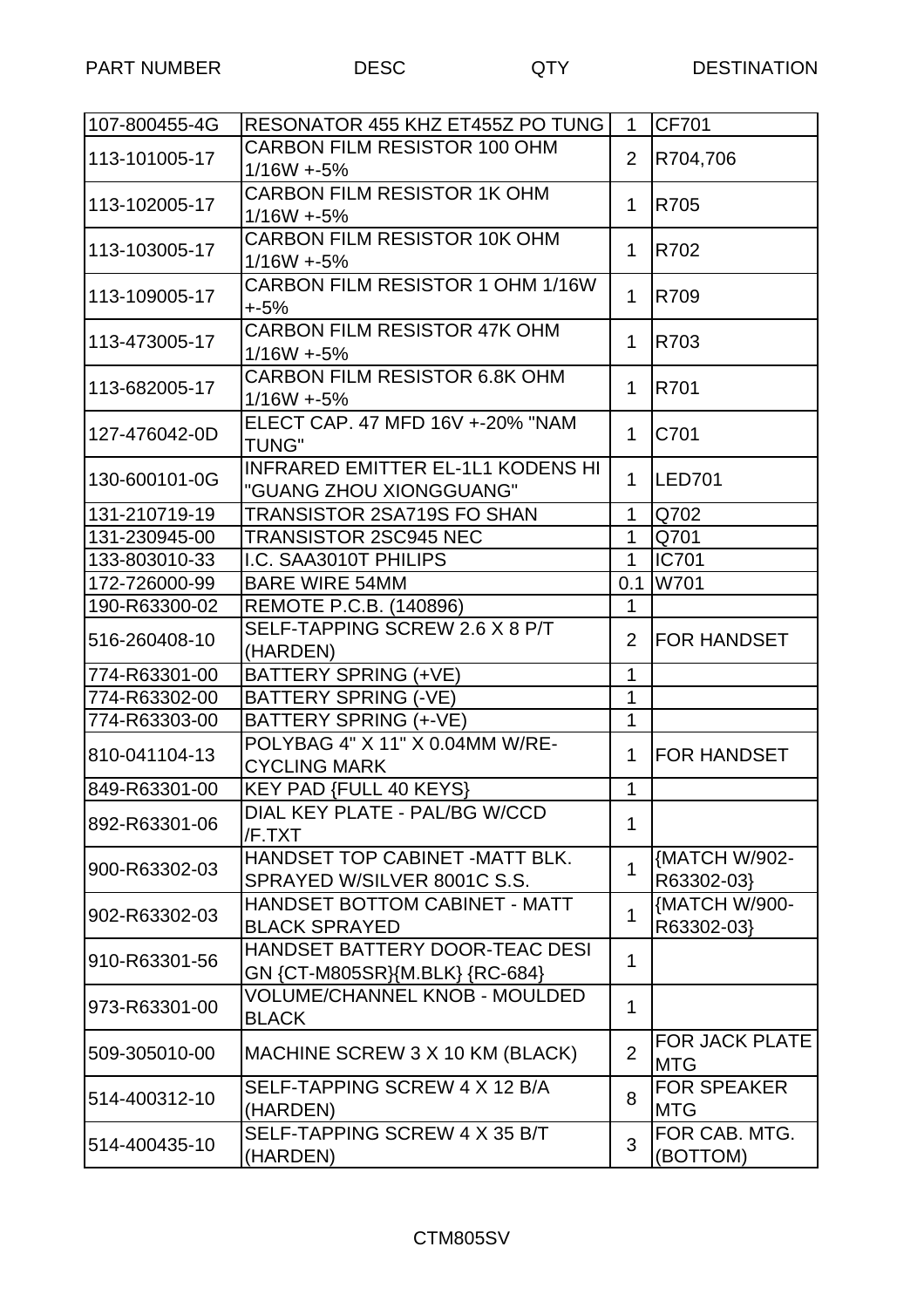| 516-500418-10 | SELF-TAPPING SCREW 5 X 18 P/T<br>(HARDEN) HEAD DIA. 9.5MM MAX    | 8              | 4 FOR CRT MTG.,<br>4 FOR SPK.<br><b>HOLDER MTG</b> |
|---------------|------------------------------------------------------------------|----------------|----------------------------------------------------|
| 516-500420-10 | SELF-TAPPING SCREW 5 X 20 P/T<br>(HARDEN) HEAD DIA. 9.5MM MAX    | 16             | <b>FOR CRT MTG</b>                                 |
| 516-500435-10 | SEIF-TAPPING SCREW 5X35 P/T<br>(HARDEN) HEAD DIA. 9.5MM MAX      | 11             | <b>FOR CAB MTG</b>                                 |
| 580-101261-01 | CABLE TIE L=100MM                                                | 9              | <b>FOR</b><br><b>DEGAUSSING</b><br><b>COIL</b>     |
| 580-102261-00 | CABLE TIE L=200MM W=3.5MM                                        | $\overline{2}$ | <b>FOR</b><br><b>DEGAUSSING</b><br><b>COIL</b>     |
| 580-103261-00 | CABLE TIE L=300MM W=3.5MM                                        | 6              | <b>FOR</b><br><b>DEGAUSSING</b><br><b>COIL</b>     |
| 611-733A01-00 | GIFT BOX-BOTTOM 951(W) X680(D) X<br>309(H)MM W/HANDLE {K33333K}  | 1              |                                                    |
| 618-733A01-00 | <b>PACKING PAD</b>                                               | $\overline{2}$ |                                                    |
| 622-825F01-00 | FELT L240 X W17 X T0.3MM W/TAPE                                  | $\overline{2}$ | <b>FOR FCAB</b><br><b>BOTTOM</b>                   |
| 622-882802-00 | IFELT L240 X W17 X T0.5MM W/TAPE                                 | 30             | FOR BACK CAB.<br><b>AND OTHER</b><br><b>PARTS</b>  |
| 630-238010-00 | FIBRE WASHER OD=23, ID=8 T=1MM                                   | 8              | <b>FOR RCA CRT</b><br><b>MTG</b>                   |
| 744-881301-00 | SPRING FOR C.R.T. MOUNTING 5.2 X 42<br>$X$ 0.6MM                 | $\overline{2}$ | <b>FOR CRT</b>                                     |
| 748-733A01-00 | <b>CRT MTG. WASHER</b>                                           | 8              | <b>FOR CRT MTG</b>                                 |
| 750-733A01-00 | <b>SOLDERING LUG</b>                                             | $\overline{2}$ | FOR SPK. WIRE<br><b>FIXING</b>                     |
| 777-942101-00 | SPRING IN 8.4 X L18                                              | 1              | <b>FOR POWER</b><br><b>KNOB</b>                    |
| 800-733A01-00 | POLYFOAM - TOP LEFT                                              | 1              |                                                    |
| 800-733A02-00 | POLYFOAM - TOP RIGHT                                             | 1              |                                                    |
| 800-733A03-00 | POLYFOAM - BOTTOM LEFT                                           | 1              |                                                    |
| 800-733A04-00 | POLYFOAM - BOTTOM RIGHT                                          | 1              |                                                    |
| 810-052204-14 | POLYBAG 5" X 22" X 0.04MM W/RE-<br><b>CYCLING MARK {P/O MAT}</b> | 1              | FOR AC LINE<br><b>CORD</b>                         |
| 822-733A01-00 | <b>SPEAKER HOLDER CUSHION</b>                                    | $\overline{2}$ | FOR SPK.<br><b>HOLDER</b>                          |
| 826-503005-00 | FOAM SHEET 50" X 30" X 0.5MM THK<br>(APPROX)                     | $\mathbf 1$    | FOR UNIT TOP                                       |
| 834-230802-00 | RUBBER WASHER OD=23, ID=8, T=2                                   | 4              | <b>FOR CRT MTG</b>                                 |
| 840-011024-21 | PAD CORD L240 X W10 X T1 MM<br>W/TAPE                            | 30             | FOR FRONT CAB.<br><b>AND OTHER</b><br><b>PARTS</b> |
|               |                                                                  |                |                                                    |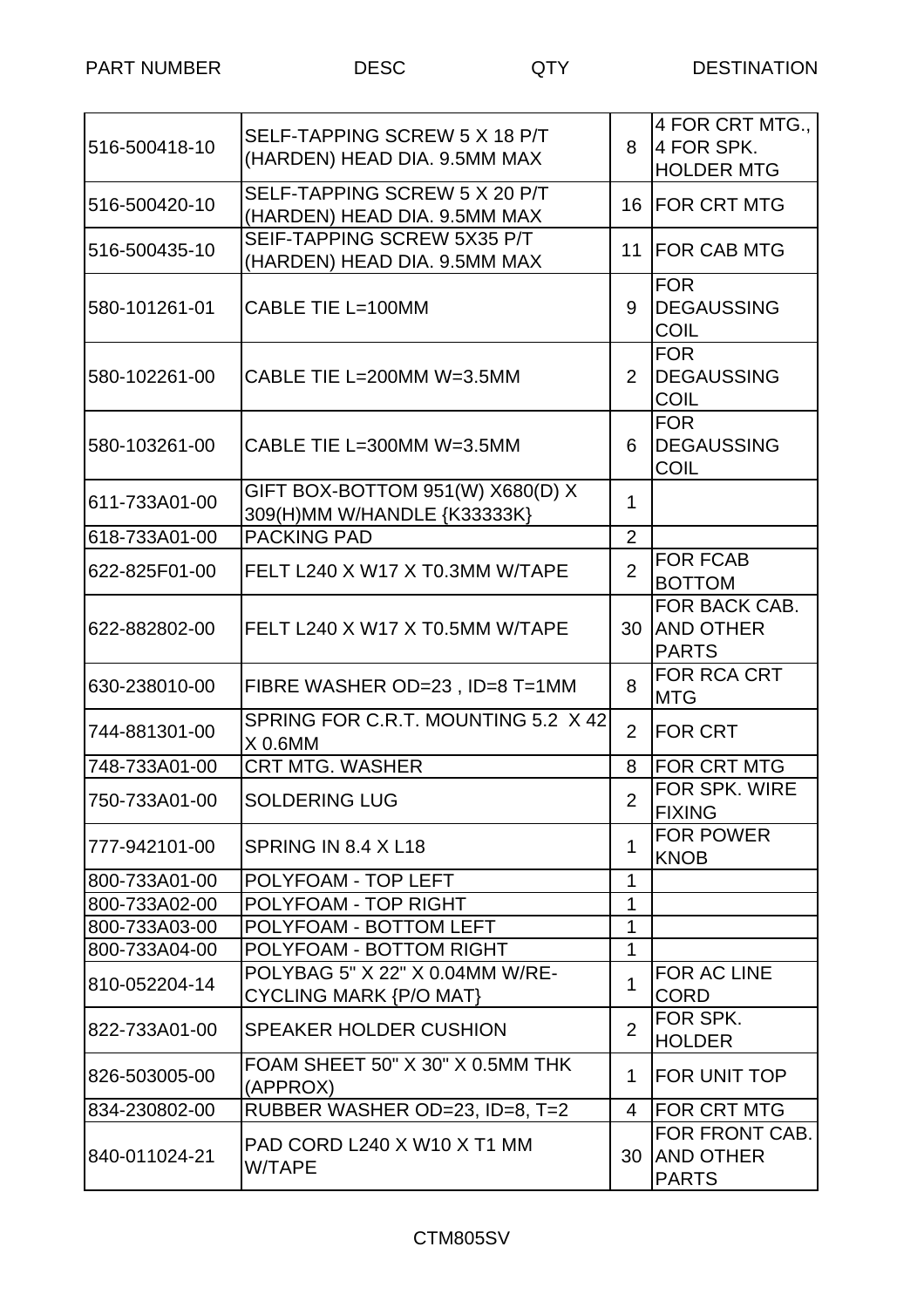| 840-051030-11 | RUBBER PAD (ONE SIDE W/TAPE)                                     | $\overline{2}$ | 2 BETWEEN<br><b>SPK.HODER &amp;</b><br><b>CRT</b>                          |
|---------------|------------------------------------------------------------------|----------------|----------------------------------------------------------------------------|
| 840-082929-11 | RUBBER PAD (ONE SIDE W/TAPE)                                     | 3              | <b>1 FOR BETWEEN</b><br><b>FRONT CABINET</b><br>AND CRT UP-<br><b>SIDE</b> |
| 840-082929-11 | RUBBER PAD (ONE SIDE W/TAPE)                                     | $\Omega$       | 2 FOR CRT<br><b>DOWN MTG</b>                                               |
| 840-082929-11 | RUBBER PAD (ONE SIDE W/TAPE)                                     | 3              | <b>FOR CRT &amp; FCAB</b>                                                  |
| 917-833B01-00 | <b>REMOTE LENS - T.RED ABS</b>                                   | 1              |                                                                            |
| 948-882005-00 | DOOR LOCKER UPC-165 UNITRONIC                                    | 1              | <b>FOR FRONT</b><br><b>CABINET</b>                                         |
| 954-733A02-00 | SPEAKER HOLDER BLACK PP                                          | $\overline{2}$ |                                                                            |
| 954-733A10-00 | POST SUPPORTER ABS BLACK                                         | 3              | FOR FRONT<br>CAB.                                                          |
| 954-733A20-00 | <b>CRT MTG. BRACKET</b>                                          | 4              | <b>FOR CRT</b><br><b>MTG.BKT W/NUT</b>                                     |
| 954-882100-00 | AC LINE CORD CLIP                                                | $\mathbf{1}$   |                                                                            |
| 954-882804-00 | <b>HIGH VOLTAGE CABLE SPACER</b>                                 | 3              | <b>FOR FBT</b>                                                             |
| 988-033801-00 | <b>GEAR (BLACK MOULDED)</b>                                      | 1              |                                                                            |
| 989-882801-00 | <b>GEAR HOLDER</b>                                               | 1              |                                                                            |
| 002-134098-4A | 34" CRT #A80AEJ15X98 RCA (WORLD-<br><b>WIDE YAMMING)</b>         | 1              | #CRT                                                                       |
| 003-131372-07 | <b>TUNER OSCAR 2900KKC 3X1 772</b><br>"TELEFUNKEN" (HIGH JACK)   | 1              | #TUNER                                                                     |
| 008-122331-05 | DEGAUSSING COIL 120T L=3750MM (5<br>TAPE) DIA. 0.45MM ART-TECH   | 1              | #L903                                                                      |
| 107-731500-00 | SAW FILTER TSB-5308U (SANYO)                                     | 1              | <b>SA202</b>                                                               |
| 107-738915-10 | SAW FILTER 38.9 MHZ TSF5315U<br><b>SANYO</b>                     | 1              | <b>SA201</b>                                                               |
| 113-103101-67 | METAL FILM RESISTOR 10K OHM 1/4W<br>$+ -1%$                      | $\overline{2}$ | R <sub>101</sub> ,102                                                      |
| 113-153005-17 | <b>CARBON FILM RESISTOR 15K OHM</b><br>$1/16W + 5%$              | $\overline{2}$ | R103,201                                                                   |
| 130-134148-01 | SILICON DIODE IN4148                                             | $\mathbf{1}$   | D <sub>129</sub>                                                           |
| 130-513144-00 | LED LAMPS 3MM RED (ROUND)<br>#03144PR "GLORY"                    | 1              | <b>LED601</b>                                                              |
| 166-185012-40 | TWEETOR SPEAKER 1-1/2"8 OHM 5W                                   | $\overline{2}$ | <b>TWEETER SPK.</b>                                                        |
| 166-281936-4J | SPEAKER 3" X 6" 8 OHM 10W<br>#R816H68NK-1 "KAMII"                | $\overline{2}$ |                                                                            |
| 171-550084-D1 | 7' SAA APP. LINE CORD W/PLUG E-<br>CUTTING 45MM, 15MM PVC HOLDER | $\mathbf 1$    | #POWER CORD                                                                |
| 172-626036-40 | UL1007 TOP COAT WIRE AWG26 360MM<br>BLACK 10 X 10MM              | 2              | MAIN SPK. L `-'<br><b>TO TWEETER</b><br>SPK. `-'                           |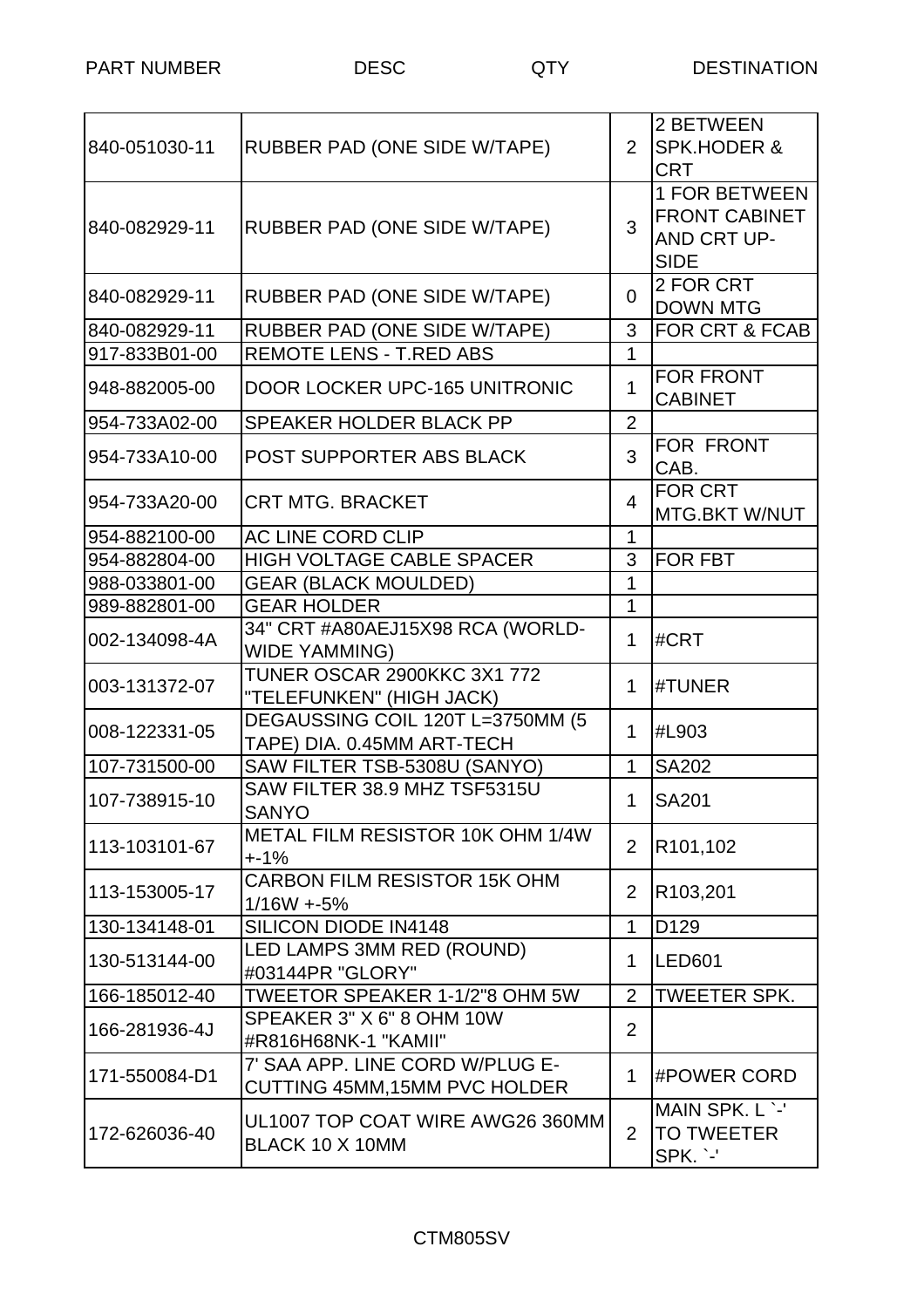PART NUMBER DESC DESTINATION

| 172-626036-40 | UL1007 TOP COAT WIRE AWG26 360MM<br>BLACK 10 X 10MM            | 0              | MAIN SPK, R `-'<br><b>TO TWEETER</b><br>SPK. `-'                          |
|---------------|----------------------------------------------------------------|----------------|---------------------------------------------------------------------------|
| 172-626036-43 | UL 1007 TOP COAT WIRE AWG 26<br>360MM ORANGE 10 X 10MM         | $\overline{2}$ | MAIN SPK. L `+'<br><b>TO TWEETER</b><br><b>SPK.</b> `+'                   |
| 172-626036-43 | UL 1007 TOP COAT WIRE AWG 26<br>360MM ORANGE 10 X 10MM         | 0              | $\overline{MAIN}$ SPK, R `+'<br><b>TO TWEETER</b><br><b>SPK.</b> `+"      |
| 179-105000-00 | UL PVC TUBE 5mm DIA                                            | 1.1            | 450MM FOR<br><b>RIGHT</b><br>SPK.,650MM FOR<br>LEFT SPK.                  |
| 186-624500-11 | HI-WATT SUPER HEAVY DUTY 1.5V 0%<br>MERCURY 3A ER03X ALUM.CASE | $\overline{2}$ |                                                                           |
| 191-201008-10 | 2 PIN SOCKET ASS'Y L=700MM                                     | $\mathbf 1$    | CN301 `1' TO<br>RIGHT SPK.'+', `2'<br>TO RIGHT SPK.`-'                    |
| 191-301016-10 | 3 PIN SOCKET ASS'Y (2 WIRE) L=700MM                            | $\mathbf 1$    | CN302 `1' TO<br>lLEFT SPK.`+'`2'<br>TO LEFT SPK. `-'                      |
| 191-401005-10 | 4 PIN SOCKET ASS'Y L=450MM                                     | $\mathbf{1}$   | <b>FOR CRT</b>                                                            |
| 515-303408-10 | SELF-TAPPING SCREW 3 X 8 W/B/T<br>(HARDEN)                     | 4              | <b>FOR TWEETER</b><br>SPK. MTG.                                           |
| 610-733A02-07 | G/BOX-TEAC DESIGN (CT-M805SV)<br>W/HANDLE (K3A3A3K)(W/C-TICK)  | $\mathbf{1}$   |                                                                           |
| 663-230339-99 | SERIAL NO.LABEL - TEAC DESIGN                                  | 4              | 2PC STUCK ON R<br>& L SIDES OF<br><b>EACH CTN</b>                         |
| 663-230339-99 | <b>SERIAL NO.LABEL - TEAC DESIGN</b>                           | $\Omega$       | 1-STUCK ON<br>R.LABEL, 1PC ON<br><b>FRONT PAGE OF</b><br><b>WARR.CARD</b> |
| 669-733B01-02 | RATING LABEL - TEAC DESIGN (CT-<br>M805SV) W/C-TICK MARK       | 1              |                                                                           |
| 670-733B00-31 | I/MANUAL - TEAC (A) DESIGN (90P) {CT-<br>M805SV}               | 1              |                                                                           |
| 678-628A00-03 | EASY TUNE CARD (A) - TEAC (B)<br><b>DESIGN</b>                 | 1              |                                                                           |
| 678-733B01-05 | TELETEXT COMPLEMENT - TEAC (A)<br>DESIGN {CT-M805SR}           | 1              | <b>1PC STUCK UNIT</b>                                                     |
| 678-733B02-03 | SCREEN STICKER - TEAC DESIGN (CT-<br>M805SV)                   | $\mathbf{1}$   | <b>ATTACH TO TOP</b><br>OF SCREEN                                         |
| 678-931315-07 | TOTAL CARE LAEBL - TEAC (B) DESIGN                             | $\mathbf{1}$   |                                                                           |
| 690-942039-02 | WARRANTY CARD -TEAC (C) DESIGN                                 | 1              |                                                                           |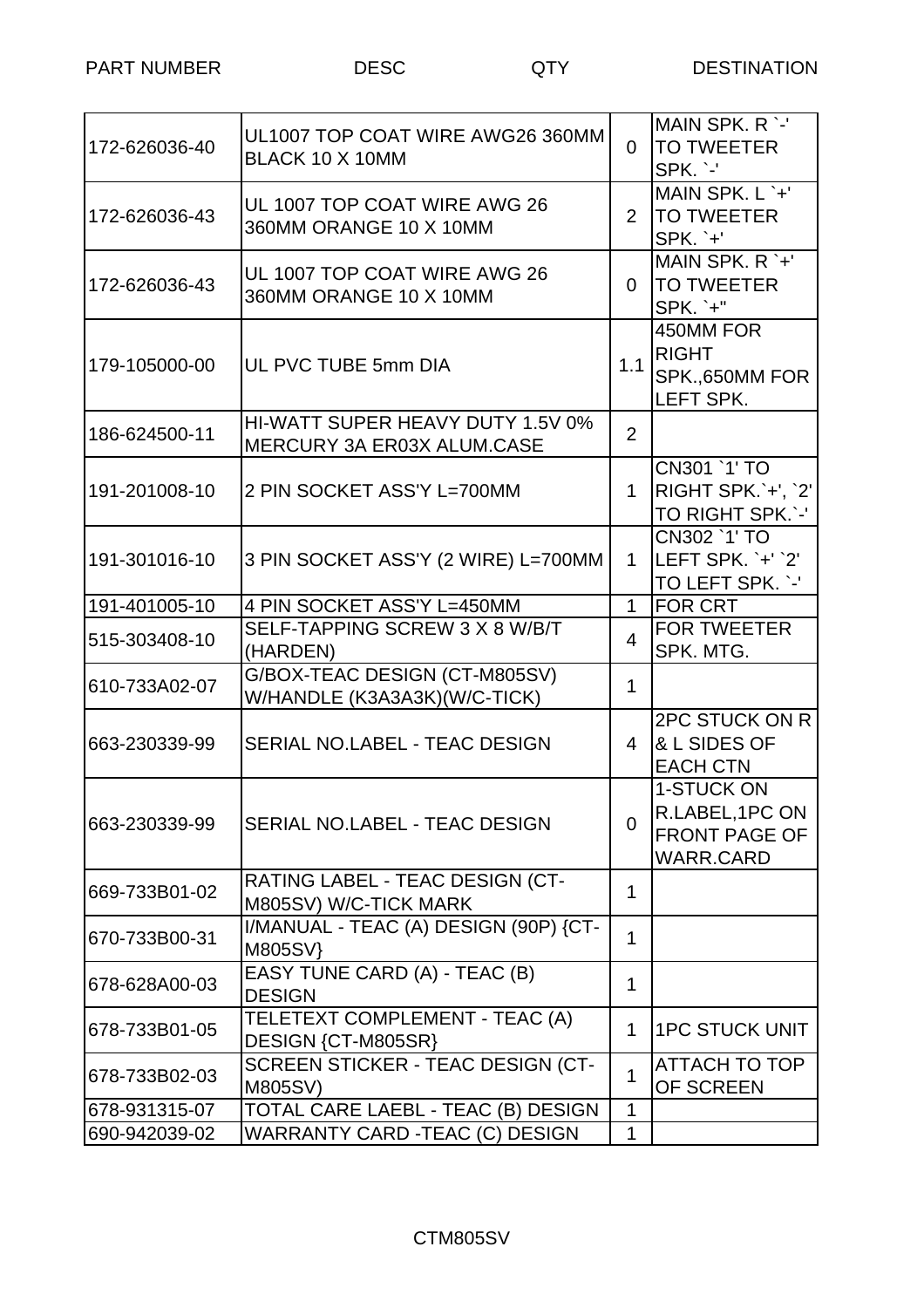| 693-733B01-06 | EAN CODE LABEL - TEAC DESIGN (CT-<br><b>M805SV)</b>              | 2              | 2PC STUCK ON L<br>& R SIDES OF<br><b>EACH CTN</b> |
|---------------|------------------------------------------------------------------|----------------|---------------------------------------------------|
| 703-733B01-07 | SPK.GRILLE-M.GREY{8403C}DOUBLE<br>SIDE SPY.0.5MM THK.1.0MM HOLE  | 2              |                                                   |
| 710-932901-01 | NAME PLATE - TEAC (B) DESIGN (BIG<br>SIZE) (ELECTROFORMED)       | 1              |                                                   |
| 810-091504-13 | POLYBAG 9" X 15" X 0.04MM W/ RE-<br><b>CYCLING P.E.MARK</b>      | 1              | <b>FOR I/MANUAL</b>                               |
| 810-555204-64 | POLYBAG 55" X 52" X 0.04MM TEAC<br>DESIGN {CT-M805SR}            | $\mathbf 1$    | <b>FOR UNIT</b>                                   |
| 884-733A45-03 | JACK COVER - TEAC DESIGN (CT-<br>M805SV)                         | 1              |                                                   |
| 884-733BD1-02 | <b>PRESET PLATE - TEAC DESIGN</b><br><b>W/CLEAR FUNCTION KEY</b> | 1              |                                                   |
| 900-733B01-V1 | <b>FRONT CABINET - METALLIC GREY</b><br>{8403C} {ULV1}           | 1              |                                                   |
| 902-733A12-U3 | BACK CABINET HI-PS UL 94V0 -<br>METALLIC GREY{8403C}W/O WOOFER   | 1              |                                                   |
| 919-733B01-35 | P/DOOR-TEAC DESIGN (CT-M805SV)<br>W/CABLE READY WORDING (8403C)  | 1              |                                                   |
| 920-733A13-U0 | <b>CHASSIS MTG. BRACKET BLACK ABS</b><br>UL94V0 (FOR 1 CHIP)     | 1              |                                                   |
| 929-629B01-00 | <b>LED HOLDER BKT</b>                                            | 1              | FOR LED601                                        |
| 939-733A01-00 | POWER SW.ADAPTOR                                                 | $\mathbf{1}$   |                                                   |
| 980-733A02-U0 | JACK PLATE HI-PS/BRASS INSERT 521-<br>882001-00 2PCS/SET)UL 94V0 | 1              | #                                                 |
| 991-942110-02 | POWER KNOB (B) - ABS METALLIC<br>GREY (8403C)                    | 1              |                                                   |
| 001-234151-10 | FLYBACK TRANSFORMER JF0101-0151<br><b>SHEKOU JEWEL</b>           | 1.             | #T402                                             |
| 012-102340-0B | SEMI-FIXED RES. WI06-2AL-1K<br>"SHENZHEN YUNGJIANG"              | 1              | <b>VR401</b>                                      |
| 012-103340-06 | SEMI-FIXED RESISTOR EVND8AA 03B14<br>10KB                        | $\mathbf{1}$   | <b>VR202</b>                                      |
| 012-202330-06 | SEMI-FIXED RESISTOR EVND2AA 03B23<br>2KB                         | 5              | VR551,555,552,55<br>3,554                         |
| 012-203340-0B | SEMI-FIXED RES. WI06-2AL-20K<br>"SHENZHEN YUNGJIANG"             | 1              | <b>VR402</b>                                      |
| 012-502340-06 | SEMI-FIXED RESISTOR EVND8AA 03B53<br>5KB                         | 5              | VR403,201,404,90<br>1,001                         |
| 012-503340-06 | SEMI-FIXED RESISTOR EVND8AA 03B54<br>50KB                        | $\mathbf{1}$   | <b>VR101</b>                                      |
| 101-191009-96 | <b>HORIZONTAL DRIVE TRANSFORMER</b><br>(R1009)                   | 1              | T401                                              |
| 101-280493-95 | LINE FILTER 20MH LB35T493A<br>"HIGHLIGHT" FOR 33"                | $\overline{2}$ | L901,902                                          |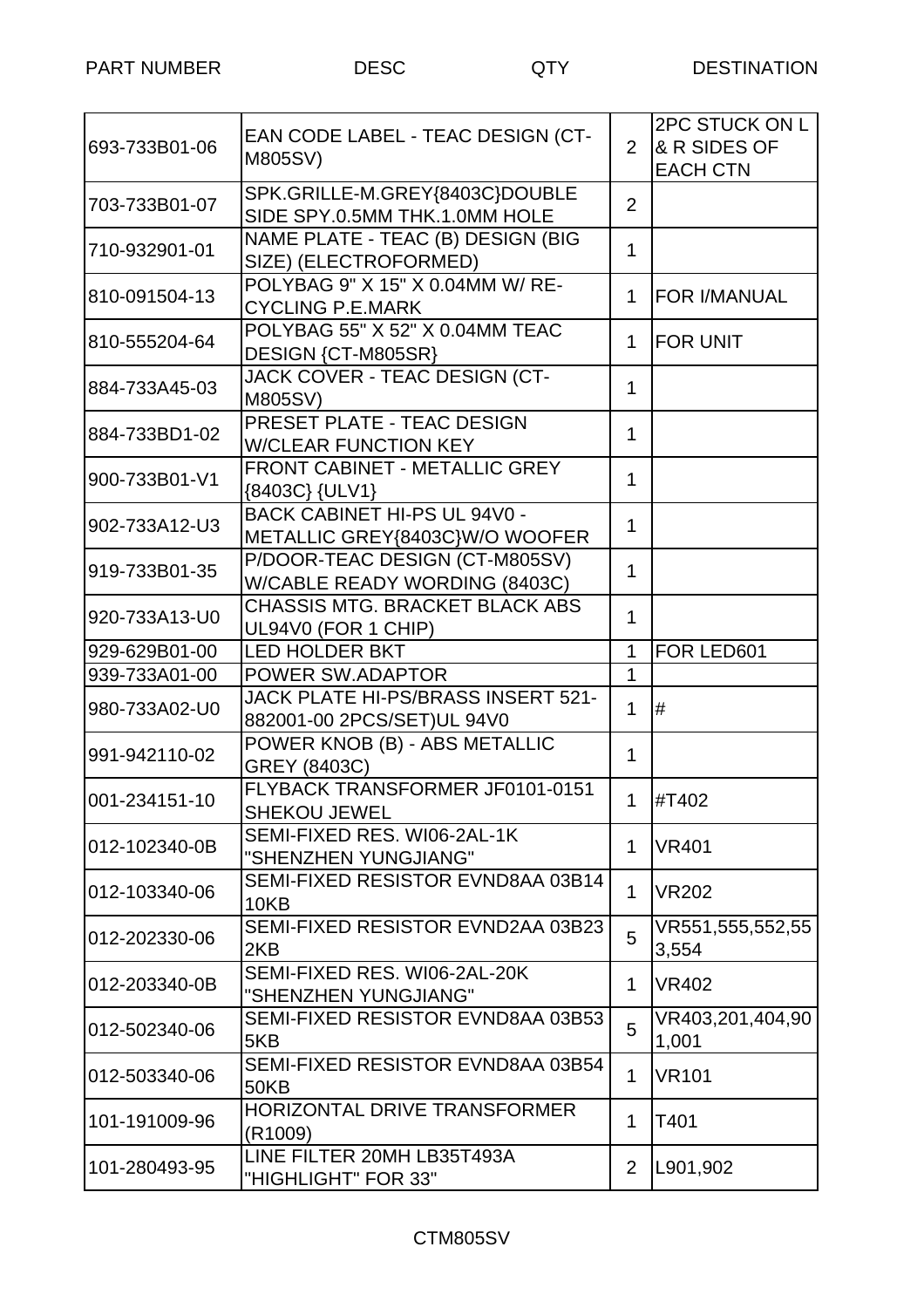| 101-493520-94 | SWITCHING POWER TRANSFORMER<br>#KB49C520C "HIGHLIGHT"         | 1              | #T901                                                     |
|---------------|---------------------------------------------------------------|----------------|-----------------------------------------------------------|
| 102-370600-0B | TANK COIL / AFC COIL 707851<br>"DONGGUAN LIHANG"              | $\overline{2}$ | T204,201                                                  |
| 102-671300-02 | SOUND IF COIL. COILS 710256                                   | $\overline{2}$ | T202,203                                                  |
| 105-100103-16 | FIXED INDUCTIVE COIL 10UH 10%<br>AL0305-100K "BOLUO DUIWANG"  | $\mathbf 1$    | L205                                                      |
| 105-109103-16 | FIXED INDUCTIVE COIL 1UH 10%<br>AL0305-1R0K "BOLUO DUIWANG"   | $\overline{7}$ | L201,223,224,225,<br>222,202,103                          |
| 105-150103-16 | FIXED INDUCTIVE COIL 15UH 10%<br>AL0305-150K "BOLUO DUIWANG"  | $\mathbf 1$    | L <sub>102</sub>                                          |
| 105-180102-06 | LINEARITY COIL 18UH FOR 33"<br>LX14I270B "HIGHLIGHT"          | 1              | L401                                                      |
| 105-201106-02 | CHOKE COIL 200UH 10% CH9012-201K<br>(ELEC PRODUCT)            | $\mathbf 1$    | L904                                                      |
| 105-270103-08 | <b>FIXED INDUCTIVE COIL 27UH</b>                              | $\mathbf{1}$   | L207                                                      |
| 105-560103-16 | FIXED INDUCTIVE COIL 56UH +-10%<br>AL0305 "BOLUO DUIWANG"     | $\overline{4}$ | L551,552,553,J08<br>IЗ                                    |
| 105-689103-16 | FIXED INDUCTIVE COIL 6.8UH 10%<br>AL0305-6R8K "BOLUO DUIWANG" | 1              | L <sub>203</sub>                                          |
| 105-821156-06 | CHOKE COIL 820UH 0.37 OHM<br><b>HIGHLIGHT</b>                 | $\mathbf{1}$   | L <sub>402</sub>                                          |
| 107-105500-66 | SOUND TRAP CERAMIC FILTER 5.5MHZ<br><b>WEI HAW</b>            | $\mathbf 1$    | <b>CF201</b>                                              |
| 107-305500-16 | <b>SOUND BYPASS CERAMIC FILTER</b><br>5.5MHZ WEI HAW          | 1              | CF204                                                     |
| 107-305740-16 | SOUND BYPASS CERAMIC FILTER<br>5.74MHZ SFE-5.74MC MURATA      | 1              | CF203                                                     |
| 113-100005-17 | CARBON FILM RESISTOR 10 OHM 1/16W<br>$+5%$                    | 1              | R209                                                      |
| 113-100205-12 | CARBON FILM RESISTOR 10 OHM 1/2W<br>$+5%$                     | $\mathbf 1$    | R593                                                      |
| 113-101005-17 | <b>CARBON FILM RESISTOR 100 OHM</b><br>$1/16W + 5%$           | 12             | R161,240,285,134,<br>135,136,861,229,2<br>30,231,035A,955 |
| 113-101005-17 | CARBON FILM RESISTOR 100 OHM<br>$1/16W + 5%$                  | $\overline{7}$ | R651,652,071,072,<br>579,580,581                          |
| 113-101205-12 | CARBON FILM RESISTOR 100 OHM 1/2W<br>$+5%$                    | $\mathbf 1$    | <b>R908</b>                                               |
| 113-102005-17 | <b>CARBON FILM RESISTOR 1K OHM</b><br>$1/16W + 5%$            | 9              | R951,952,966,106,<br>041,310,351,334,2<br>55              |
| 113-102005-17 | <b>CARBON FILM RESISTOR 1K OHM</b><br>$1/16W + 5%$            | 12             | R138,139,221,402,<br>183,916,903,286,9<br>65,311,312,309  |
| 113-102005-17 | <b>CARBON FILM RESISTOR 1K OHM</b><br>$1/16W + 5%$            | 6              | R163,163A,284,91<br>2,178,074                             |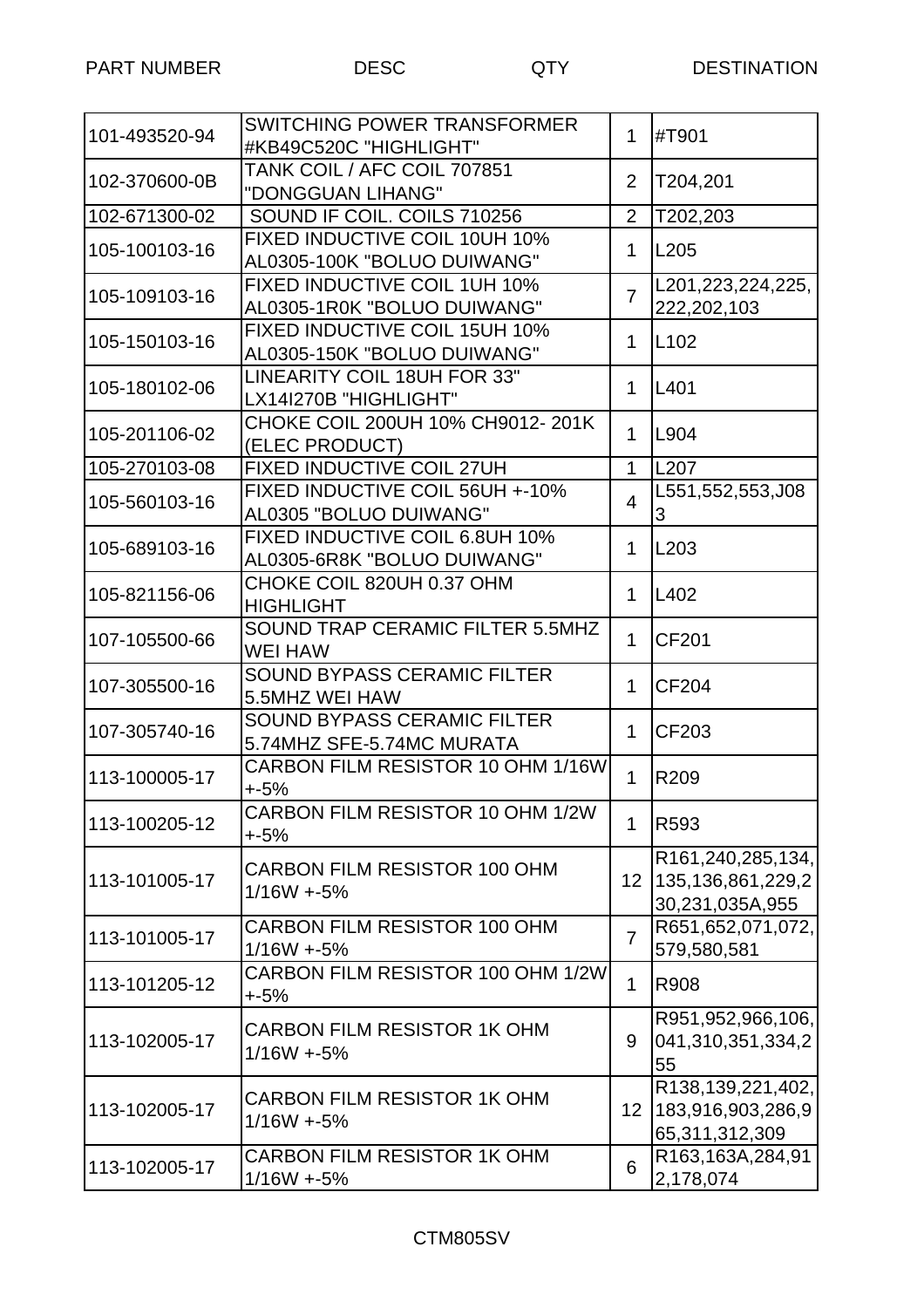| 113-102102-17 | CARBON FILM RESISTOR 1K OHM 1/4W<br>$+2%$             | 1               | R422                                                         |
|---------------|-------------------------------------------------------|-----------------|--------------------------------------------------------------|
| 113-102205-12 | CARBON FILM RESISTOR 1K OHM 1/2W<br>$+5%$             | 1               | R420                                                         |
| 113-102305-75 | <b>METAL OXIDE FILM RESISTOR 1K OHM</b><br>$1W + 5%$  | $\overline{2}$  | R414,270                                                     |
| 113-103005-17 | <b>CARBON FILM RESISTOR 10K OHM</b><br>$1/16W + 5%$   | 5               | R353,354,112,192,<br>196A                                    |
| 113-103005-17 | <b>CARBON FILM RESISTOR 10K OHM</b><br>$1/16W + 5%$   | 12 <sup>2</sup> | R105,140,141,154,<br>437, 177, 115, 249, 4<br>41,407,195,562 |
| 113-103305-75 | <b>METAL OXIDE FILM RESISTOR 10K OHM</b><br>$1W + 5%$ | $\mathbf 1$     | R403                                                         |
| 113-103405-75 | <b>METAL OXIDE FILM RESISTOR 10K OHM</b><br>$2W + 5%$ | 3               | R551,552,553                                                 |
| 113-104005-17 | CARBON FILM RESISTOR 100K OHM<br>$1/16W + 5%$         | 9               | R960,107,108,239,<br>243,244,126,295,1<br>20                 |
| 113-104205-12 | <b>CARBON FILM RESISTOR 100K OHM</b><br>$1/2W + 5%$   | 1               | R361                                                         |
| 113-105005-17 | <b>CARBON FILM RESISTOR 1M OHM</b><br>$1/16W + 5%$    | $\mathbf{1}$    | R <sub>242</sub>                                             |
| 113-109005-17 | CARBON FILM RESISTOR 1 OHM 1/16W<br>$+5%$             | 1               | R322                                                         |
| 113-120305-75 | <b>METAL OXIDE FILM RESISTOR 12 OHM</b><br>$1W + 5%$  | $\mathbf{1}$    | R915                                                         |
| 113-121005-17 | <b>CARBON FILM RESISTOR 120 OHM</b><br>$1/16W + 5%$   | 3               | R567,568,569                                                 |
| 113-122005-17 | <b>CARBON FILM RESISTOR 1.2K OHM</b><br>$1/16W + 5%$  | 6               | R224,248,425,564,<br>565,566                                 |
| 113-123005-17 | <b>CARBON FILM RESISTOR 12K OHM</b><br>$1/16W + 5%$   | 5               | R210,406,235,461,<br>920                                     |
| 113-124005-17 | <b>CARBON FILM RESISTOR 120K OHM</b><br>$1/16W + 5%$  | 1               | R237                                                         |
| 113-124205-12 | <b>CARBON FILM RESISTOR 120K OHM</b><br>$1/2W + 5%$   | 1               | R433                                                         |
| 113-150005-17 | CARBON FILM RESISTOR 15 OHM 1/16W<br>+-5%             | 3               | R570,571,572                                                 |
| 113-151205-12 | CARBON FILM RESISTOR 150 OHM 1/2W<br>$+5%$            | 1               | R411                                                         |
| 113-152005-17 | <b>CARBON FILM RESISTOR 1.5K OHM</b><br>$1/16W + 5%$  | 3               | R325,327,297                                                 |
| 113-153005-17 | <b>CARBON FILM RESISTOR 15K OHM</b><br>$1/16W + 5%$   | $\overline{2}$  | R245,401                                                     |
| 113-153405-75 | METAL OXIDE FILM RESISTOR 15K OHM<br>$2W + 5%$        | $\mathbf 1$     | R409                                                         |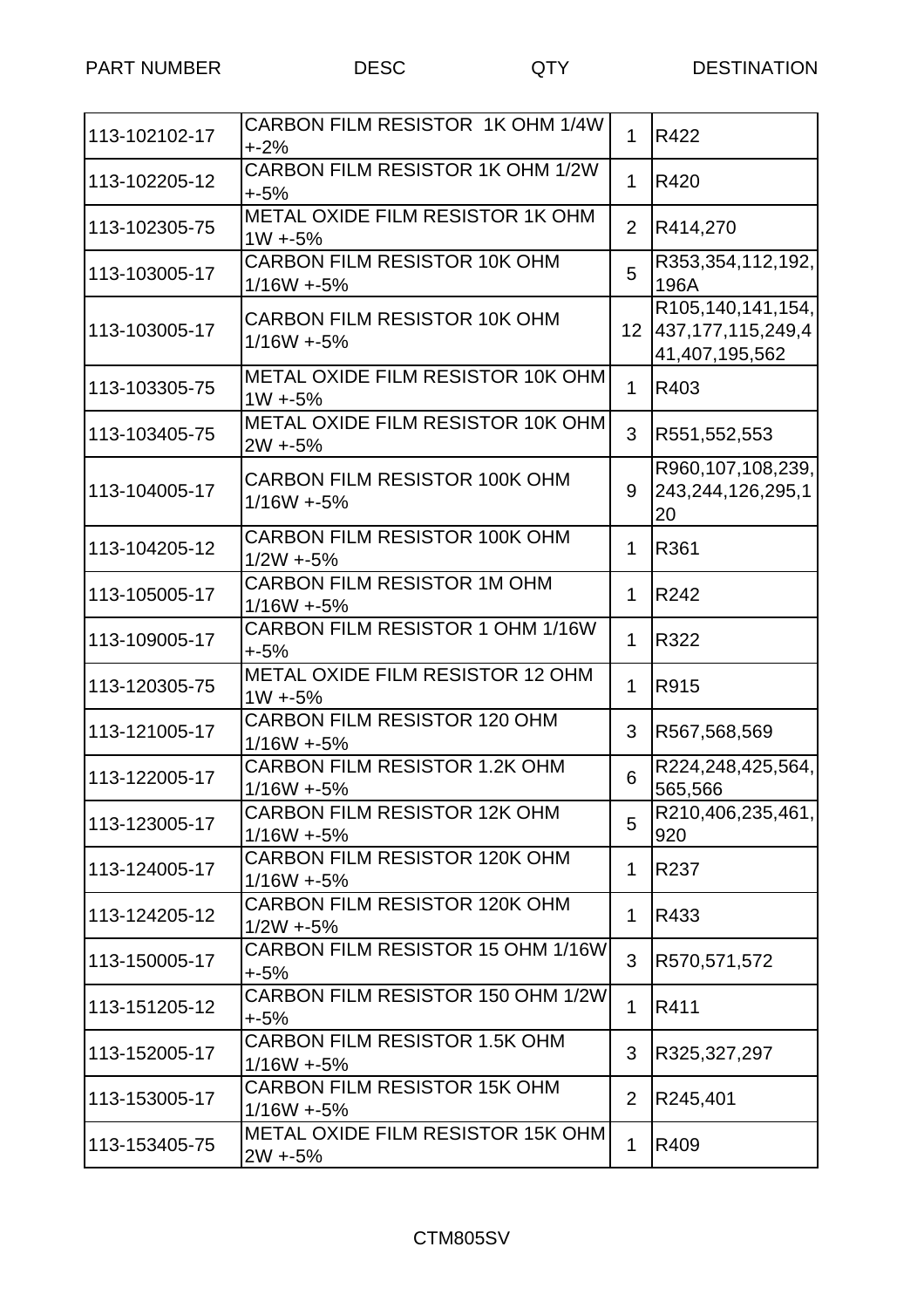| 113-154005-17 | <b>CARBON FILM RESISTOR 150K OHM</b><br>$1/16W + 5%$  | $\overline{2}$ | R121,119                                     |
|---------------|-------------------------------------------------------|----------------|----------------------------------------------|
| 113-158605-75 | METAL OXIDE FILM RESISTOR 0.15<br>OHM 5W +-5%         | 1              | R909                                         |
| 113-159405-42 | NON-FLAMMABLE FUSE RESISTOR 1.5<br>OHM 2W +-5%        | 1              | R410                                         |
| 113-159905-51 | <b>WIRE WOUND CEMENT RESISTOR 1.5</b><br>OHM 10W +-5% | 1              | R901                                         |
| 113-181005-17 | <b>CARBON FILM RESISTOR 180 OHM</b><br>$1/16W + 5%$   | 1              | R222                                         |
| 113-183005-17 | <b>CARBON FILM RESISTOR 18K OHM</b><br>$1/16W + 5%$   | 1              | R424                                         |
| 113-184005-17 | <b>CARBON FILM RESISTOR 180K OHM</b><br>$1/16W + 5%$  | 1              | R431                                         |
| 113-220305-75 | <b>METAL OXIDE FILM RESISTOR 22 OHM</b><br>$1W + 5%$  | 1              | R <sub>197</sub>                             |
| 113-220505-75 | <b>METAL OXIDE FILM RESISTOR 22 OHM</b><br>$3W + 5%$  | 1              | R427                                         |
| 113-221005-17 | <b>CARBON FILM RESISTOR 220 OHM</b><br>$1/16W + 5%$   | $\overline{7}$ | R238,213,142,223,<br>280,196,958             |
| 113-221305-75 | METAL OXIDE FILM RESISTOR 220 OHM<br>$1W + 5%$        | $\mathbf{1}$   | R413                                         |
| 113-222005-17 | CARBON FILM RESISTOR 2.2K OHM<br>$1/16W + 5%$         | 8              | R130,012,003,233,<br>228,919,962,C192<br>A   |
| 113-222205-12 | <b>CARBON FILM RESISTOR 2.2K OHM</b><br>$1/2W + 5%$   | 1              | R489                                         |
| 113-223005-17 | <b>CARBON FILM RESISTOR 22K OHM</b><br>$1/16W + 5%$   | 9              | R307,308,276,460,<br>440,125,250,253,5<br>61 |
| 113-223005-17 | CARBON FILM RESISTOR 22K OHM<br>$1/16W + 5%$          | $\overline{7}$ | R143,144,146,109,<br>110,150,111             |
| 113-224005-17 | CARBON FILM RESISTOR 220K OHM<br>$1/16W + 5%$         | 1              | R <sub>155</sub>                             |
| 113-225005-17 | <b>CARBON FILM RESISTOR 2.2M OHM</b><br>$1/16W + 5%$  | 1              | R <sub>264</sub>                             |
| 113-229005-17 | <b>CARBON FILM RESISTOR 2.2 OHM</b><br>$1/16W + 5%$   | 1              | R <sub>279</sub>                             |
| 113-229405-42 | FUSING RESISTOR 2.2 OHM 2W +-5 %                      | 1              | R481                                         |
| 113-243005-17 | <b>CARBON FILM RESISTOR 24K OHM</b><br>$1/16W + 5%$   | 1              | R408                                         |
| 113-271005-17 | CARBON FILM RESISTOR 270 OHM 1/16<br>W +-5%           | 3              | R554,555,556                                 |
| 113-272005-17 | CARBON FILM RESISTOR 2.7K OHM<br>$1/16W + 5%$         | 1              | R429                                         |
| 113-272205-12 | <b>CARBON FILM RESISTOR 2.7K OHM</b><br>$1/2W + 5%$   | 5              | R415,428,573,574,<br>575                     |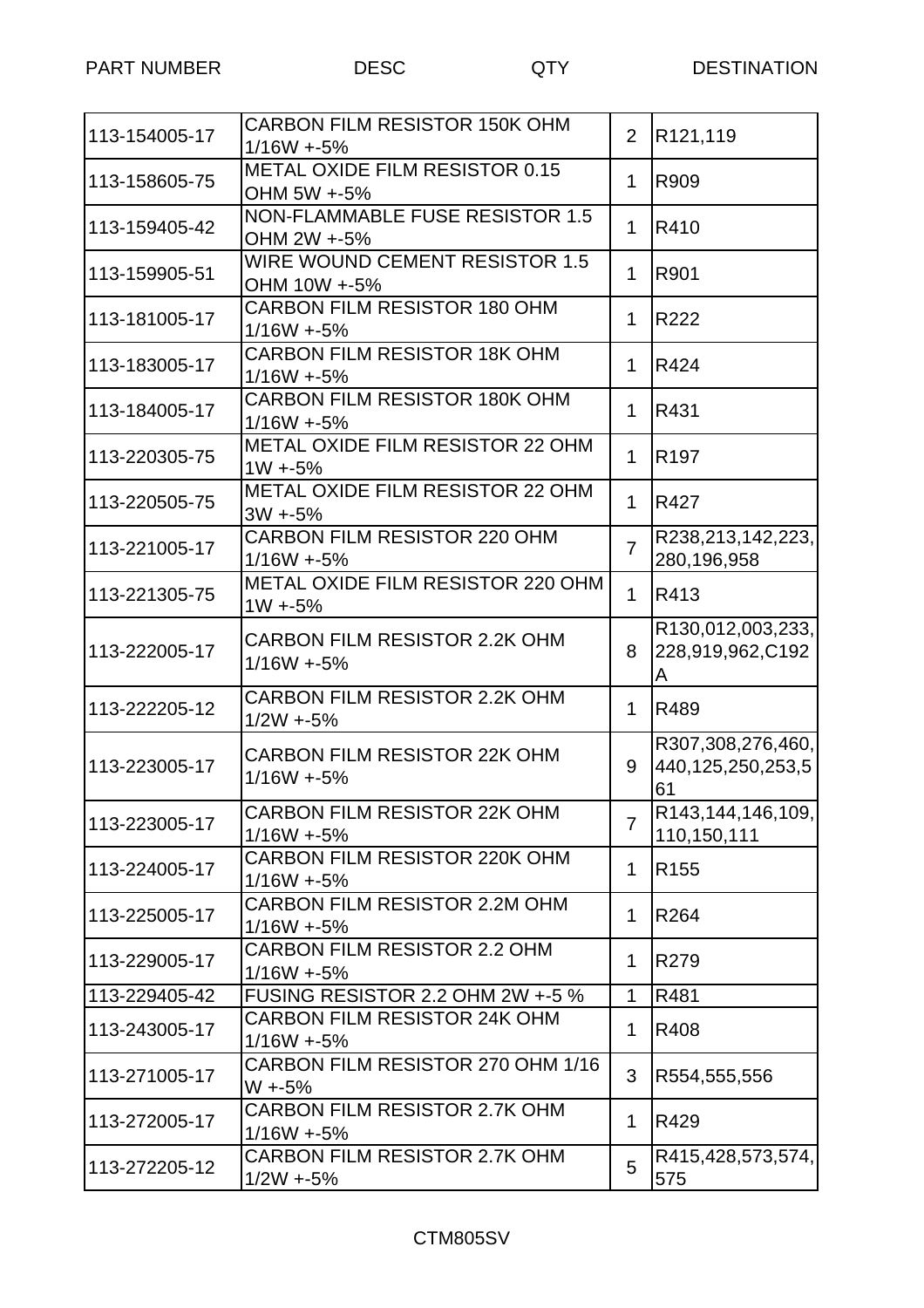| 113-273005-17 | <b>CARBON FILM RESISTOR 27K OHM</b><br>$1/16W + 5%$     | 5               | R211,241,116,323,<br>324                                  |
|---------------|---------------------------------------------------------|-----------------|-----------------------------------------------------------|
| 113-274005-17 | <b>CARBON FILM RESISTOR 270K OHM</b><br>$1/16W + 5%$    | 1               | R430                                                      |
| 113-279405-42 | FUSING RESISTOR 2.7 OHM 2W +-5%                         | $\mathbf{1}$    | R576                                                      |
| 113-331005-17 | <b>CARBON FILM RESISTOR 330 OHM</b><br>$1/16W + 5%$     | 3               | R862,863,864                                              |
| 113-332005-17 | <b>CARBON FILM RESISTOR 3.3K OHM</b><br>$1/16W + 5%$    | $\overline{7}$  | R417,152,153,269,<br>426,002,017                          |
| 113-332101-67 | METAL FILM RESISTOR 3.3K OHM 1/4W<br>$+ -1\%$           | 3               | R582,583,584                                              |
| 113-332905-50 | <b>CEMENT FILM RESISTOR 3.3K OHM</b><br>10W +-5% H=39MM | $\mathbf 1$     | R436                                                      |
| 113-333005-17 | <b>CARBON FILM RESISTOR 33K OHM</b><br>$1/16W + 5%$     | 5               | R421,170,114,907,<br>272                                  |
| 113-339505-42 | NON-FLAMMABLE FUSE RESISTOR 3.3<br>OHM 3W +-5%          | 1               | R332                                                      |
| 113-363005-17 | <b>CARBON FILM RESISTOR 36K OHM</b><br>$1/16W + 5%$     | $\mathbf{1}$    | R <sub>124</sub>                                          |
| 113-391005-17 | <b>CARBON FILM RESISTOR 390 OHM</b><br>$1/16W + 5%$     | 3               | R557,558,559                                              |
| 113-392005-17 | <b>CARBON FILM RESISTOR 3.9K OHM</b><br>$1/16W + 5%$    | 5               | R404,184,910,113,<br>362                                  |
| 113-393505-75 | METAL OXIDE FILM RESISTOR 39K OHM<br>$3W + 5%$          | 1               | R902                                                      |
| 113-470005-17 | CARBON FILM RESISTOR 47 OHM 1/16W<br>+-5%               | 5               | R204,220,326,329,<br>418                                  |
| 113-470205-75 | METAL OXIDE FILM RESISTOR 47 OHM<br>$1/2W + 5%$         | 1               | R206                                                      |
| 113-470305-75 | <b>METAL OXIDE FILM RESISTOR 47 OHM</b><br>$1W + 5%$    | 1.              | <b>R906</b>                                               |
| 113-470405-75 | <b>METAL OXIDE FILM RESISTOR 47 OHM</b><br>$2W - 5%$    | $\mathbf 1$     | R <sub>187</sub>                                          |
| 113-471005-17 | <b>CARBON FILM RESISTOR 470 OHM</b><br>$1/16W + 5%$     | 5               | R225,298,262,299,<br>034                                  |
| 113-472005-17 | CARBON FILM RESISTOR 4.7K OHM<br>$1/16W + 5%$           | 12 <sub>2</sub> | R247,205,918,073,<br>352,967,953,963,9<br>73,957,044,043A |
| 113-473005-17 | <b>CARBON FILM RESISTOR 47K OHM</b><br>$1/16W + 5%$     | 10              | R149,203,118,922,<br>405,972,974,950,9<br>64,961          |
| 113-478205-75 | METAL OXIDE FILM RESISTOR 0.47<br>OHM 1/2W +-5%         | $\mathbf{1}$    | R905                                                      |
| 113-479005-17 | <b>CARBON FILM RESISTOR 4.7 OHM</b><br>$1/16W + 5%$     | 3               | R390,301,302                                              |
| 113-511005-17 | <b>CARBON FILM RESISTOR 510 OHM</b><br>$1/16W + 5%$     | $\overline{2}$  | R236,563                                                  |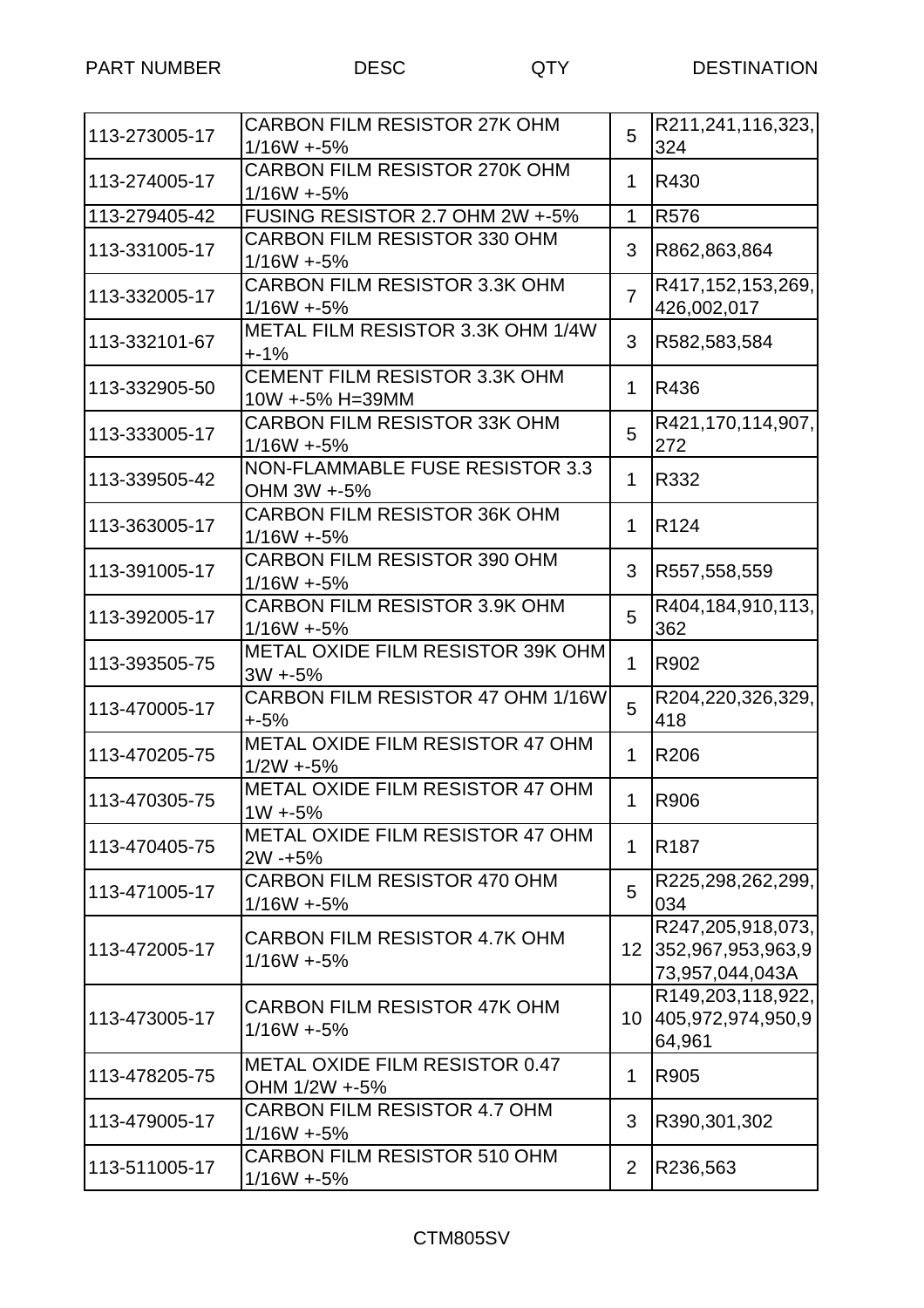| 113-560005-17 | CARBON FILM RESISTOR 56 OHM 1/16W<br>$+5%$                           | $\mathbf{1}$   | R <sub>137</sub>                                     |
|---------------|----------------------------------------------------------------------|----------------|------------------------------------------------------|
| 113-561005-17 | <b>CARBON FILM RESISTOR 560 OHM</b><br>$1/16W + 5%$                  | 3              | R212,254,282                                         |
| 113-562005-17 | <b>CARBON FILM RESISTOR 5.6K OHM</b><br>$1/16W + 5%$                 | 4              | R261,296,423,090                                     |
| 113-563005-17 | <b>CARBON FILM RESISTOR 56K OHM</b><br>$1/16W + 5%$                  | $\overline{2}$ | R439,432                                             |
| 113-565210-97 | <b>CARBON COMPOSITION RESISTOR</b><br>5.6M OHM 1/2W +-10% MATSUSHITA | $\overline{2}$ | R913,914                                             |
| 113-565210-99 | <b>CARBON COMPOSITION RESISTOR</b><br>5.6M OHM 1/2W +-10%            | $\overline{2}$ | 2 FOR GROUP<br><b>CRID</b>                           |
| 113-682005-17 | <b>CARBON FILM RESISTOR 6.8K OHM</b><br>$1/16W + 5%$                 | 1              | <b>R917</b>                                          |
| 113-682102-17 | <b>CARBON FILM RESISTOR 6.8K OHM</b><br>$1/4W + 2%$                  | 1              | R266                                                 |
| 113-683005-17 | <b>CARBON FILM RESISTOR 68K OHM</b><br>$1/16W + 5%$                  | 2              | R463,438                                             |
| 113-683101-67 | METAL FILM RESISTOR 68K OHM 1/4W<br>$+ -1%$                          | 1              | R202                                                 |
| 113-688305-42 | FUSING RESISTOR 0.68 OHM 1W +-5%                                     | 1              | #R435                                                |
| 113-688405-42 | FUSEBLE RESISTOR 0.68 2W +-5%                                        | $\mathbf{1}$   | R434                                                 |
| 113-750005-17 | CARBON FILM RESISTOR 75 OHM 1/16W<br>$+5%$                           | 11             | R252,259,258,263,<br>283,226,970,971,9<br>69,956,954 |
| 113-821005-17 | <b>CARBON FILM RESISTOR 820 OHM</b><br>$1/16W + 5%$                  | 1              | R911                                                 |
| 113-823005-17 | <b>CARBON FILM RESISTOR 82K OHM</b><br>$1/16W + 5%$                  | 1              | R412                                                 |
| 113-824005-17 | <b>CARBON FILM RESISTOR 820K OHM</b><br>$1/16W + 5%$                 | 1.             | R246                                                 |
| 113-829505-75 | METAL OXIDE FILM RESISTOR 8.2 OHM<br>$3W + 5%$                       | 1              | R904                                                 |
| 114-210262-00 | THERMISTOR PTH451C262B                                               | 1              | #TH901                                               |
| 123-100340-94 | CERAMIC CAP. 10PF 50V +-5% (NPO)<br>{TAPING TYPE}                    | $\overline{2}$ | C122,123                                             |
| 123-101350-61 | CERAMIC CAP. 100PF 50V +-10% (SL<br>TYPE) {TAPING TYPE}              | 4              | C117,118,119,120                                     |
| 123-102350-91 | CERAMIC CAP. 0.001 MFD 50V +-10% (B<br>TYPE) {TAPING TYPE}           | 8              | C210,235,236,121,<br>909,554,555,556                 |
| 123-103370-91 | CERAMIC CAP. 0.01 MFD 50V +80 -20%<br>{TAPING TYPE}                  | 10             | C125,208,383,384,<br>207, 257, 209, 071, 9<br>59,951 |
| 123-104270-91 | CERRAMIC CAP. 0.1 MFD 25V +80 -20%<br>{TAPING TYPE}                  | 11             | C110,111,112,127,<br>242,244,288,226,2<br>27,258,256 |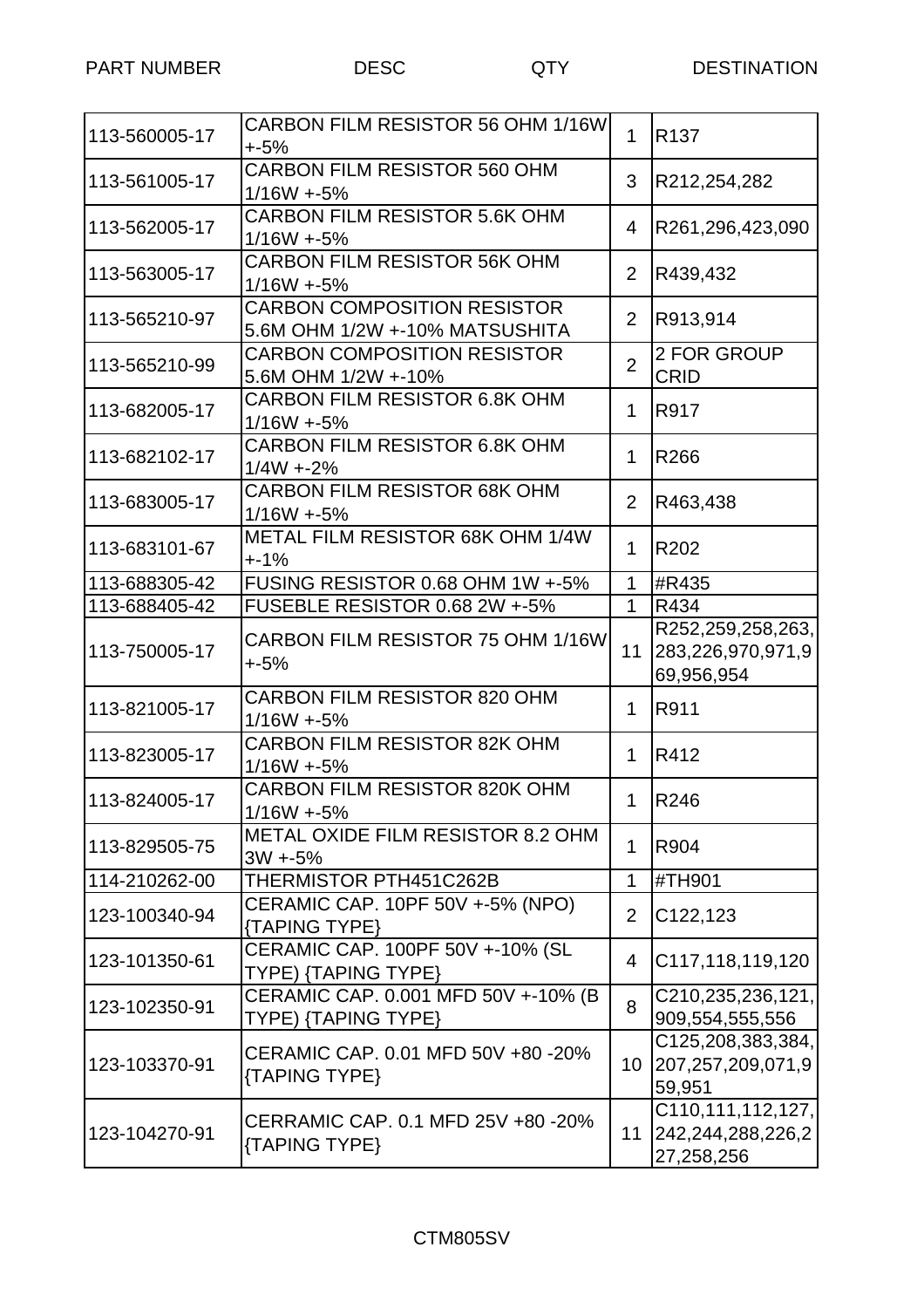|               |                                                |                 | C452,286,106,958,     |
|---------------|------------------------------------------------|-----------------|-----------------------|
| 123-104270-91 | CERRAMIC CAP. 0.1 MFD 25V +80 -20%             | 10 <sup>°</sup> | 950, 952, 228, 222, 2 |
|               | {TAPING TYPE}                                  |                 | 46,173                |
|               | CERAMIC CAP. 0.1 MFD 50V +-10% (B              |                 |                       |
| 123-104350-90 | TYPE)                                          | 3               | C088,567,568          |
|               | CERAMIC CAP. 1200PF 500V +-10%                 |                 |                       |
| 123-122550-95 | "YINAN DON'S"                                  | 1.              | C415                  |
|               |                                                |                 |                       |
| 123-150340-94 | CERAMIC CAP. 15PF 50V +-5% (NPO)               | 2               | C214,248              |
|               | {TAPING TYPE}<br>CERAMIC CAP. 1500PF 2KV +-10% |                 |                       |
| 123-152850-53 |                                                | $\overline{2}$  | C433,440              |
|               | "YINAN DON'S"                                  |                 |                       |
| 123-222466-47 | CERAMIC CAP. 0.0022 MFD 400VAC +-              | 1               | #C911                 |
|               | 20% W/IEC384-14 APP. "TDK"                     |                 |                       |
| 123-222850-11 | CERAMIC CAP. 0.0022 MFD 2KV +-10%              | $\mathbf 1$     | C910                  |
|               | <b>MATSUSHITA {TAPING TYPE}</b>                |                 |                       |
| 123-223370-91 | CERAMIC CAP. 0.022 MFD 50V +80 -20%            | $\overline{7}$  | C211,237,250,234,     |
|               | {TAPING TYPE}                                  |                 | 262,171,481           |
| 123-270340-94 | CERAMIC CAP. 27PF 50V +-5% (NPO)               | 3               | C296,249A, CT201      |
|               | {TAPING TYPE}                                  |                 |                       |
| 123-271355-61 | CERAMIC CAP. 270PF 50V +-10%                   | 1.              | C204A                 |
|               | {TAPING} "CHENGDU WANG MING"                   |                 |                       |
| 123-331350-61 | CERAMIC CAP. 330PF 50V +-10% (SL               | 5               | C103,280A,551,55      |
|               | TYPE) {TAPING TYPE}                            |                 | 2,553                 |
| 123-391350-61 | CERAMIC CAP. 390PF 50V +-10% (SL               | 1               | C <sub>232</sub>      |
|               | TYPE) {TAPING}                                 |                 |                       |
| 123-470340-61 | CERAMIC CAP. 47PF 50V +-5% (SL                 | 1               | C <sub>271</sub>      |
|               | TYPE) {TAPING TYPE}                            |                 |                       |
| 123-471350-61 | CERAMIC CAP. 470PF 50V +-10% (SL               | 3               | C260,279,243          |
|               | TYPE) {TAPING TYPE}                            |                 |                       |
|               | CERAMIC CAP. 470PF AC400V +-10%                | $\overline{2}$  |                       |
| 123-471466-51 | (DE0910B471K-XX) MURATA                        |                 | #C921,990             |
|               | CERAMIC CAP. 0.0047 MFD 500V +-10%             |                 |                       |
| 123-472550-91 | (B TYPE) {TAPING TYPE}                         | 2               | C432,427              |
|               | CERAMIC CAP. 0.0047 MFD 500V +-10%             |                 |                       |
| 123-472552-90 | (B TYPE) SMALL SIZE                            | $\overline{2}$  | C904,903              |
|               | CERAMIC CAP. 0.0047MFD 2KV +-10%               |                 |                       |
| 123-472850-10 | <b>MATSUSHITA</b>                              | 1               | C569                  |
|               | CERAMIC CAP, 560PF 1KV +-10%                   |                 | C913,917,923,D90      |
| 123-561650-53 | "YINAN DON'S"                                  | $\overline{4}$  | 7                     |
|               | CERAMIC CAP. 680PF 50V +-10% (B                |                 |                       |
| 123-681355-90 | TYPE) "CHENGDU WANGMING"                       | 1               | C407                  |
|               | TANTALIUM CAP. 0.47 MFD 35V +-10%              |                 |                       |
| 124-474061-33 | "NINGXIA SHIZA"                                | $\mathbf{1}$    | C101                  |
|               | MYLAR CAP. 0.001 MFD 50V +-10%                 |                 |                       |
| 126-102071-07 | {TAPING TYPE}                                  | 3               | C426,023,002          |
|               | MYLAR CAP. 0.01 MFD 50V +-10%                  |                 |                       |
| 126-103071-07 | {TAPING TYPE}                                  | 1               | C413                  |
|               |                                                |                 |                       |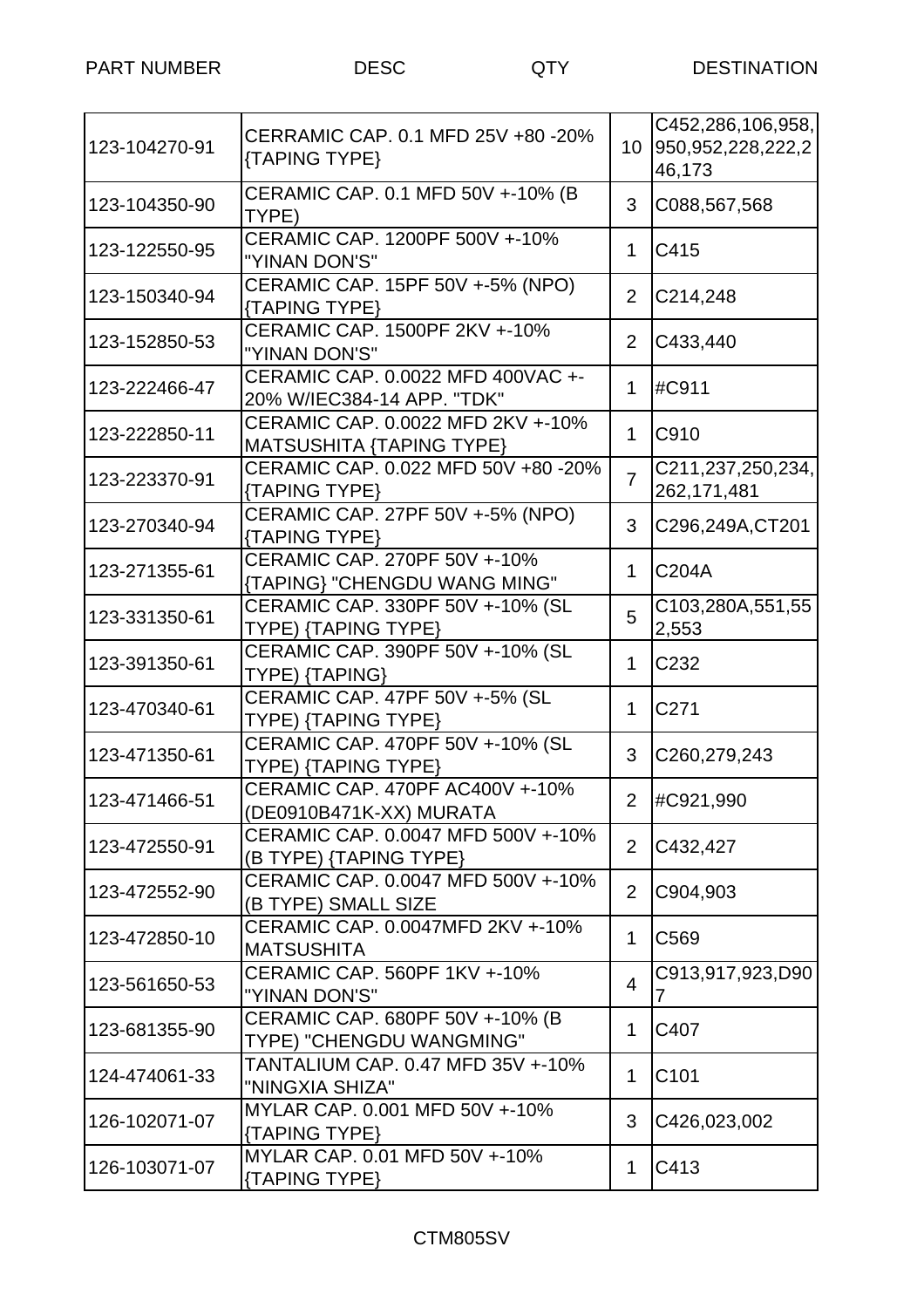| 126-103230-45 | METALIZED POLY.CAP. 0.01 MFD 2KV +-<br>10% "XIAMEN FALA"       | 1              | C430                                         |
|---------------|----------------------------------------------------------------|----------------|----------------------------------------------|
| 126-104071-07 | MYLAR CAP. 0.1 MFD 50V +-10%<br>{TAPING TYPE}                  | 9              | C218,402,245,333,<br>334,416,420,241,4<br>35 |
| 126-104101-35 | POLYPROPYLENE CAP. 0.1 MFD 100V +-<br>10% "XIAMEN FALA"        | $\mathbf{1}$   | C425                                         |
| 126-123401-31 | POLYPROPYLENE CAP. 0.012 MFD 400V<br>$+10%$                    | 1              | C431                                         |
| 126-153071-07 | MYLAR CAP. 0.015 MFD 50V +-10%<br>{TAPING TYPE}                | $\overline{2}$ | C328,356                                     |
| 126-183071-07 | MYLAR CAP. 0.018 MFD 50V +-10%<br>{TAPING TYPE}                | $\overline{2}$ | C331,332                                     |
| 126-222071-07 | MYLAR CAP. 0.0022 MFD 50V +-10%<br>{TAPING TYPE}               | 3              | C251,114,128                                 |
| 126-223071-07 | MYLAR CAP, 0.022 MFD 50V +-10%<br>{TAPING TYPE}                | 2              | C014,052                                     |
| 126-223401-35 | POLYPROPYLENE CAP. 0.022 MFD 400V<br>+-10% "XIAMEN FALA"       | $\mathbf 1$    | C434                                         |
| 126-224071-07 | MYLAR CAP. 0.22 MFD 50V +-10%<br>{TAPING TYPE}                 | 4              | C102,201,015,050                             |
| 126-333071-07 | MYLAR CAP. 0.033 MFD 50V +-10%<br>{TAPING TYPE}                | 1.             | C <sub>273</sub>                             |
| 126-472071-07 | MYLAR CAP. 0.0047 MFD 50V +-10%<br>{TAPING TYPE}               | 5              | C247,255,253,403,<br>405                     |
| 126-473071-07 | MYLAR CAP. 0.047 MFD 50V +-10%<br>{TAPING TYPE}                | $\overline{2}$ | C223,238                                     |
| 126-473201-35 | POLYPROPYLENE CAP. 0.047 MFD 200V<br>+-10% "XIAMEN FALA"       | 1              | C436                                         |
| 126-473222-41 | METALIZED POLYPROPYLENE CAP.<br>0.047 MFD 275V +-20% "OKAYA"   | $\overline{2}$ | #C902,922                                    |
| 126-474060-25 | METALIZED POLYESTER FILM CAP. 0.47<br>MFD 63V +-5% XIAMEN FALA | 3              | C916,441,409                                 |
| 126-474071-07 | MYLAR CAP. 0.47 MFD 50V +-10%<br>{TAPING TYPE}                 | 1              | C <sub>220</sub>                             |
| 126-474222-45 | METALIZED POLY.CAP. 0.47 MFD<br>275VAC +-20% "XIAMEN FALA"     | 1              | #C901                                        |
| 126-562071-07 | MYLAR CAP. 0.0056 MFD 50V +-10%<br>{TAPING TYPE}               | $\overline{2}$ | C326,330                                     |
| 126-564210-31 | POLYPROPYLENE CAP. 0.56 MFD 250V<br>$+5%$                      | $\mathbf 1$    | C412                                         |
| 126-683071-07 | MYLAR CAP. 0.068 MFD 50V +-10%<br>{TAPING TYPE}                | 1              | C423                                         |
| 126-823071-07 | MYLAR CAP. 0.082 MFD 50V +-10%<br>{TAPING TYPE}                | $\overline{2}$ | C325,329                                     |
|               | ELECT. CAP. 1 MFD 25V +-20%                                    | 1              | C190A                                        |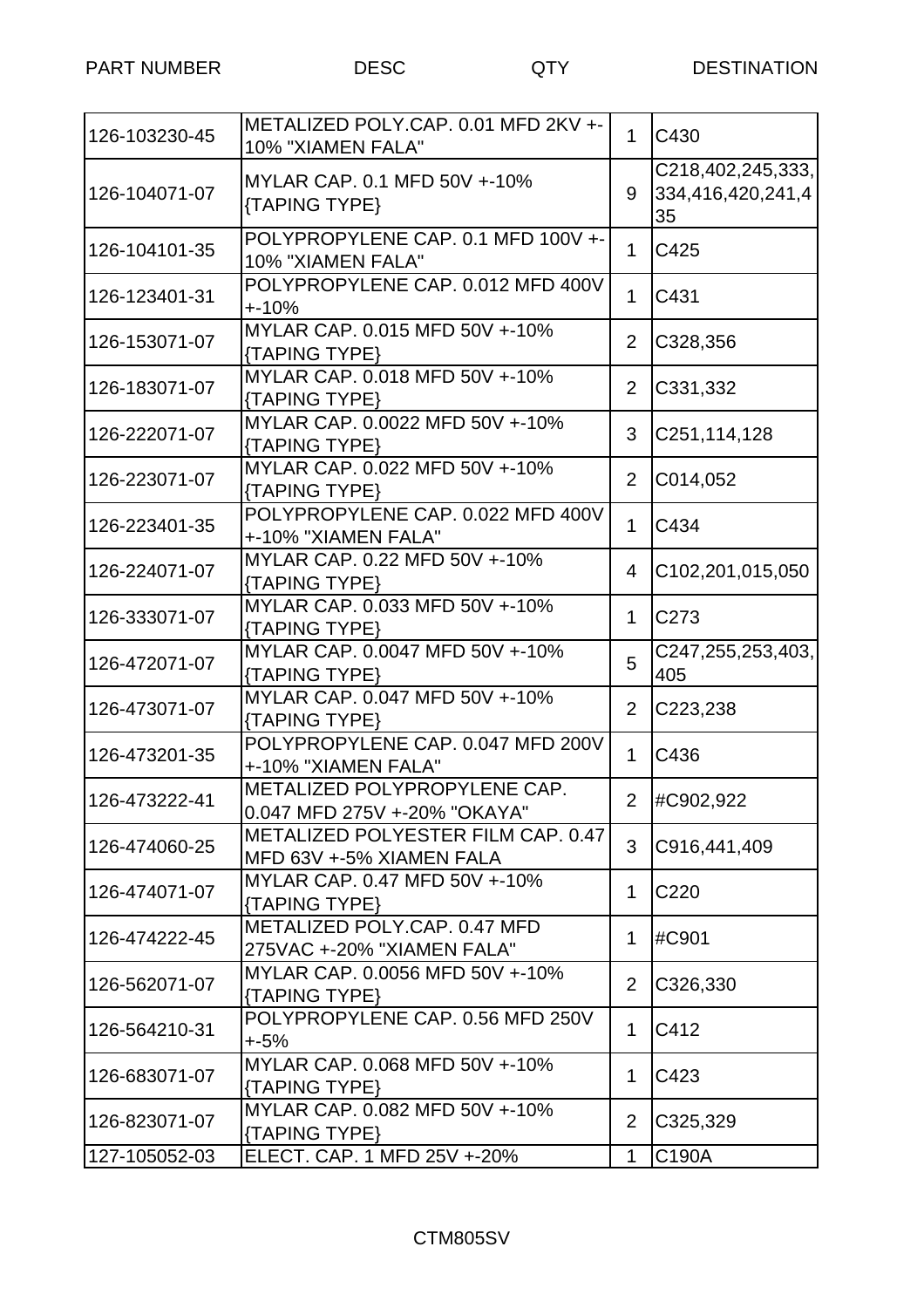| 127-105071-05 | ELECT CAP. 1 MFD 50V +-10% (TIME<br><b>CONSTANT)</b>    | 1              | C404                                                      |
|---------------|---------------------------------------------------------|----------------|-----------------------------------------------------------|
| 127-105072-0T | ELECT CAP. 1 MFD 50V +-20% {TAPING}<br>"NANTONG"        | 5              | C202,203,292,252,<br>401                                  |
| 127-105072-28 | ELECT CAP. 1 MFD 50V +-20% BIPOLAR<br>"JAMICON"         | $\overline{2}$ | C074,075                                                  |
| 127-106042-0T | ELECT CAP. 10 MFD 16V +-20%<br>{TAPING} "NANTONG"       | 12             | C105,124,283,276,<br>301,302,229,204,2<br>05,287,289,294  |
| 127-106042-0T | ELECT CAP. 10 MFD 16V +-20%<br>{TAPING} "NANTONG"       | $\overline{2}$ | C290,293                                                  |
| 127-106104-06 | ELECT CAP. 10 MFD 100V +-20% 105øC<br>{TAPING TYPE}     | $\mathbf{1}$   | C566                                                      |
| 127-106132-08 | ELECT. CAP. 10 MFD 160V +-20%<br>"JAMICON"              | 1              | C915                                                      |
| 127-107042-0T | ELECT CAP. 100 MFD 16V +-20%<br>{TAPING} "NANTONG"      | 3              | C028,285,239                                              |
| 127-107042-0T | ELECT CAP. 100 MFD 16V +-20%<br>{TAPING} "NANTONG"      | 4              | C172,347,346,174                                          |
| 127-107062-08 | ELECT CAP. 100 MFD 35V +-20%<br>"JAMICON"               | $\overline{2}$ | C408,142                                                  |
| 127-108042-03 | ELECT. CAP. 1000 MFD 16V +-20%                          | $\mathbf{1}$   | C559                                                      |
| 127-108042-06 | ELECT CAP. 1000 MFD 16V +-20%<br>{TAPING TYPE}          | 2              | C335,336                                                  |
| 127-108052-0D | ELECT CAP. 1000 MFD 25V +-20% "NAM<br><b>TUNG"</b>      | $\mathbf{1}$   | C337                                                      |
| 127-108062-08 | ELECT CAP, 1000 MFD 35V +-20%<br>"JAMICON"              | $\mathbf{1}$   | C924                                                      |
| 127-225072-06 | ELECT CAP. 2.2 MFD 50V +-20%<br>{TAPING TYPE}           |                | C024,254,299,291,<br>10   126, 217, 259, 272, 2<br>61,022 |
| 127-225072-28 | ELECT. CAP. 2.2 MFD 50V +-20% (NON-<br>POLAR) "JAMICON" | 4              | <b>2 FOR TWEETER</b><br>SPK. C354,355                     |
| 127-226042-0T | ELECT CAP. 22 MFD 16V +-20%<br>{TAPING} "NANTONG"       | $\overline{2}$ | C384A, 385                                                |
| 127-226252-08 | ELECT CAP. 22 MFD 250V +-20%<br>"JAMICON"               | 1              | `+' TO `H',`-' TO `I'  <br>ON CRT P.C.B                   |
| 127-227042-0T | ELECT CAP. 220 MFD 16V +-20%<br>{TAPING} "NANTONG"      | $\overline{7}$ | C221,451,206,224,<br>341,323,072A                         |
| 127-227062-08 | ELECT CAP. 220 MFD 35V +-20%<br>"JAMICON"               | 1              | C907                                                      |
| 127-227132-0H | ELECT CAP. 220 MFD 160V +-20%<br>"SHENZHEN JIGUANG"     | $\overline{2}$ | C991,417                                                  |
| 127-228052-0D | ELECT CAP. 2200 MFD 25V +-20% "NAM<br><b>TUNG"</b>      | $\overline{2}$ | C429,918                                                  |
| 127-228062-0D | ELECT CAP. 2200 MFD 35V +-20%<br>"NANTONG"              | 1              | C411                                                      |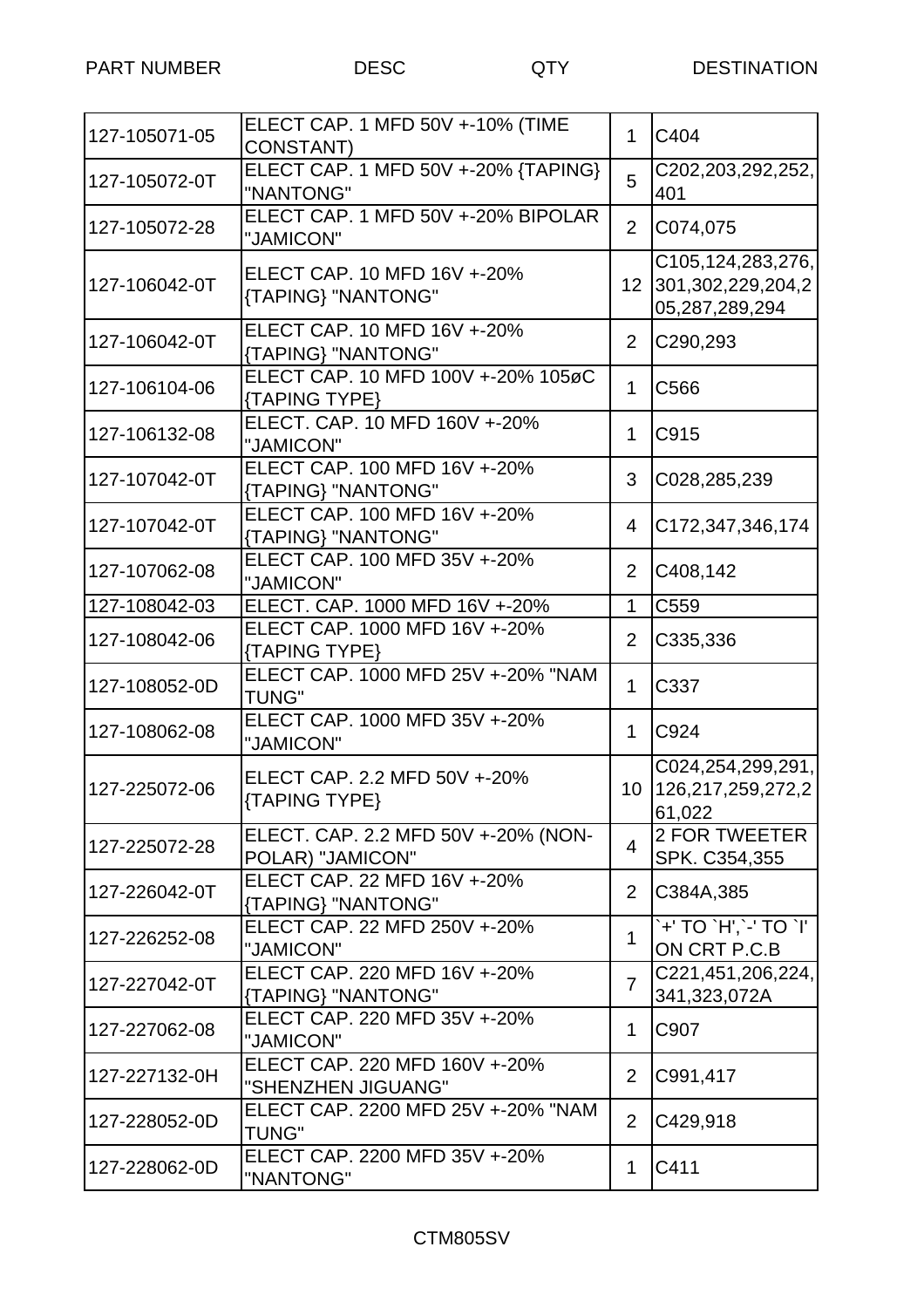| 127-336042-0T | ELECT CAP. 33 MFD 16V +-20%<br>{TAPING} "NANTONG"       | 1               | C386                                                         |
|---------------|---------------------------------------------------------|-----------------|--------------------------------------------------------------|
| 127-336134-07 | ELECT CAP. 33 MFD 160V +-20% 105øC<br>"NICHICON"        | 1               | C908                                                         |
| 127-337072-07 | ELECT CAP. 330 MFD 50V +-20%<br>"NICHICON"              | 1               | C410                                                         |
| 127-337402-0H | ELECT CAP. 330 MFD 400V +-20%<br>"SHENZHEN JIGUANG"     | 1               | C914                                                         |
| 127-338062-08 | ELECT. CAP. 3300 MFD 35V +-20%<br>"JAMICON"             | 1               | C406                                                         |
| 127-474072-08 | ELECT CAP, 0.47 MFD 50V +-20%<br>"JAMICON"              | $\overline{2}$  | C381,382                                                     |
| 127-475072-0T | ELECT CAP. 4.7 MFD 50V +-20%<br>{TAPING} "NANTONG"      | 6               | C231,339,342,230,<br>263,558                                 |
| 127-475102-26 | ELECT CAP. BIPOLAR 4.7 MFD 100V +-<br>20% {TAPING TYPE} | $\mathbf 1$     | C419                                                         |
| 127-476042-0T | ELECT CAP. 47 MFD 16V +-20%<br>{TAPING} "NANTONG"       |                 | C340,324,219,233,<br>12 345,264,212,225,0<br>72,284,954,957  |
| 127-476094-0D | ELECT CAP. 47 MFD 63V +-20% 105øC<br>"NANTONG"          | 1               | C422                                                         |
| 127-476252-08 | ELECT CAP. 47 MFD 250V +-20%<br>"JAMICON"               | 1               | C424                                                         |
| 127-477042-0T | ELECT CAP. 470 MFD 16V +-20%<br>{TAPING} "NANTONG"      | 3               | C421,482,953                                                 |
| 127-477062-06 | ELECT CAP. 470 MFD 35V +-20%<br>{TAPING TYPE}           | 2               | C418,906                                                     |
| 130-130138-00 | SILICON DIODE 1SS138 ROHM                               | $\mathbf{1}$    | D <sub>554</sub>                                             |
| 130-130146-00 | SILICON DIODE 1SS146 ROHM                               | 3               | D551,552,553                                                 |
| 130-134148-01 | SILICON DIODE IN4148                                    | 9               | D111,101,102,103,<br>113,221,112,116,1<br>26                 |
| 130-134148-01 | SILICON DIODE IN4148                                    | 12 <sub>2</sub> | D105,107,108,203,<br>204, 205, 206, 208, 1<br>04,109,125,950 |
| 130-134148-01 | <b>SILICON DIODE IN4148</b>                             | 7               | D121,122,555,556,<br>557,951, IC101 PIN<br>`8' TO `20'       |
| 130-310001-00 | RECTIFIER DIODE EU1 0.25A/400V<br><b>SANKEN</b>         | 3               | D903,907,908                                                 |
| 130-310005-00 | <b>BRIDGE RECTIFIER DIODE D5SB</b><br>"KARIN"           | 1               | <b>BR901</b>                                                 |
| 130-310010-00 | RECTIFIER DIODE EMIC SANKEN                             | 1               | D901                                                         |
| 130-310011-00 | RECTIFIER DIODE EU1Z 0.25A 200V<br><b>SANKEN</b>        | 4               | D912,913,904A,90<br>5                                        |
| 130-310021-00 | RECTIFIER DIODE EGIZ SANKEN                             | 1               | D902                                                         |
| 130-310043-00 | RECTIFIER DIODE RU4B SANKEN                             | $\mathbf{1}$    | D906                                                         |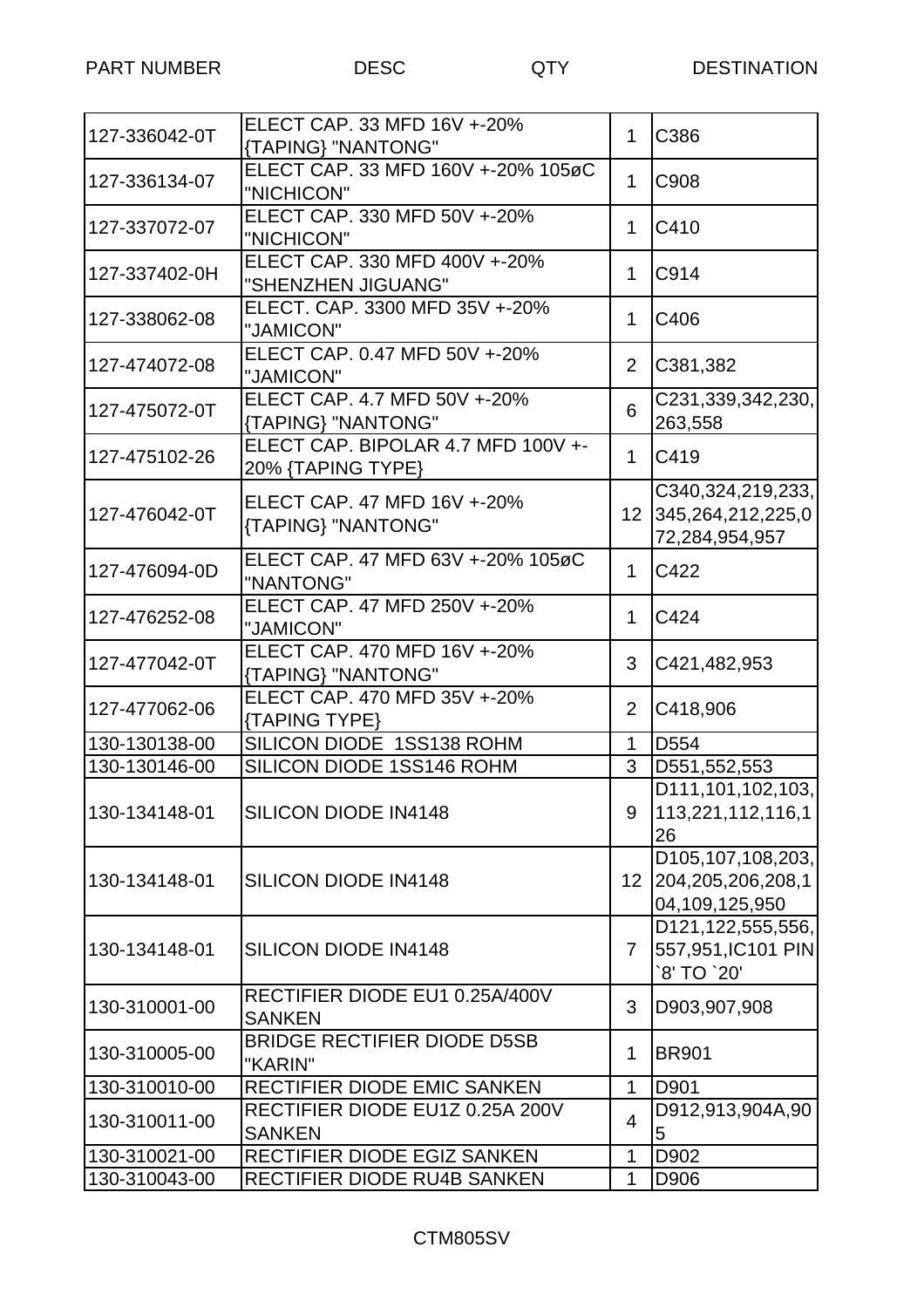| 130-310120-00 | RECTIFIER DIODE FMP-G12S SANKEN                        | $\mathbf{1}$   | D911              |
|---------------|--------------------------------------------------------|----------------|-------------------|
| 130-310228-50 | <b>DAMPER DIODE BY228 "PHILIPS"</b>                    | 1              | D402              |
| 130-310345-00 | RECTIFIER DIODE 3JH45 TOSHIBA 3.0A<br>600V             | $\mathbf{1}$   | D403              |
| 130-311545-60 | <b>RECTIFIER DIODE 1R5JH45</b>                         | 1              | D404              |
| 130-314002-00 | RECTIFIER DIODE 1N4002 100V/1A                         | $\mathbf{1}$   | D406              |
| 130-315295-00 | RECTIFIER DIODE S5295G TOSHIBA                         | 4              | D401,405,408,407  |
| 130-410039-01 | ZENER DIODE 3.9V                                       | $\mathbf{1}$   | ZD103             |
| 130-410051-01 | ZENER DIODE 5.1V 1/2W +-5%                             | 3              | ZD212,002,104     |
| 130-410056-01 | ZENER DIODE 5.6V                                       | $\mathbf{1}$   | ZD102             |
| 130-410075-01 | ZENER DIODE 7.5V 1/2W                                  | $\overline{2}$ | ZD213,901         |
| 130-410100-01 | ZENER DIODE 10V 1/2W                                   | $\mathbf{1}$   | ZD902             |
| 130-410120-01 | ZENER DIODE 12V 1/2W +-5% "TEMIC"                      | $\overline{2}$ | ZD405,551         |
| 130-410574-00 | ZENER DIODE UPC 574J NEC                               | $\mathbf{1}$   | ZD101             |
| 130-411091-01 | ZENER DIODE 9.1V                                       | 1              | ZD401             |
| 131-211015-00 | <b>TRANSISTOR 2SA1015 TOSHIBA</b>                      | 5              | Q108,107,106,333  |
|               |                                                        |                | ,292              |
| 131-211015-0A | TRANSISTOR 2SA1015 TOSHIBA                             | 1              | Q404              |
| 131-211668-14 | <b>TRANSISTOR 2SA1668 SANKEN</b>                       | $\mathbf{1}$   | Q902              |
| 131-231317-00 | <b>TRANSISTOR 2SC1317 MATSUSHITA</b>                   | $\overline{2}$ | Q114,103          |
| 131-231809-0A | TRANSISTOR 2SC1809 ROHM                                | 1              | Q201              |
|               |                                                        |                | Q104,410,105,334  |
| 131-231815-0A | TRANSISTOR 2SC1815 TOSHIBA                             | 9              | ,335,554,555,556, |
|               |                                                        |                | 557               |
| 131-231815-0A | <b>TRANSISTOR 2SC1815 TOSHIBA</b>                      | 8              | Q116,204,205,208  |
|               |                                                        |                | ,953,950,951,952  |
| 131-231815-0A | <b>TRANSISTOR 2SC1815 TOSHIBA</b>                      | 5              | Q117,118,331,332  |
|               |                                                        |                | .406              |
| 131-232482-0A | TRANSISTOR 2SC2482 TOSHIBA                             | $\overline{2}$ | Q903,558          |
| 131-233619-00 | TRANSISTOR 2SC3619                                     | $\overline{4}$ | Q401,551,552,503  |
| 131-241406-25 | TRANSISTOR 2SD1406-Y TOSHIBA                           | 1              | Q405              |
| 131-241640-00 | TRANSISTOR 2SD1640-S PANASONIC                         | 1              | Q901              |
| 131-242553-00 | <b>TRANSISTOR 2SD2553 TOSHIBA</b>                      | 1              | Q402              |
| 131-462369-0A | <b>TRANSISTOR PH2369 PHILIPS</b>                       | 1              | Q101              |
| 131-470135-14 | <b>TRANSISTOR SE135N SANKEN</b>                        | 1              | Q905              |
| 133-000621-14 | I.C. P621 (GRL) TOSHIBA                                | 1              | <b>IC902</b>      |
| 133-100353-33 | I.C. CTV350SGW2.1/PCA84C841/25<br><b>PHILIPS</b>       | 1              | <b>IC101</b>      |
| 133-102421-31 | I.C. ST24C02AB1 SGS                                    | 1              | IC104             |
| 133-103866-33 | I.C. TDA3866 PHILIPS                                   | 1              | <b>IC208</b>      |
| 133-107347-14 | I.C. TA7347P TOSHIBA                                   | 1              | <b>IC202</b>      |
| 133-108416-33 | I.C. TDA8416 PHILIPS                                   | 1              | <b>IC003</b>      |
| 133-108425-33 | I.C. TDA8425 PHILIPS                                   | 1              | <b>IC301</b>      |
| 133-108440-33 | I.C. TDA8440 PHILIPS                                   | 1              | <b>IC203</b>      |
| 133-114665-33 | I.C. TDA4665(V5) PHILIPS                               | $\mathbf{1}$   | <b>IC205</b>      |
| 133-138361-33 | I.C. OM8361PS/N5 BODY WIDTH= 45.85 -<br>46.1MM PHILIPS | 1              | <b>IC201</b>      |

## CTM805SV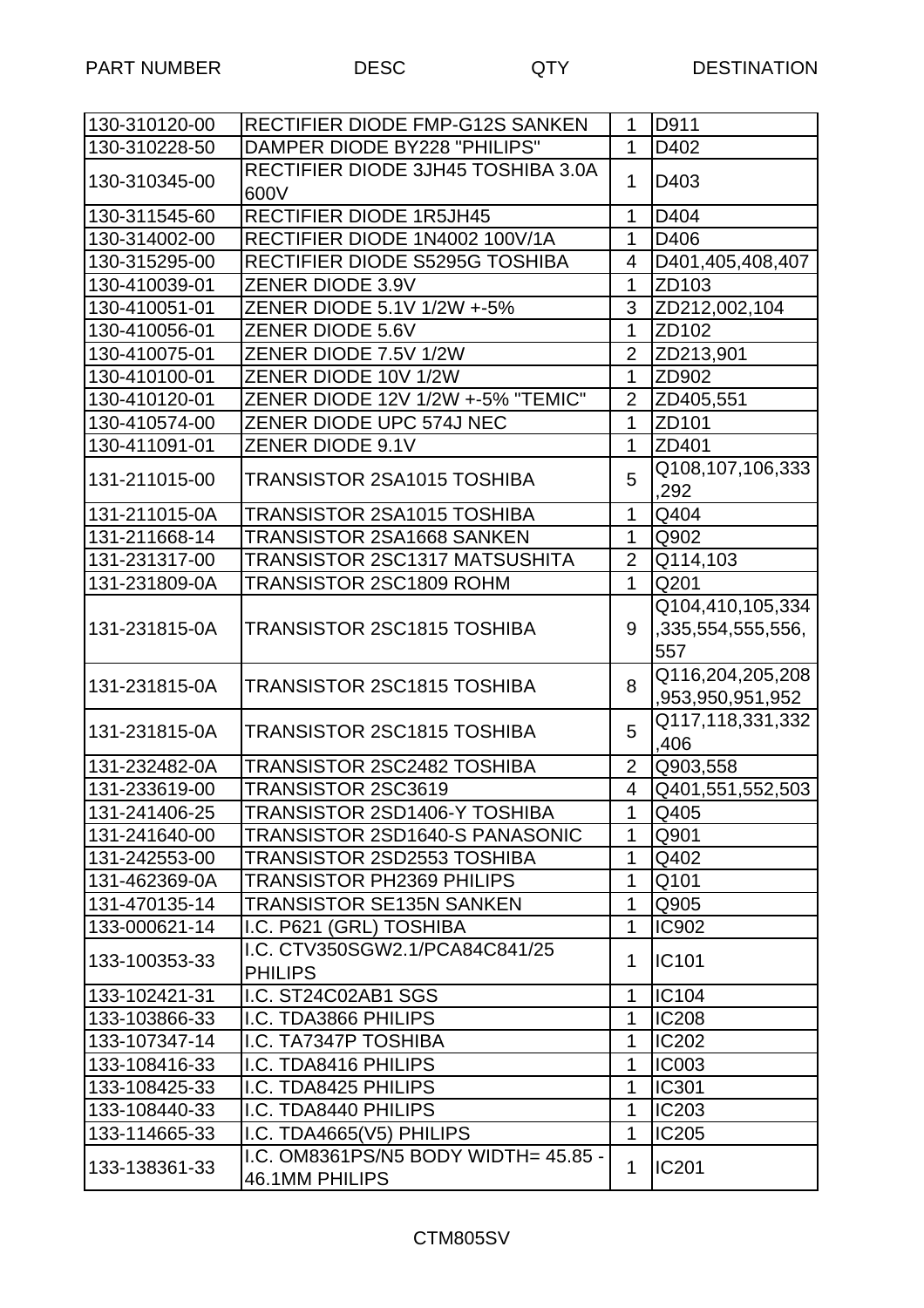| 133-203654-33 | I.C. TDA3654 (PHILIPS)                                  | 1              | <b>IC401</b>          |
|---------------|---------------------------------------------------------|----------------|-----------------------|
| 133-204445-16 | I.C. LA4445 (SANYO)                                     | 1              | <b>IC302</b>          |
| 133-207812-31 | IC L7812CV SGS-THOMSON                                  | 1              | <b>IC403</b>          |
| 133-304241-31 | I.C. M74HCT241B1 SGS                                    | 1              | <b>IC103</b>          |
| 133-304538-33 | I.C. HEF4538BP PHILIPS                                  | 1              | <b>IC402</b>          |
| 133-506709-38 | I.C. STR-S6709 SANKEN                                   | 1              | <b>IC901</b>          |
| 133-507808-61 | I.C. KA7808 SAMSUNG                                     | 1              | <b>IC404</b>          |
| 133-517805-61 | I.C. KA7805 SAMSUNG                                     | $\mathbf{1}$   | IC102                 |
| 136-504251-00 | REMOTE CONTROL RECEIVER SPS-425-<br><b>1G SANYO</b>     | $\mathbf 1$    | <b>OPT601</b>         |
| 137-100000-31 | <b>CRYSTAL 10 MHZ HOORAY</b>                            | $\overline{2}$ | X101,004              |
| 137-357954-20 | CRYSTAL 3.579545 MHz "KOWHA"                            | 1              | X202                  |
| 137-443618-20 | CRYSTAL 4.43 MHz "TEC"                                  | $\mathbf{1}$   | X201                  |
|               | POWER SWITCH PS5E-B "CHINA                              |                | #POWER                |
| 146-100006-14 | LANDMARK"                                               | $\mathbf 1$    | <b>SWITCH</b>         |
|               |                                                         |                | S604,605,606,608,     |
| 146-104112-01 | TACT SWITCH 4 PIN L=8.35 100G                           | 10             | 610,611,612,613,6     |
|               | #1102VC-4 "PROMOTION"                                   |                | 07,609                |
| 160-101001-08 | PIN CONNECTOR 1 PIN PLUG                                | $\mathbf{1}$   | <b>CN501</b>          |
|               |                                                         |                |                       |
| 160-102255-27 | PIN CONNECTOR 2 PINS PLUG                               | 8              | CN206,301,609,61      |
|               | STRAIGHT (UL) (S.H.S)                                   |                | 0,611,618,207,614     |
| 160-102805-08 | PIN CONNECTOR 2 PIN PLUG                                | 1              | <b>CN903</b>          |
| 160-103255-27 | PIN CONNECTOR 3 PINS PLUG                               | $\overline{2}$ | CN806,302             |
| 160-103805-08 | PIN CONNECTOR 3 PIN PLUG                                | $\mathbf{1}$   | <b>CN402</b>          |
| 160-104255-27 | PIN CONNECTOR 4 PINS PLUG (SHS)                         | $\overline{2}$ | CN607,805             |
| 160-104805-08 | PIN CONNECTOR 4 PIN PLUG                                | $\overline{2}$ | CN401,904             |
| 160-105255-27 | PIN CONNECTOR 5 PINS WAFER 2.5<br><b>PITCH</b>          | $\mathbf{1}$   | <b>CN603</b>          |
| 160-106255-27 | PIN CONNECTOR 6 PINS WAFER (SHS)<br>S11-W               | $\overline{4}$ | CN201,804,203,61<br>9 |
| 160-109255-27 | PIN CONNECTOR 9 PINS PLUG                               | $\overline{2}$ | CN608,612 PIN 1-<br>9 |
| 160-110255-27 | PIN CONNECTOR 10 PINS PLUG                              | 1              | <b>CN601</b>          |
|               | STEREO HEADPHONE JACK W/2P2T                            |                |                       |
| 161-123502-20 | SWITCH TC38-020-05 (5+6 PINS)                           | 1              | P601                  |
| 161-300102-00 | DIN SOCKET W/SWITCH PJ60468-01<br>"MIKI"                | $\overline{2}$ | JK600, J903           |
| 161-470002-00 | RCA JACK HYJ-032-03BB BLACK "MING<br><b>FUNG"</b>       | 1              | <b>JK603</b>          |
| 161-470003-00 | RCA JACK HYJ-032-03BY YELLOW<br>"MING FUNG"             | 1              | <b>JK601</b>          |
| 161-470402-00 | RCA JACK 3 PIN AV-8.4-4WK (BLACK)<br>"SHENZHEN CONIC"   | 1              | J905                  |
| 161-473204-01 | 3 PIN RCA JACK (RED) ANGLE HIJ-032-<br>03AR "UNITRONIC" | $\overline{2}$ | JK602, J904           |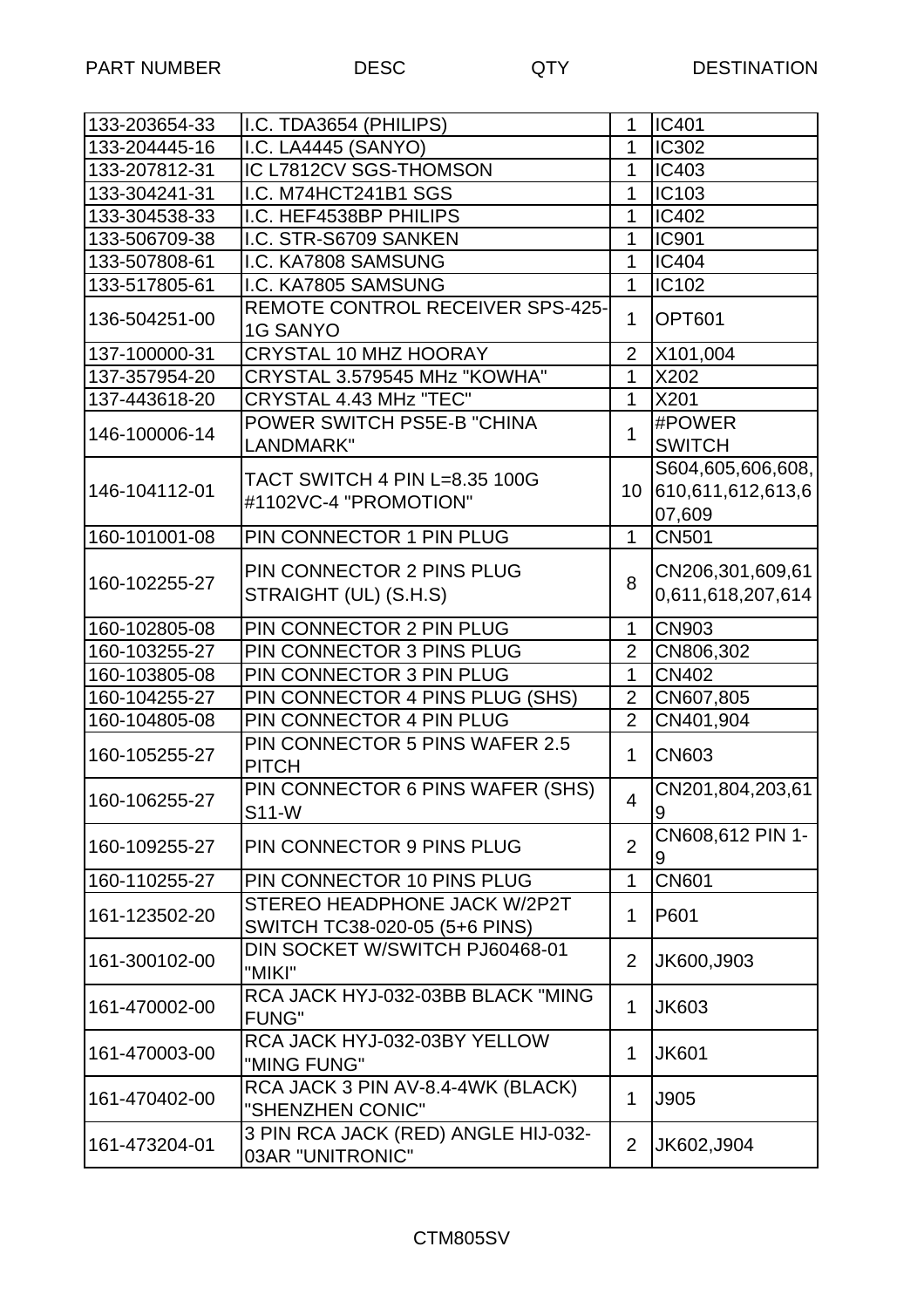| 161-474003-00 | RCA JACK 3 PIN AV-8.4-4WK (YELLOW)<br>"SHENZHEN CONIC"       | $\mathbf{1}$   | J906                                                                     |
|---------------|--------------------------------------------------------------|----------------|--------------------------------------------------------------------------|
| 161-481105-32 | RF CONNECTOR UIC-0421-01-010A<br><b>CHINA LANDMARK</b>       | 1              | <b>FOR ANTENNA</b>                                                       |
| 161-543505-05 | CRT SOCKET ISHL-35 IN CHANG                                  | $\mathbf{1}$   | #CRT SOCKET                                                              |
| 161-682102-22 | <b>21 PIN SCART SOCKET</b>                                   | $\mathbf 1$    | 21 PIN SOCKET<br>PCB, AV IN OUT<br><b>JACK BOARD</b>                     |
| 172-620005-40 | UL 1007 TOP COAT WIRE AWG 20 50MM<br><b>BLACK 5 X 5MM</b>    | $\mathbf 1$    | MAIN P.C.B. `Q'<br>TO `Q'                                                |
| 172-620008-40 | UL 1007 TOP COAT WIRE #20 80MM<br><b>BLACK 5 X 5 MM</b>      | $\mathbf{1}$   | MAIN P.C.B C405<br><b>TO R351 GND</b>                                    |
| 172-620010-40 | UL 1007 TOP COAT WIRE AWG 20<br>100MM BLACK 10 X 10 MM       | $\mathbf{1}$   | MAIN P.C.B `M'<br>TO `M'                                                 |
| 172-620020-40 | UL 1007 TOP COAT WIRE AWG 20<br>200MM BLACK 10 X 10 MM       | $\mathbf{1}$   | MAIN P.C.B `D' TO<br>`D'                                                 |
| 172-626008-40 | UL 1007 TOP COAT WIRE AWG 26 80MM<br><b>BLACK 10 X 10 MM</b> | $\overline{2}$ | Q405 LUG TO<br><b>MAIN PCB</b><br><b>C',IC901 LUG TO</b><br>POWER PCB'G' |
| 172-626008-46 | UL 1007 TOP COAT WIRE AWG 26 80<br>MM BLUE 10 X 10 MM        | 1              | FOR MAIN P.C.B<br><b>U</b> OT 'U'                                        |
| 172-626010-40 | UL 1007 TOP COAT WIRE AWG 26<br>100MM BLACK 10 X 10 MM       | $\mathbf{1}$   | Q402 LUG TO<br>MAIN PCB `B'                                              |
| 172-626026-43 | UL 1007 TOP COAT WIRE AWG 26<br>260MM ORANGE                 | $\mathbf{1}$   | MAIN P.C.B. `A'<br><b>TO CN805 `A'</b>                                   |
| 172-626036-40 | UL1007 TOP COAT WIRE AWG26 360MM<br>BLACK 10 X 10MM          | $\overline{2}$ | <b>FOR FLAT</b><br><b>BRIDED WIRE TO</b><br>5M6 RES                      |
| 172-726000-99 | <b>BARE WIRE 54MM</b>                                        | 6.6            | J001-014,017-<br>024,028-<br>040,043,045-<br>057,060-064,100             |
| 172-726000-99 | <b>BARE WIRE 54MM</b>                                        | $\overline{0}$ | J066-067,070-<br>075,077-082,085-<br>088,090-097,112-<br>122             |
| 172-726000-99 | <b>BARE WIRE 54MM</b>                                        | $\overline{0}$ | J124-132,135-<br>140, 143-145, 147-<br>148, 154, 157-<br>158,160         |
| 172-726000-99 | <b>BARE WIRE 54MM</b>                                        | $\overline{0}$ | J161,190,192-<br>195,601-605,607-<br>611,950-960, W501<br>504            |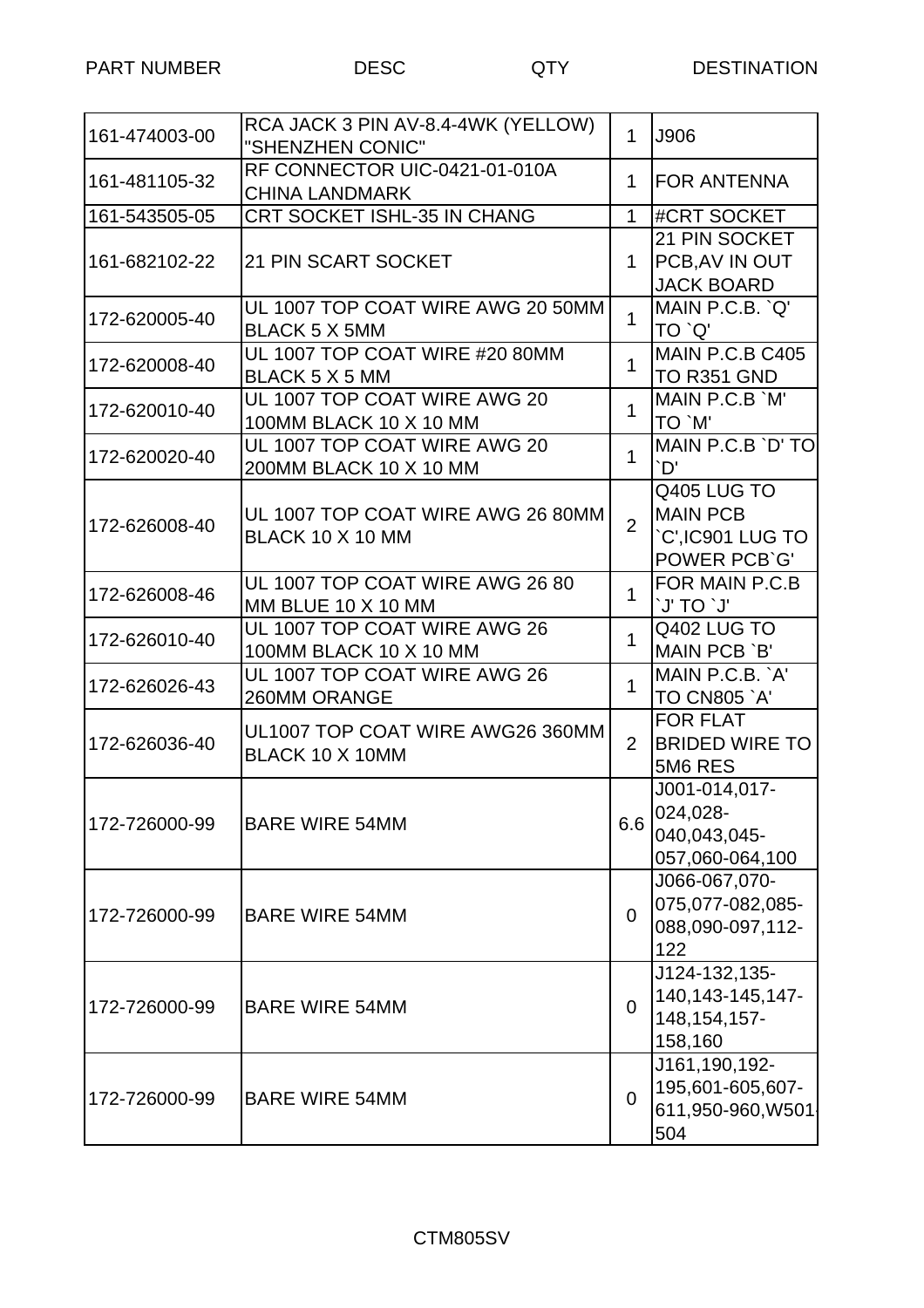| 172-726000-99 | <b>BARE WIRE 54MM</b>           | $\overline{0}$ | R182,257,959,197<br>A,291A,D207,L903<br>,Q301 PIN'C'TO'E'         |
|---------------|---------------------------------|----------------|-------------------------------------------------------------------|
| 172-726000-99 | <b>BARE WIRE 54MM</b>           | $\Omega$       | R560, W012, 900-<br>909,911-<br>913, CN888<br>`1'TO`2',`3'TO`4'   |
| 172-726000-99 | <b>BARE WIRE 54MM</b>           | $\overline{0}$ | Q151<br>PIN'B'TO'E', IC001<br>PIN'12"14', 21'TO'<br>23'           |
| 172-726000-99 | <b>BARE WIRE 54MM</b>           | 0              | J110,162,180,J960<br>(CHANNEL P.C.B)                              |
| 172-830120-99 | <b>FLAT BRIDED WIRE</b>         | 3.4            | <b>CRT GROUND</b>                                                 |
| 177-655243-02 | 2 PIN FLAT CABLE WIRE L=240MM   | $\mathbf{1}$   | MAIN P.C.B. `S'<br>TO `S', `T' TO `T'                             |
| 177-655263-05 | <b>5 PIN FLAT CABLE WIRE</b>    | 1              | CN204 `1' TO<br><b>CN202</b><br>5', 2'TO'4', 3'TO'3<br>','4'TO'2' |
| 177-655263-05 | <b>5 PIN FLAT CABLE WIRE</b>    | $\Omega$       | `5' TO `1'                                                        |
| 179-001010-00 | OIL SLEEVING 1 mm DIA.          | 0.3            | 20MM-D402,20MM<br>D403,10MM-<br>R436,10MM-<br>R481,20MM-R410      |
|               |                                 | $\overline{0}$ | 20MM-D906,20MM<br>C436,20MM-<br>D901,20MM-<br>D902,15MM-J180      |
| 179-001010-00 | OIL SLEEVING 1 mm DIA.          | $\overline{0}$ | 20MM-D905,20MM<br>D907,20MM-<br>D912,20MM-R905                    |
| 179-105000-00 | UL PVC TUBE 5mm DIA             | 0.1            | 80MM FOR<br>CN901,902                                             |
| 179-110500-00 | UL PVC TUBE 11MM DIA.           | 0.3            | 50MM FOR AC<br>LINE COED, FOR<br>CN904, CN206<br><b>WIRE</b>      |
| 179-403030-00 | <b>3MM DIA. SHRINKABLE TUBE</b> | 0.2            | FOR 130MM<br><b>SOLDERING LUG</b>                                 |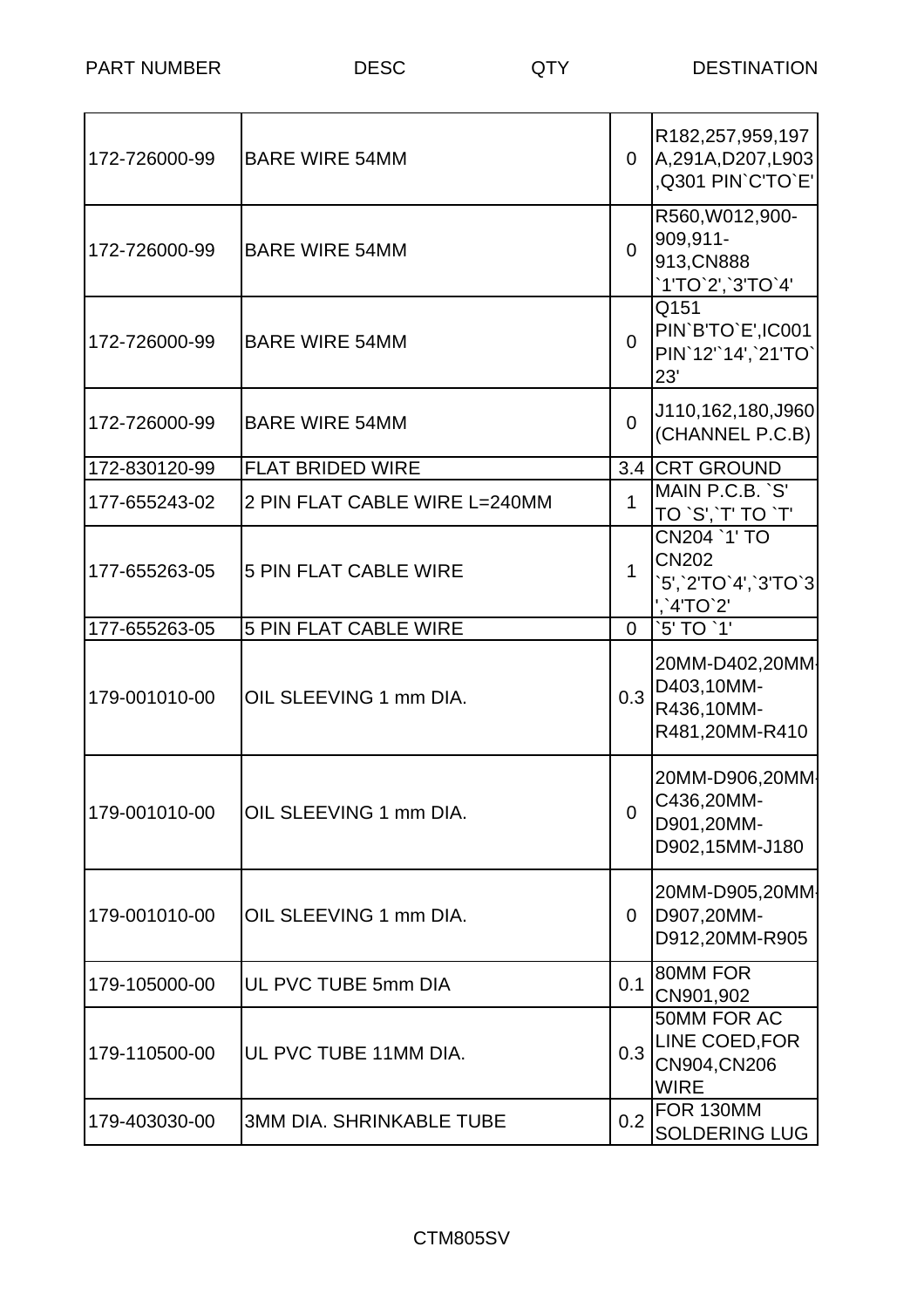| 179-403030-00 | <b>3MM DIA, SHRINKABLE TUBE</b>                                   |                | 50MM-2<br><b>SOLDERING LUG</b><br>$0.1$ (25MM-HECH<br>PCS)70MM-<br>CN901,902 |
|---------------|-------------------------------------------------------------------|----------------|------------------------------------------------------------------------------|
| 182-224000-03 | FUSE T4A 250V                                                     | $\mathbf{1}$   | #F901                                                                        |
| 184-350805-08 | AXIAL LEAD BEAD INDUCTORS "COILS"                                 | $\overline{7}$ | FB401,402,901,90<br>2,903,904,907                                            |
| 190-733A00-07 | <b>POWER BOARD (250898)</b>                                       | 1              |                                                                              |
| 190-733A01-P1 | MAIN P.C.B. (170699)REV2                                          | 1              |                                                                              |
| 190-733A06-P8 | AV IN OUT JACK BOARD                                              | 1              |                                                                              |
| 190-733B01-07 | SENSOR P.C.B. (050797) W/ONE LED                                  | 1              | <b>FOR CHANNEL</b><br><b>BOARD</b>                                           |
| 190-733B07-P6 | CHANNEL P.C.B (S-VIDEO IN)                                        | 1              |                                                                              |
| 190-882803-00 | CRT P.C.B. (071197)                                               | $\mathbf{1}$   |                                                                              |
| 191-010209-10 | 10 PIN FLAT CABLE L=100MM AWG6 (1<br>SIDE SOCKET, 1 SIDE PLUG)    | $\mathbf{1}$   | CN602 `2' TO<br><b>CN601</b><br>`1',`3'TO`2',`4'TO`3<br>$'\$ : 5'TO'4'.      |
| 191-010209-10 | 10 PIN FLAT CABLE L=100MM AWG6 (1<br>SIDE SOCKET, 1 SIDE PLUG)    | 0              | 6'TO'5','7'TO'6','8<br>'TO`7',`9'TO`8',`10'<br>TO'9'                         |
| 191-010209-10 | 10 PIN FLAT CABLE L=100MM AWG6 (1<br>SIDE SOCKET, 1 SIDE PLUG)    | 0              | `11' TO `10'                                                                 |
| 191-101007-10 | 1 PIN SOCKET ASS'Y L=350MM<br>(DOUBLE INSOLATION) BLACK           | $\mathbf{1}$   | CN501 TO CRT<br><b>GND</b>                                                   |
| 191-200044-10 | 2 PIN SOCKET ASS'Y L=440MM                                        | 1              | CN206 `1' TO<br><b>POWER PCB</b><br>`STD',`2' TO `G'                         |
| 191-201003-10 | 2 PIN SOCKET ASS'Y L=240MM                                        | 1.             | <b>CN807 `1' TO</b><br>MAIN PCB `R142'<br>(CN602 8 PIN)                      |
| 191-201003-10 | 2 PIN SOCKET ASS'Y L=240MM                                        | $\overline{0}$ | `2' TO `R290'<br>(IC101 26 PIN)                                              |
| 191-201203-10 | 2 PIN SOCKET ASS'Y L=160MM(TWO<br>SIDE W/SOCKET, SHIELDING CABLE) | $\overline{2}$ | <b>CN207 TO</b><br>CN610, CN614 TO<br><b>CN611</b>                           |
| 191-201211-10 | 2 PIN SOCKET ASS'Y L=470MM<br>(W/SHIELDING CABLE)                 | 1              | <b>CN618 TO CN609</b>                                                        |
| 191-301003-10 | 3 PIN SOCKET ASS'Y L=450MM                                        | $\mathbf 1$    | <b>CN402`1' TO CRT</b><br>P.C.B `J', `2' TO<br>`l',`3' TO `H'                |
| 191-401014-10 | 4 PIN SOCKET ASS'Y L=350MM                                        | $\mathbf{1}$   | CN904 `1' TO<br><b>POWER PCB</b><br>`145V',`2' TO<br>GND'                    |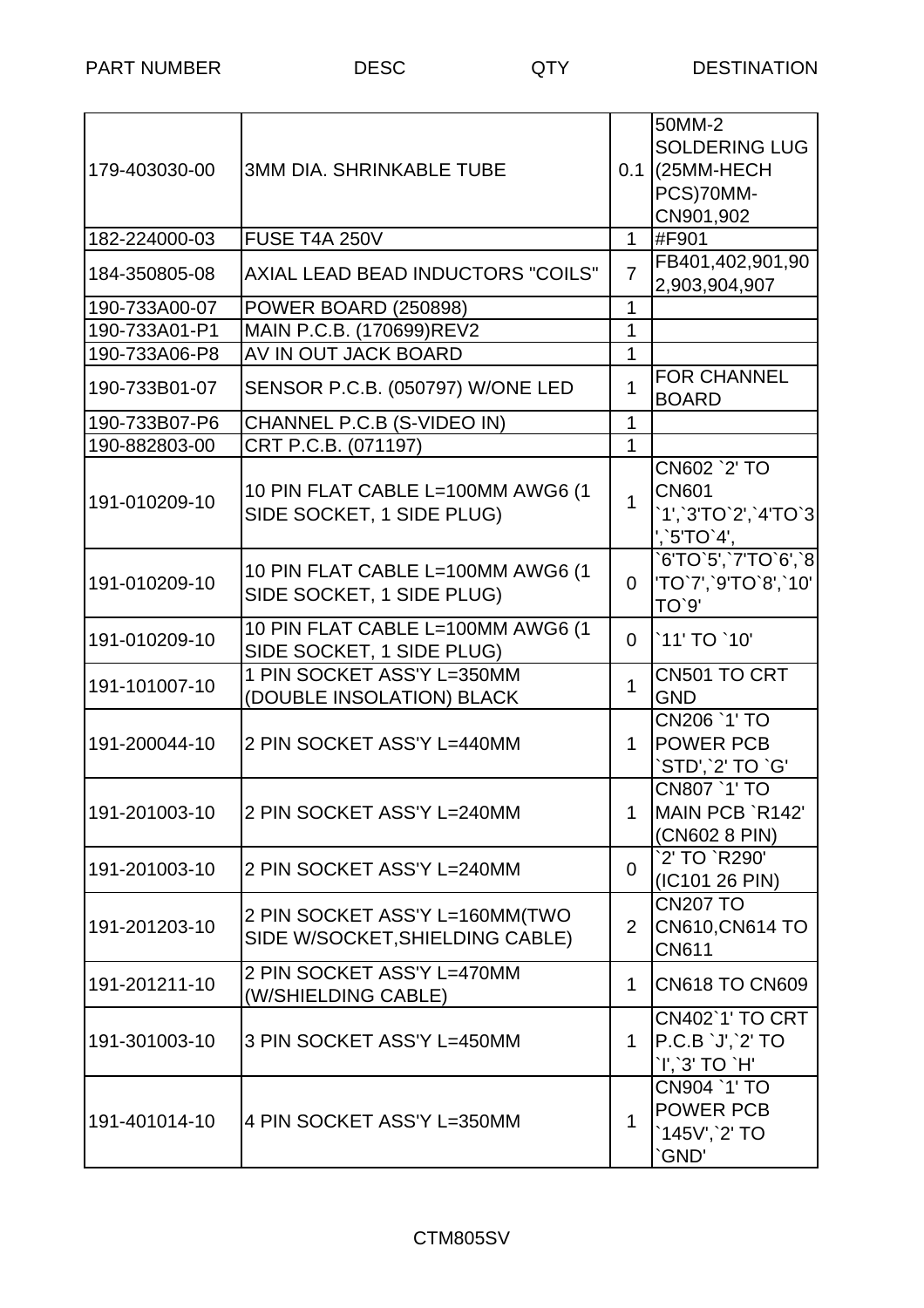PART NUMBER DESC DESTINATION

| 191-401014-10 | 4 PIN SOCKET ASS'Y L=350MM                                   | 0              | 3' TO `18V',`4' TO<br>5V'                                            |
|---------------|--------------------------------------------------------------|----------------|----------------------------------------------------------------------|
| 191-401219-10 | 4 PIN FLAT CABLE L=240MM (1 SIDE<br>SOCKET, 1 SIDE PLUG)     | $\overline{2}$ | CN607 `1' TO<br>CN612A PIN<br>`1',`2'TO`2',`3'TO`3                   |
| 191-401219-10 | 4 PIN FLAT CABLE L=240MM (1 SIDE<br>SOCKET, 1 SIDE PLUG)     | 0              | `4' TO `4'                                                           |
| 191-501218-10 | 5 PIN FLAT CABLE L=250MM (1 SIDE<br>SOCKET, 1 SIDE PLUG)     | $\mathbf 1$    | <b>CN603 TO CN604</b>                                                |
| 191-601004-07 | 6 PINS SOCKET ASS'Y L=540MM                                  | $\mathbf 1$    | <b>CN201 `1' TO CRT</b><br>BOARD `6', `2' TO<br>$'4', 3'$ TO $'5',$  |
| 191-601004-07 | 6 PINS SOCKET ASS'Y L=540MM                                  | 0              | `4' TO `3', `5' TO<br>`2',`6' TO `1'                                 |
| 191-601018-10 | 6 PIN (PIN 1 W/O WIRE, PIN 2-6<br>RESISTOR 1K OHM 1/4W)      | 1              | FOR CN804                                                            |
| 191-601237-10 | 6 PIN FLAT CABLE                                             | $\mathbf 1$    | FOR CN619 TO<br><b>CN203</b>                                         |
| 191-901204-07 | 9 PIN SOCKET ASS'Y L=220MM (FLAT<br>CABLE) UL2468 #26 2.5MM  | $\mathbf{1}$   | CN608 `1' TO<br><b>CN612 PIN</b><br>`1',`2'TO`2',`3'TO`3             |
| 191-901204-07 | 9 PIN SOCKET ASS'Y L=220MM (FLAT<br>CABLE) UL2468 #26 2.5MM  | $\Omega$       | `4'TO`4',`5'TO`5',`6<br>'TO`6',`7'TO`7',`8'T<br>O'8'                 |
| 191-901204-07 | 9 PIN SOCKET ASS'Y L=220MM (FLAT<br>CABLE) UL2468 #26 2.5MM  | 0              | `9' TO `9'                                                           |
| 402-522001-11 | COAXIAL CABLE W/DIN, RCA 250MM<br>W/3 SOLDERING POINT "MIKI" | 1              | FOR TUNER TO<br><b>RF CONNECTOR</b>                                  |
| 504-305006-10 | MACHINE SCREW 3 X 6 B/M (WHITE)                              | 5              | 1-IC102,1-IC403,1-<br>IC404,2-IC302                                  |
| 504-305006-10 | MACHINE SCREW 3 X 6 B/M (WHITE)                              | 2              | 2 FOR 779-932904<br>02                                               |
| 514-300410-00 | SELF-TAPPING SCREW 3 X 10 B/T<br>(HARDEN) {BLACK}            | $\mathbf{1}$   | J903                                                                 |
| 514-400312-10 | SELF-TAPPING SCREW 4 X 12 B/A<br>(HARDEN)                    | 1              | <b>FOR HEAT SINK</b><br><b>TO FBT</b>                                |
| 515-303410-10 | SELF-TAPPING SCREW 3 X 10 W/B/T<br>(HARDEN)                  | 35             | 13-MAIN PCB, 9-<br>POWER BOARD, 5-<br><b>CHANNEL</b><br><b>BOARD</b> |
| 515-303410-10 | SELF-TAPPING SCREW 3 X 10 W/B/T<br>(HARDEN)                  | $\mathbf{0}$   | 2-JACK PLATE, 3-<br>JACK BOARD, 1-<br><b>GEAR HOLDER</b>             |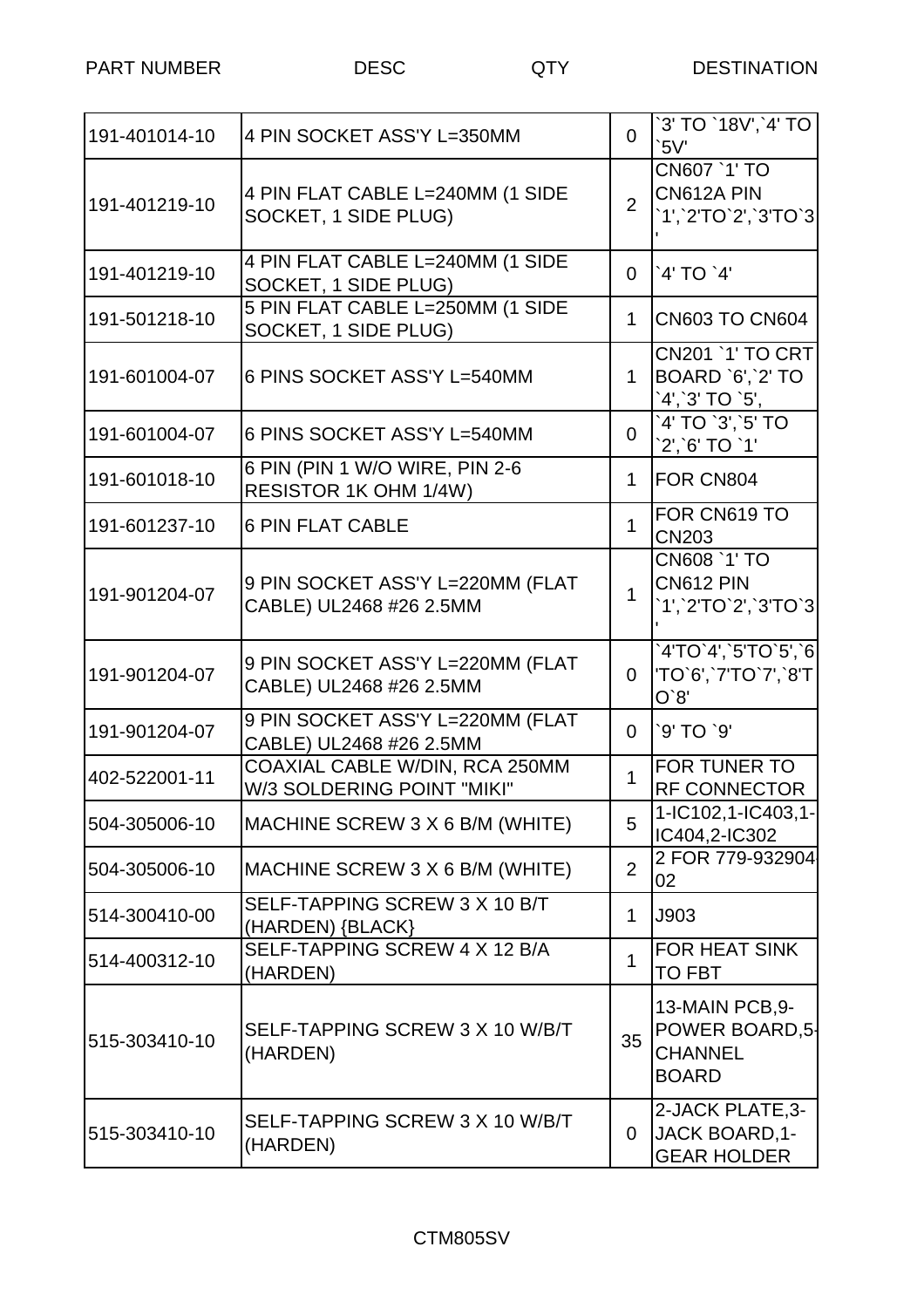| 515-303410-10 | SELF-TAPPING SCREW 3 X 10 W/B/T<br>(HARDEN)        | $\overline{0}$ | 2 FOR 781-<br>733A13-00 MTG                                              |
|---------------|----------------------------------------------------|----------------|--------------------------------------------------------------------------|
| 515-303410-10 | SELF-TAPPING SCREW 3 X 10 W/B/T<br>(HARDEN)        | $\overline{2}$ | FOR 781-733A13-<br>00 TO 781-733A14<br>00                                |
| 515-303412-10 | SELF-TAPPING SCREW 3 X 12 W/B/T<br>(HARDEN)        | $\mathbf 1$    | FOR IC901                                                                |
| 517-303312-10 | SELF-TAPPING SCREW 3 X 12 W/A<br>W/H=7MM (HARDEN)  | $\overline{7}$ | 2-IC401,1-Q402,1-<br>BR901,1-Q405,2-<br>781-732503-00<br><b>MTG</b>      |
| 540-020030-01 | EYELET 2 X 3 MM                                    | 9              | 2-L402,2-L401,3-<br>FBT PIN `1"5"9',2-<br>R436                           |
| 580-101004-00 | STAND OFF TWIST TIE #ST-3                          | $\mathbf 1$    | <b>FOR</b><br><b>FLYBACK, HEAT</b><br><b>SINK</b>                        |
| 580-101261-01 | CABLE TIE L=100MM                                  | 8              | 2-CN402,2-<br>CN201,2-CN401,1-<br><b>FBT,1-</b><br>CN205,203,607,60<br>8 |
| 580-101261-01 | CABLE TIE L=100MM                                  | 3              | 1-AC LINE<br>CORD, 1-<br>SPK.CN301, CN30<br>2,1-CN904,206                |
| 631-932001-00 | FIBER (FOR SHIELD PLATE) (SAMSUNG<br><b>TUNER)</b> | $\mathbf{1}$   |                                                                          |
| 728-931302-00 | <b>SENSOR P.C.B. SUPPORT</b>                       | $\overline{2}$ |                                                                          |
| 746-063101-00 | <b>TEST PIN:TOTAL LENGTH 18.6mm</b><br>THK:0.8mm   | $\overline{2}$ | TP201,202                                                                |
| 746-063101-01 | AC LINE CORD PIN                                   | $\overline{2}$ | FOR CN901,902                                                            |
| 750-063101-00 | <b>SOLDERING LUG LEG:8X4MM</b>                     | 3              | <b>FOR</b><br>Q402, Q405, IC901                                          |
| 750-063102-01 | 35MM SOLDERING LUG OD:7 ID:3.2<br>LEG:4X35MM       | 6              | FOR AC LINE<br>CORD, SPK.CONN<br><b>ECTOR</b>                            |
| 766-686801-00 | <b>FUSE HOLDER</b>                                 | $\overline{2}$ | F901                                                                     |
| 779-882001-01 | <b>IRON HEAT SINK (D)</b>                          | $\overline{2}$ | FOR IC102, IC404                                                         |
| 779-932904-02 | <b>IRON HEAT SINK</b>                              | $\overline{2}$ | FOR IC302                                                                |
| 779-952801-01 | <b>IRON HEAT SINK</b>                              | 1              | FOR IC403                                                                |
| 781-733A13-00 | <b>ALUMINIUM HEAT SINK</b>                         | 1              | FOR 781-733A14-<br>00                                                    |
| 781-733A14-00 | <b>ALUMINIUM HEAT SINK</b>                         | $\mathbf{1}$   | <b>FOR</b><br>Q405, Q402, IC401                                          |
| 781-932503-00 | <b>ALUMINIUM HEAT SINK</b>                         | $\mathbf{1}$   | FOR 781-932912-<br>00                                                    |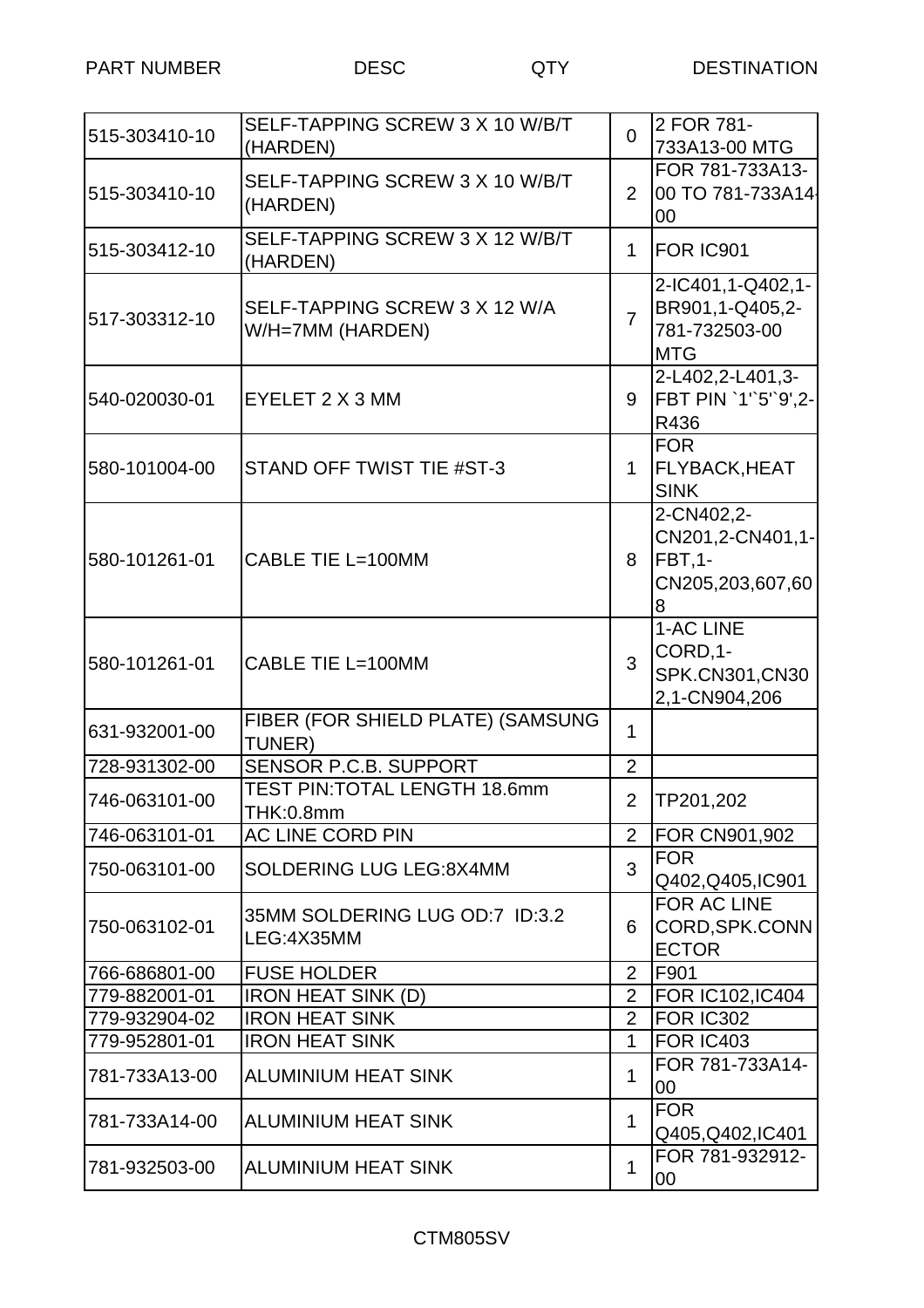| 1781-932912-00 | <b>POWER PCB HEAT SINK (O)</b>      | <b>FOR BR901 AND</b><br><b>IC901</b> |
|----------------|-------------------------------------|--------------------------------------|
| 783-931304-02  | <b>ISHIELD CAN</b>                  |                                      |
| 1783-931305-06 | <b>ISHIELD CAN COVER "NEW"</b>      |                                      |
| 783-932002-00  | <b>SHIELD PLATE (SAMSUNG TUNER)</b> |                                      |
|                |                                     |                                      |